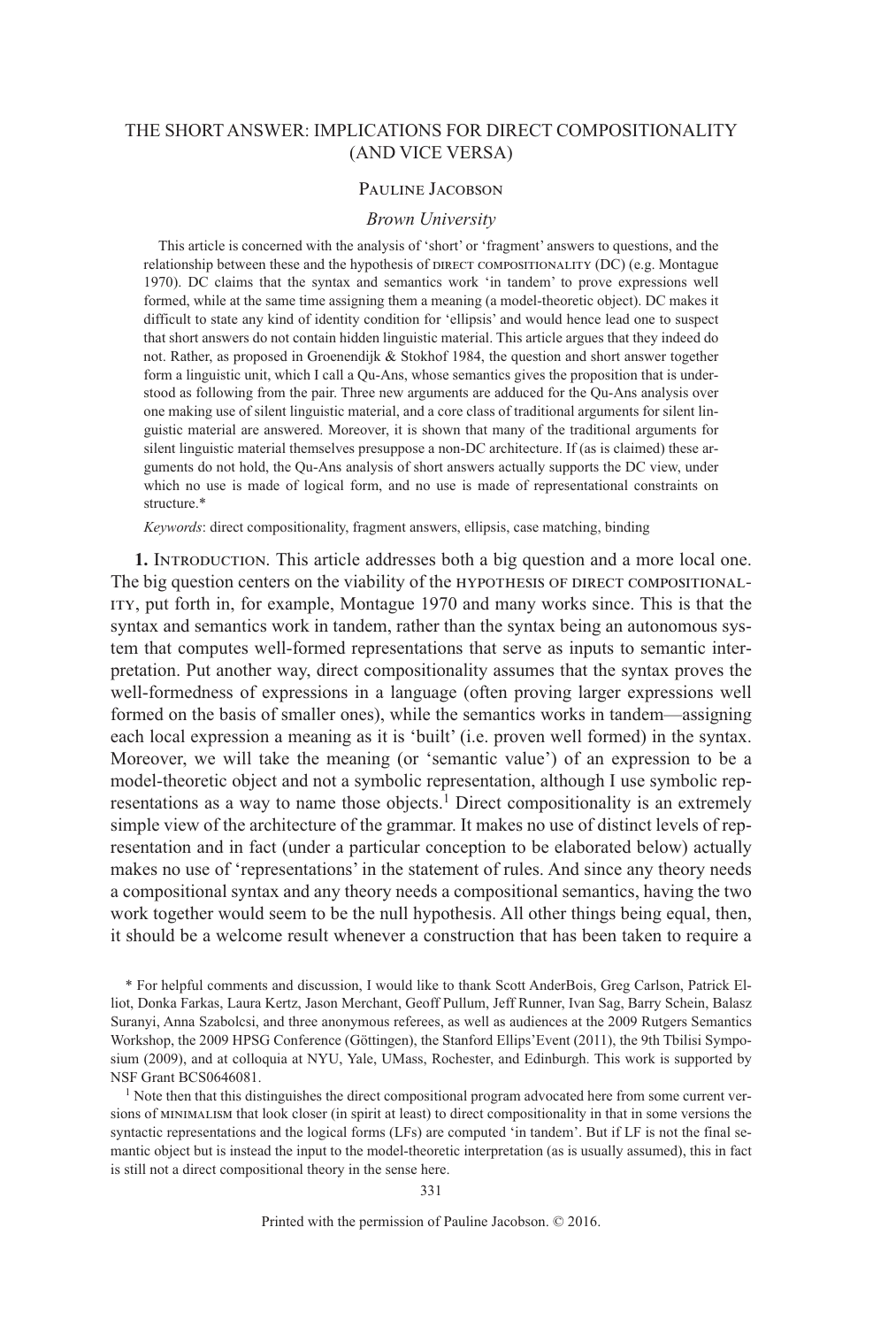non-direct compositional analysis can be shown to be compatible (without undue complexity) with direct compositionality. In the case at hand (fragment answers), I show that—contrary to much received wisdom—a direct compositional analysis not only is possible, but is also actually preferable to at least one rather standard non-direct compositional alternative.

Thus—as anticipated in the above remarks—the more local question revolves around a case study: the analysis of 'short' (or fragment) answers to questions, as in the dialogue in 1.

- (1) a. Q: Who left the party at midnight?
	- b. A: Claribel.

In particular, does 1b contain silent or deleted material such that it is really (at some level) the sentence *Claribel left the party at midnight*? Let's call this the SILENT LINguistic material hypothesis, or SLM for short. The answer that I argue for (in short) is 'No'. The claim that there is no silent/deleted material has also been made by many previous researchers; see, for example, Culicover & Jackendoff 2005 for this claim with respect to a more general set of fragments. <sup>2</sup> I confine the current study to fragment answers only. The analysis advocated here is based heavily on one put forth originally by Groenendijk and Stokhof (1984) and—in a somewhat different form—by Ginzburg and Sag (2000). While the current analysis differs in details from either of these, it is in the same spirit.

The article is structured as follows. I first elaborate on the hypothesis of direct compositionality and show why the analysis of fragment answers bears on its feasibility (§2). The analysis of fragment answers to be defended here is developed in §3, and §4 presents three arguments for the analysis here over the SLM view. I then answer a sample of arguments that have been presented in favor of SLM. Space of course precludes addressing every single argument that has ever been advanced for SLM, but it is hoped that the representative sample given in §5 will serve to cast doubt on the claim that there is strong evidence for SLM. In particular, many arguments for SLM are based on rather entrenched analyses of various phenomena (e.g. pronominal binding). But these analyses themselves are not viable if direct compositionality is correct, and indeed there are alternative (independently motivated) direct compositional analyses of the phenomena in question. (See also the online appendices for discussion of two additional arguments for SLM.<sup>3</sup>) Section 6 then turns the usual arguments for SLM on their head: since many are predicated on non-direct compositional analyses of various phenomena, the arguments AGAINST SLM adduced in §4 in turn show that the non-direct compositional analyses of the relevant phenomena cannot be correct. Concluding remarks and further observations are given in §7.

**2.** The hypothesis of direct compositionality. Let us clarify the larger theoretical question at stake, and why the analysis of fragment answers is relevant. The hypothesis of DIRECT COMPOSITIONALITY (hereafter DC) was put forth in Montague 1970 and has been explored and/or maintained by many since. For example, it was assumed or at least taken as a desideratum in much of the research in semantics in the 1970s and 1980s under the rubric of montague grammar; it is maintained in generalized phrase structure grammar (Gazdar et al. 1985) and in head-driven phrase

<sup>2</sup> See also the extensive body of work by Stainton (e.g. Stainton 2005 and works cited there) for a discussion of non-SLM accounts of fragments more generally.

<sup>3</sup> The online appendices referenced throughout this article can be accessed at [http://muse.jhu.edu/article](http://muse.jhu.edu/article/619541/pdf) [/619541/pdf.](http://muse.jhu.edu/article/619541/pdf)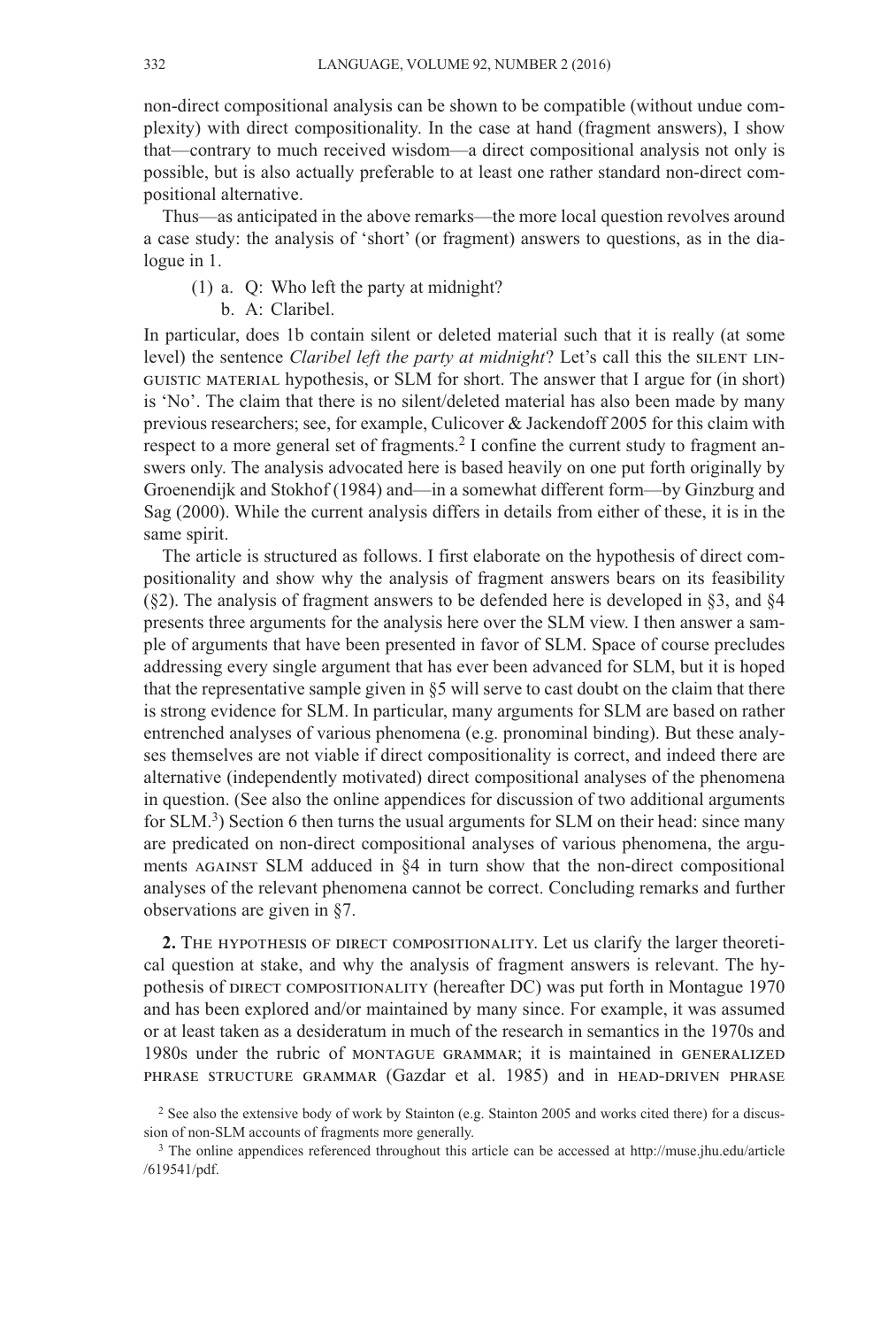STRUCTURE GRAMMAR (see e.g. Pollard  $&$  Sag 1994), and in much of the work in CATEgorial and type logical grammar. Under this view, one can think of every linguistic expression (a word, a sentence, or any phrase in between) as a triple consisting of 〈sound, syntactic category, meaning〉, where by 'meaning' I intend a model-theoretic object and not a symbolic representation. I use the notation  $\lceil \alpha \rceil$  to indicate the sound of an expression  $\alpha$  (although, for convenience, I use standard orthography and not phonetic representation) and  $\llbracket \alpha \rrbracket$  to indicate the meaning of  $\alpha'$ . The rules of the grammar take one or more of these triples as input, and each rule yields a triple as output.

For example, a familiar phrase structure rule such as  $S \rightarrow NP VP$  is an abbreviation for the phonological and syntactic parts of the combinatory rule shown in 2; the third part would specify the meaning of the output expression in terms of the meanings of the two inputs (i.e. the two daughters NP and VP). Assuming that VPs denote functions from individuals to truth values and NPs denote individuals, the particular semantics is as shown in 2.

(2) Given an expression  $\alpha$  of the form  $\langle \lbrack \alpha \rbrack$ , NP,  $\lbrack \lbrack \alpha \rbrack \rbrack$  and an expression  $\beta$  of the form  $\langle [\beta], \text{VP}, [\beta] \rangle$ , there is an expression γ of the form  $\langle [\alpha-\beta], S, [\beta] \rangle$ 

Of course, nothing in this general setup commits us to the view that the grammar contains many particular rules like that in 2; this rule is given just for illustration. Rather, the rules may be listed instead as very general rule schemata. (See, for example, categorial grammar for one way to do this.)

The important point is that the rules prove certain strings to be well-formed expressions of a given category and simultaneously assign them a meaning. Often—as in the case where two expressions combine—larger expressions are proven well formed on the basis of smaller ones, hence the metaphor of the syntax 'building' expressions. Of course, this very general picture needs to be supplemented with some hypothesis as to just what sorts of operations are available in the syntax. I take a rather impoverished view of what the syntax can do: assume that when two or more expressions combine they do so only by concatenation (as in 2) or by infixation of one expression into another (the latter being what has been dubbed 'Wrap' in the categorial grammar literature; see e.g. Bach 1979, Dowty 1982, and many since). Nothing in this general picture precludes the existence of a unary rule—that is, a rule that takes a single triple as input and yields a triple as output; we return to this point below. 4

This view has several interesting consequences. First, each local expression that is well formed according to the syntax has a meaning—there is no need to consult surrounding material in order to assign a meaning. Second, there is no use of an abstract level such as logical form (LF); the semantics is computed as the syntax proves wellformed surface (pronounced) expressions. In fact, while DC is sometimes discussed under the rubric of 'surface interpretation', this is misleading—the input to the semantics is not any level of representation. Which brings us to the third and most central point to the discussion here: the grammar under this view does not actually make any reference to structural properties at all. In sloganistic terms, the grammar does not 'see' structure. <sup>5</sup> A structure such as a familiar tree can, for example, provide a convenient

<sup>4</sup> Note that a unary rule can always be 'traded in' for an empty operator, and vice versa. In fact, it is not clear that there is any empirical difference between a unary rule and an empty operator, or whether these are just different metaphors for the same thing.

<sup>5</sup> A caveat is in order here. If one adopts the view that there are 'Wrap'(infixation) operations in the syntax, then a small amount of structure is necessary for the grammar to keep track of, for it must keep track of some kind of infixation point at which the infixed material is inserted. But this is the only amount of structure needed; a full representation such as a tree is not something the grammar needs any access to.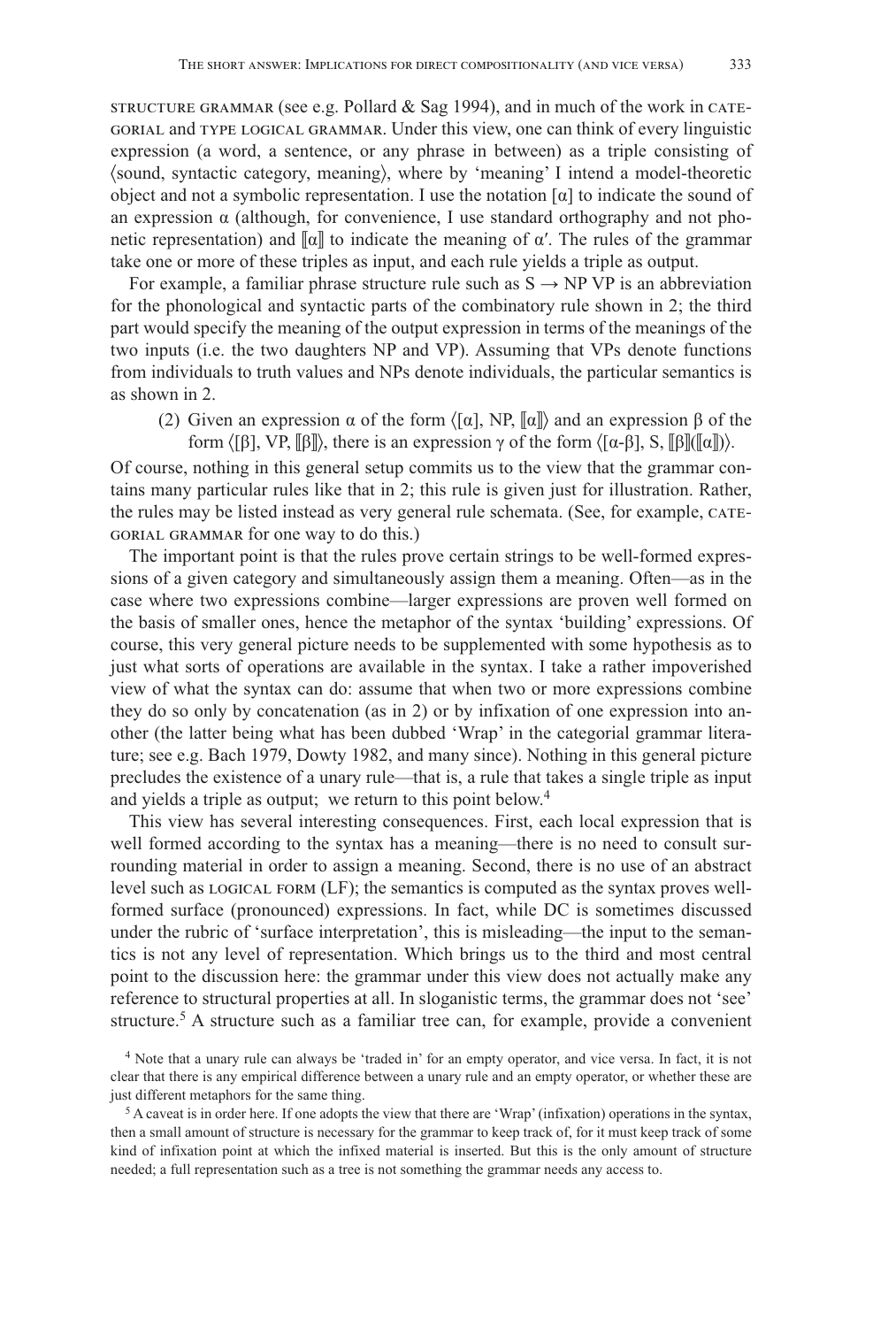way of showing how constituents combine to form a larger constituent, but a tree structure itself under this view has no theoretical standing. (A tree is also a rough representation of how the compositional semantics puts meanings together. It is 'rough'in that it might, for example, show that two meanings combine to give a third, but it does not specify exactly how the two combine.)

As a consequence, no phenomenon could be accounted for by a principle in the grammar that is stated as a constraint on representations. Consider, for example, the following kinds of statements, often used to account for 'principle A' effects, 'principle B' effects, and the distribution of bound pronouns.

- (i) An anaphor must be locally c-commanded by a coindexed NP.
- i(ii) A pronoun may not be locally c-commanded by a coindexed NP.
- (iii) A binder must c-command a pronoun that it binds (at  $LF$ ).<sup>6</sup>

(Note that throughout this article I use the term 'NP' rather than 'DP'; the reader who prefers the latter may make the obvious substitutions as needed.) None of these statements—nor any straightforward reconstruction of them—are possible under the DC architecture sketched above. The phenomena for which these principles are designed still must be accounted for, of course, but I argue later that there are alternative accounts of the same phenomena that are at least as simple as adopting principles in the grammar such as (i)–(iii). This in turn has consequences for many of the standard arguments for the SLM approach to fragment answers, for many of those arguments simply assume the existence of these kinds of constraints on representation.

The hypothesis of DC bears on the analysis of fragment answers in another important way. More generally, consider the implications of DC for the analysis of any construction thought to involve deletion/phonological silencing of material UNDER IDENTITY with something else. Although this article is not primarily concerned with VP ELLIPSIS (VPE), it is considerably easier at this point to use VPE for exposition. (The term 'ellipsis' is used in a theory-neutral way.) Consider 3.

(3) Bode can ski that course in three minutes. Lindsay can, too.

There are many different SLM analyses of VPE on the market, but the key claim of all of them is that at some level the second sentence (*Lindsay can, too*) contains a deleted or silent instance of the VP *ski that course in three minutes*. Following general convention, I represent the notion of silent or deleted material using strikethroughs; thus the second sentence under SLM is *Lindsay can ski that course in three minutes too*. The conditions for the silencing or deletion vary from analysis to analysis, but these are always taken to involve some sort of IDENTITY with other linguistically overt material in the discourse context. The requisite condition may be formal identity, roughly as in Sag 1976, which posits that VPE requires formal identity at LF.<sup>7</sup> Other accounts assume that the right notion is semantic identity: the silencing/deletion of the VP is allowed by virtue of there being an overt linguistic VP with the same meaning. This is roughly the account of ellipsis in Merchant 2001. While we return to this in §4, for now the discussion is phrased in terms that are neutral between a syntactic and a semantic identity condition.

<sup>6</sup> The last of these ('A binder must c-command a pronoun that it binds (at LF)') actually has a different status from the other two, for given the usual assumptions about how pronominal binding works, it need not be stated as any extra principle in the grammar. Rather, it can be taken simply as an empirical observation: binding would not otherwise be possible under the standard system. But the view of binding from which this follows is itself incompatible with DC since it requires reference to a level of LF. A different and DC view is explored in §5.1; such a view requires no reference in the grammar to 'binders' and 'bindees'.

<sup>7</sup> I say 'roughly' here since Sag's actual account required formal identity up to alphabetic variance, where he gave a rather complex definition of what it means for two formulas to be alphabetic variants.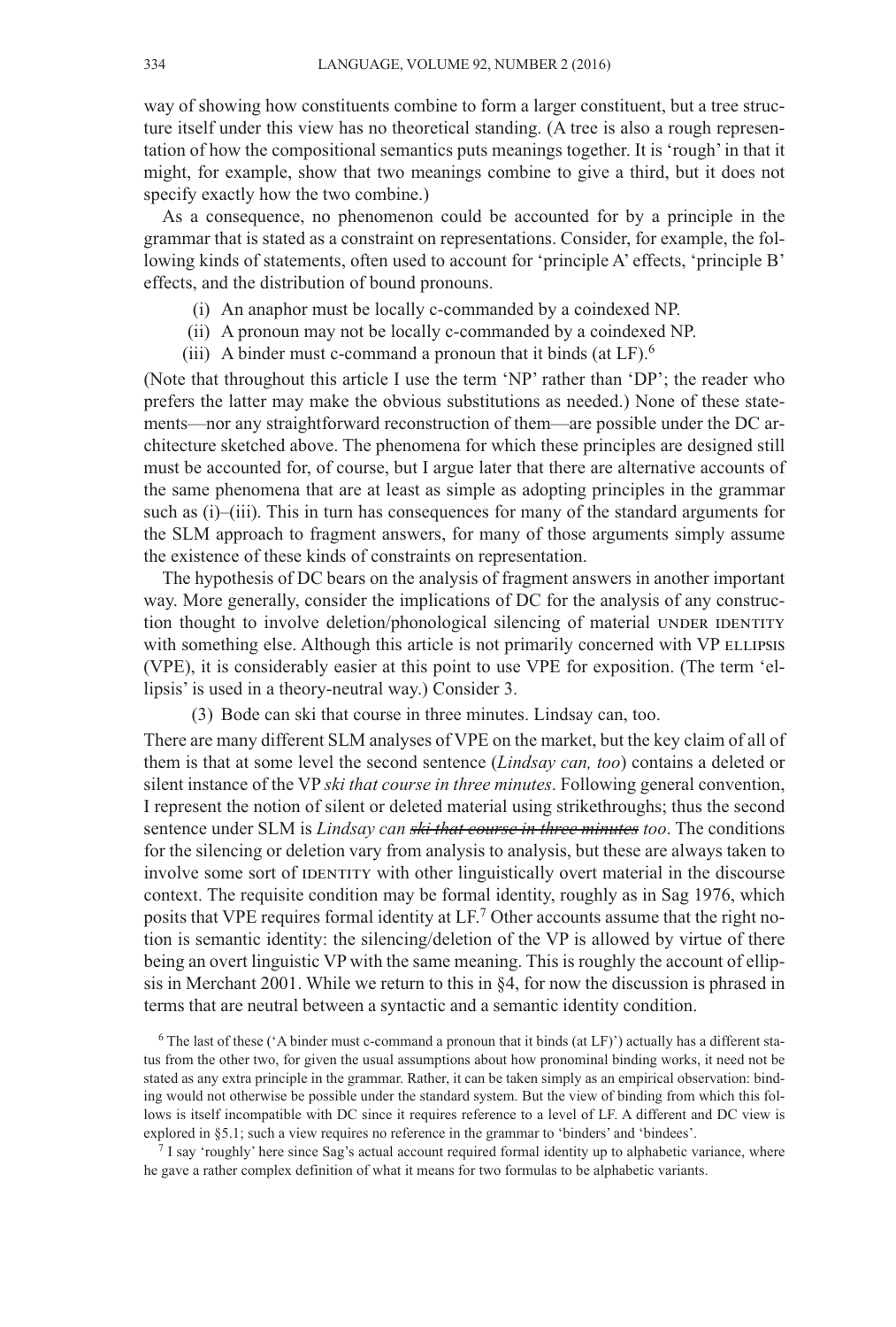Consider how VPE might be formulated in the DC framework. One might formulate a rule in the terms here approximately as follows (the input VP presumably has some feature to ensure that it is only VPs selected by auxiliaries that input this rule).<sup>8</sup>

(4) Given an expression  $\alpha$  of the form  $\langle [\alpha], VP, [\alpha] \rangle$ , there is an expression  $\beta$  of the form  $\langle [\emptyset], \nabla P, [\![\alpha]\!] \rangle$ , provided that there is some expression in the discourse context whose meaning is identical to that of α. (Note that one might substitute 'form' for 'meaning' here.)

The first part of this rule is unobjectionable. Phonological suppression per se is not the problem. The formulation in 4 expresses as syntactic a unary rule in which the difference between the input and the output is only that the phonology of the VP is empty in the output, and this part is entirely compatible with DC. It is the 'provided that' part that is the difficulty. Being identical to some other overt material in the discourse context is not a local property of any expression. It is not even a property that can be stated at the level of a sentence, so it is not compatible with DC.

To be sure, it might be possible to formulate some sort of identity condition within a DC theory once we observe that there are other expressions whose values depend on the discourse context. The prototypical examples are indexicals like *I* and *you*, and so one might try to extend the techniques that have been used for indexicals for the case here. To illustrate one way to handle indexicals in general, in the theory put forth in Kaplan 1989, the semantic value of any expression has both what Kaplan calls a character, which is a function from speech contexts to the familiar model-theoretic objects (propositions, individuals, etc.), and a CONTENT, which is the value of this function at the relevant speech context. (Hence, the character of a sentence such as *I love to ski* is a function from speech contexts to propositions.) The proposition that this function delivers is the content, and it depends on who is the speaker in the context of utterance. (We return to this treatment of indexicals in §4.4.) Hence, since there are in any case expressions whose value depends on the discourse context (and there are tools for encoding this as part of its 'local'meaning), perhaps 4 can be refined in such a way as to allow silencing only in a discourse context in which there is some other linguistically overt VP with the same 'content'. I leave it to the interested reader to provide such a formulation. Nonetheless, even if this is possible, it seems implausible. First, for the case of indexicals, it is their value that is sensitive to speech context—but here it is simply the existence of a 'silent' VP that needs to have this sensitivity. Second, the properties of discourse context required to set the value of various expressions do not include facts about actual linguistic utterances. Rather, the value of expressions might depend on speech time, who is the speaker, who is the hearer, and what entities are salient (this is needed for anaphora). But expressions whose value is set by context usually do not care about what has literally been said.<sup>9</sup>

<sup>8</sup> As noted in n. 4, one could use instead an empty operator that combines with the VP to suppress its phonology. Indeed, this is exactly the tack taken by Merchant; his proposal with respect to short answers is elaborated on below. Note, then, that the difference between the use of a unary rule and the use of an empty operator is not significant; the important difference between a DC approach and SLM concerns the viability of an identity condition. This is discussed below.

<sup>9</sup> So, for example, compare the putative identity condition in 4 to the conditions needed for deaccenting of 'old' or 'given' information. As is well known, material can be deaccented if it is 'given' in some sense in the discourse context, but this does not mean it has to be overtly named. It can be inferred in other ways, as in the famous example from Lakoff 1971.

ii(i) John called Mary a Republican and then she insulted him. (*insulted* deaccented)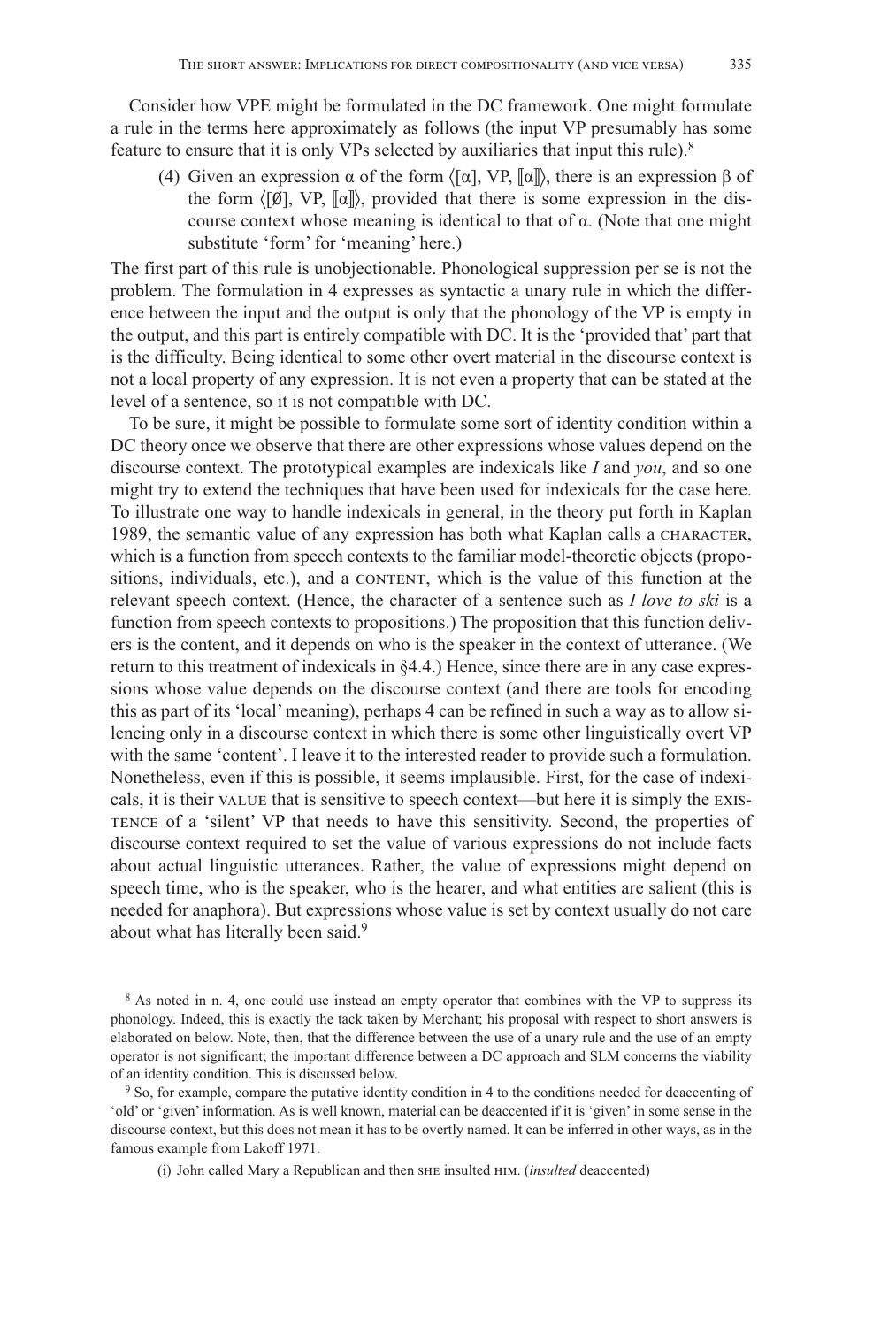Of course, saying that VPE does not require any identity condition is all well and good, but a proponent of this view must also provide some analysis of just how it is that the discourse in 3 is generally understood in the way that it is. Since VPE is not our primary concern I do not discuss it any further here, but see Jacobson 2003, 2007 for one analysis within a fully DC framework. We now return our gaze to fragment answers; the undesirability of an identity condition under DC follows for the same reason. As is argued below, the requisite identity condition under SLM is actually extremely difficult to state, whereas a fully DC analysis requiring no such condition is quite simple.

## **3.** Fragment answers.

**3.1.** The SLM analysis. The SLM analysis of fragment answers is initially best illustrated with the case of a wh-question involving an object, as in the dialogue in 5.

- (5) a. Q: Who did Bozo invite to the party?
	- b. A: Claribel.

Roughly, the idea here is that 5b is—at some level or representation—*Bozo invited Claribel to the party* or *Claribel, Bozo invited t to the party*, where the material *Bozo invited (t) to the party* is deleted or silenced under identity with a portion of the material in the question. Since it will be helpful to have a more explicit analysis to refer to, I briefly sketch the one given in Merchant 2004. According to this analysis, the derivation of the answer involves a two-step process: *Claribel* is fronted to some position that Merchant calls the Spec position of a node labeled FP, and the silenced material is thus a constituent that (ignoring questions about the verbal morphology) is identical to the material following *did* in the question (5a). Moreover, the head of FP is a silent operator, dubbed E by Merchant, which I relabel Shh, and which operates on its sister TP to suppress the phonology of the sister. My relabeling is not simply to be cute. Merchant uses E in other constructions, but we will see in §4.2 that the silencing operator in an FP—or an FP itself—has a dedicated rather than a more general distribution. Both FP and Shh will thus be given their own names here, and later it will be shown that Shh is not just part of a more general silencing operation. (See especially the discussion on focus in §4.2 and the concluding remarks in that section.)

Thus in greater detail, the SLM structure for 5b is as in 6.

(6)  $\lceil$ <sub>FP</sub>  $\lceil$ <sub>SPEC</sub> Claribel<sub>2</sub> $\lceil$ <sub>F'</sub> Shh  $\lceil$ <sub>TP</sub> Bozo invited t<sub>e</sub> to the party<sup></sup>]]

Shh not only suppresses the phonology of but also imposes a requirement on its sister. Departing a bit from Merchant's precise implementation, let me here just say that Shh requires its sister to be such that there is overt linguistic material somewhere in the discourse context that is identical in some sense (left open until §4.4) to the complement of Shh. 10

It is worth noting that—modulo exactly the problem discussed above regarding the nonlocality of the identity condition—this could all be recast in a DC framework by

<sup>10</sup> While not made explicit in Merchant 2004, Merchant's actual account requires his E (here 'Shh') to be a kind of indexical: it is an identity function on certain propositions, but the domain of this function depends on the discourse context. Moreover, it must make crucial reference to linguistic properties of the discourse context. Thus Shh is the identity function on propositions p that are 'e-given', where the definition of e-given is as follows: an expression A is e-given iff 'there is an antecedent A that entails E and that is entailed by E, modulo ∃-type-shifting'. Note that 'there is an antecedent' has to mean there is an antecedent in the relevant discourse context, and the notion of an 'antecedent' itself (not defined here) has to mean some proposition p′ that is the meaning of overt linguistic material. It cannot mean that p′ is simply part of the common ground; the entire program of SLM requires the 'antecedent'to have linguistic properties, and so the notion of an 'antecedent' needs to be defined as a meaning that is the meaning of some overt expression. Hence the definition of the domain of Shh requires reference to the linguistic properties of the surrounding discourse and is not just a purely semantic property of the possible inputs to the identity function.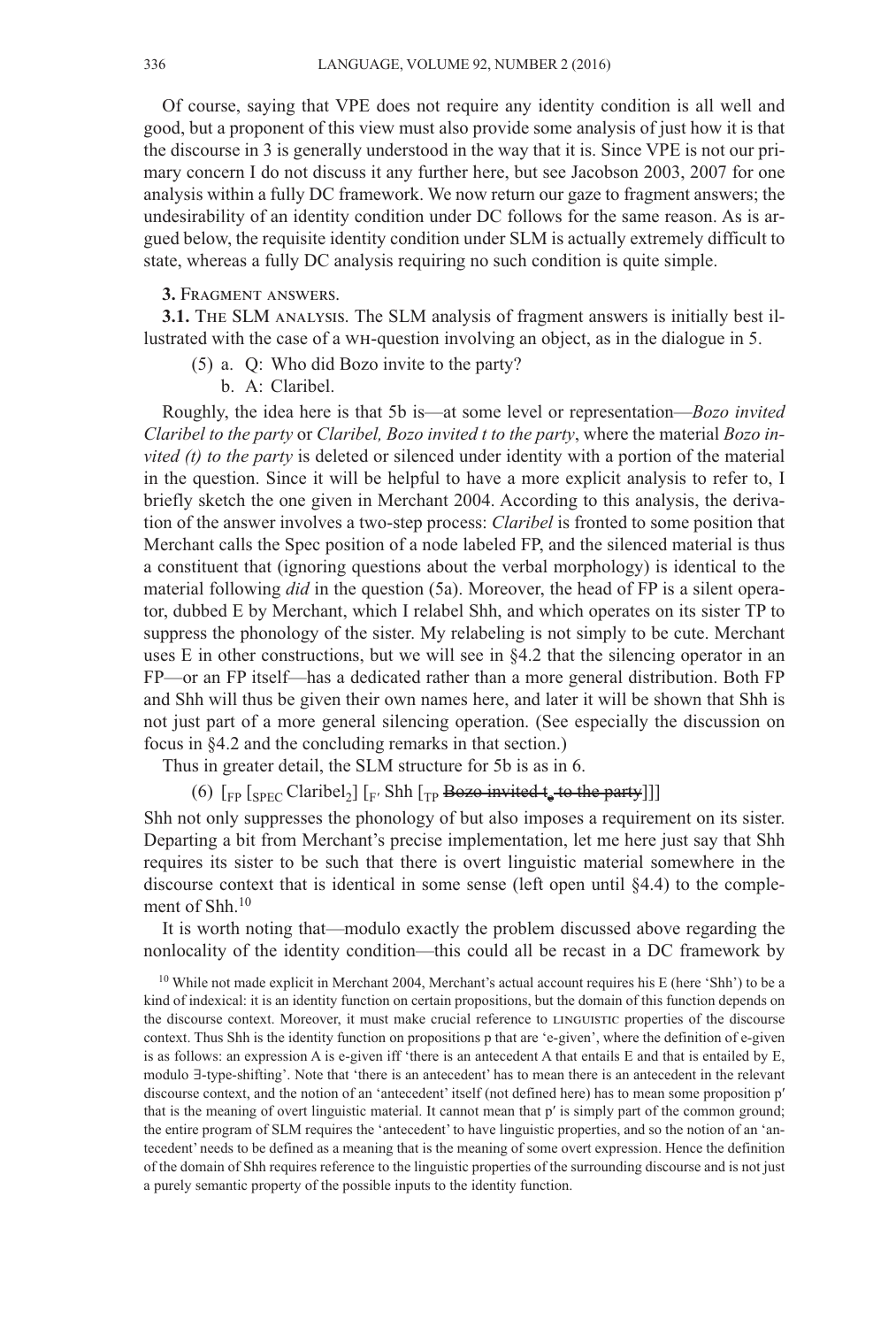viewing Shh as a unary operator. To be consistent with the general DC assumptions sketched above, I make use of a categorial grammar framework that makes no use of movement or traces. To avoid irrelevant complications, I simplify the example to *Claribel, Bozo invited*. Using the theory of 'extraction' developed in, for example, Steedman 1987, the subject *Bozo* and the transitive verb *invited* can directly combine (no object need be introduced) to give the expression *Bozo invited*, whose category is  $S/RNP$ . This notation indicates a category that could combine with an NP to its right to give a sentence. Moreover, in this account, its meaning is λx[Bozo invited x]. One could then add a rule (call it Shh) that maps this  $S/RNP$  to an expression with the same meaning and category, but with no phonology. This can then combine with the overt ('fragment') NP *Claribel*, where the semantics applies the function above to the individual Claribel, giving the proposition that Bozo invited Claribel. (Although not directly relevant for fragment answers, the reader might wonder about the account of overt topicalization as in *Claribel, Bozo invited*. Here one might assume that there is a unary rule allowing the (overt) expression *Bozo invited* of category  $S/RNP$  to shift to a (homophonous and synonymous) expression of category S/<sub>l</sub>NP—that is, *Claribel* would then occur to the left of the overt material *Bozo invited*.) But once again, the devil is in the statement of the identity condition: the input to Shh on this analysis must be restricted to expressions that are identical in some way to other linguistic material in the context, and this of course is not a local property of the expression in question.

Finally, in Merchant's implementation, the case of a subject question/answer pair (as in 1) also involves fronting the subject to Spec of FP. The DC reconstruction of that would simply allow any S/NP (regardless of whether it wants an NP to its left or to its right) to input Shh. Thus the basic idea of a Shh 'empty operator' or unary rule is unproblematic for a DC framework—it is, as noted above, the statement of the identity condition that is difficult.

**3.2.** The Qu-Ans analysis: wh-questions and answers. Surprisingly, no such identity condition is needed, for there is an alternative that I now spell out. The particular analysis to be argued for is a variant of one put forth originally by Groenendijk and Stokhof (1984). Ginzburg and Sag (2000) propose a very similar analysis, though within a somewhat different framework for the semantics. In terms of the syntax, the answer in both 1b and 5b is just the NP *Claribel*, and its semantic value is the individual Claribel.

But we cannot of course leave the story here: we need to predict that a listener hearing the discourse in 1 understands the answerer to be conveying the proposition that Claribel left the party at midnight, whereas in 5 the answerer is conveying the proposition that Bozo invited Claribel to the party. To accomplish this, following the line of analysis first put forth by Groenendijk and Stokhof (1984), I assume that there is an actual linguistic construction I call a question-answer pair (hereafter referred to as the Qu-Ans analysis). Like any other linguistic expression, a Qu-Ans has both a syntax and a semantics. The idea of a discourse-level construction as an actual full-blown grammatical object (with a syntax and semantics) is not commonly found in formal approaches, but there is no special reason to think that the largest unit the grammar has anything to say about is a sentence. Indeed, if there are full-blown linguistic objects beyond single sentences that are governed by grammatical principles, the notion of a question and answer pair surely seems like a very good candidate for such a thing.<sup>11</sup>

 $<sup>11</sup>$  There is one interesting way in which a Qu-Ans differs from other expressions like NPs, Ss, and so forth:</sup> it is an expression shared across two speakers. As is shown below, the meaning of the Qu-Ans is derived by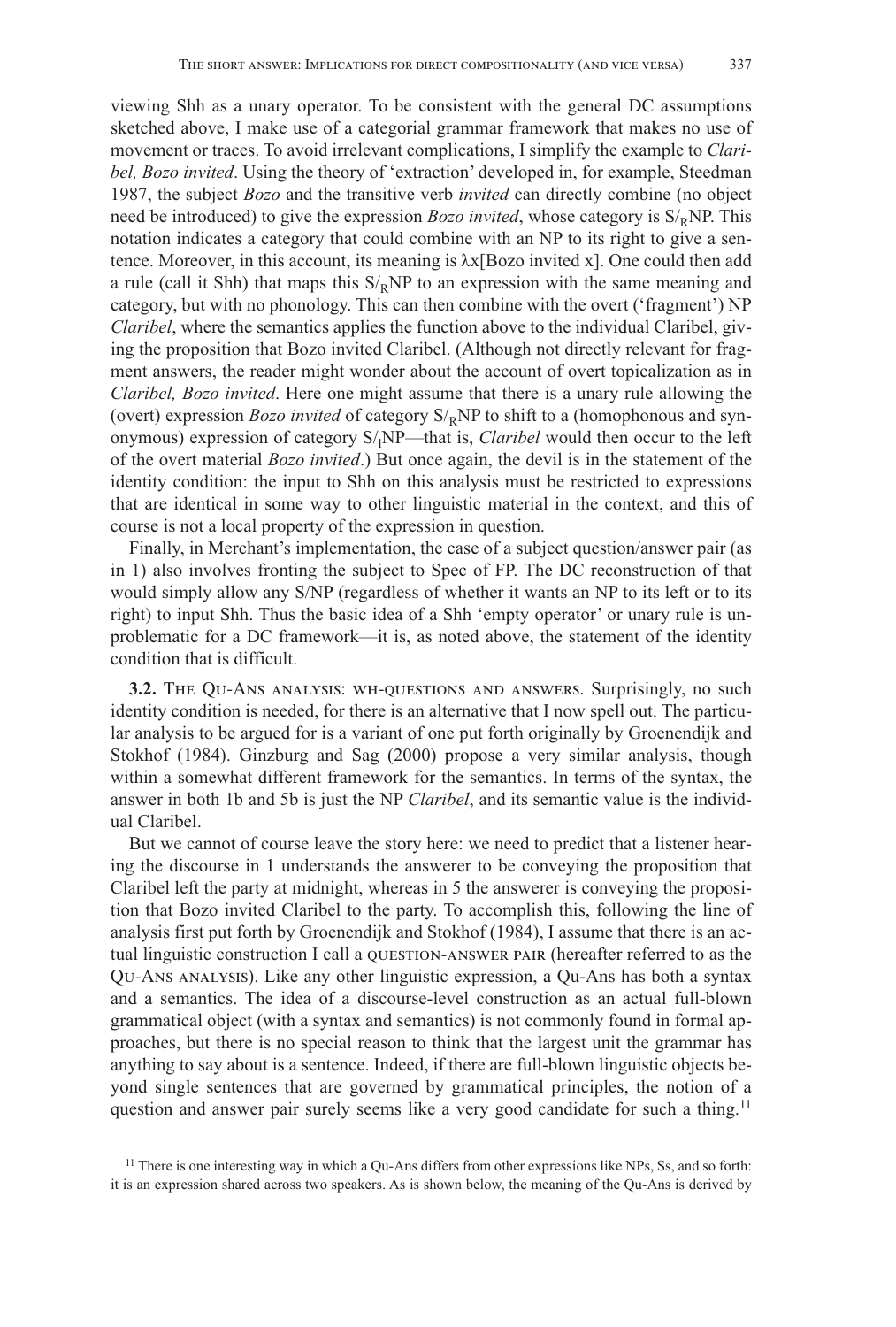Hence we assume that question-answer pairs themselves are such full-blown linguistic objects with a syntax and a semantics (to be discussed momentarily). See especially Ginzburg & Sag 2000 for a detailed discussion and defense of the notion of a Qu-Ans construction.

An immediate objection one might have is that this analysis requires a new construct in grammatical theory (the notion of a Qu-Ans), and so one might also immediately conclude that SLM has an advantage here in that it does not need this notion. But, in fact, this conclusion is too hasty. While SLM might not literally need this particular notion of a 'Qu-Ans', I show later that it nonetheless does need some notion of an 'answer' to a given question as part of the grammatical machinery. So, it has no advantage over the proposal defended here. And in fact it will be argued that under SLM there actually is no obvious way to define the requisite notion of 'answer'. I postpone further discussion of this important point until after the current analysis has been developed.

Quite crucial to the analysis is that a Qu-Ans has a syntax as well as a semantics: it is only if a particular syntactic condition is met that this counts as a true Qu-Ans in the sense of a grammatically defined construction. The syntactic requirement is simple: a pair consisting of a question (call that category Qu) and a fragment (which can be of any appropriate category) constitutes a Qu-Ans only if the category of the second member matches the category of the wh-expression in the question. This might seem like a clear violation of the kind of locality restrictions discussed above because the whphrase (and hence the information about its category) will be internal—as the leftmost daughter—to the root Qu node. So how can the fragment and the Qu know they 'fit together' appropriately? Are we not cheating by having the grammar refer to the internal structure of the wh*-*question in order to determine the category of the wh-word? The answer is no, for there are many well-known techniques for 'passing up' the information of the category of the wh-word to the root node of the Qu. (See, for example, the literature within generalized phrase structure grammar.) Thus in both 1a and 5a the root node of the question can be Qu[NP]. In other words, the grammar composes a Qu-Ans by combining an expression of category Qu[X] with an expression of category X. Incidentally, in categorial grammar it is tempting to recast the category label ' $\text{Qu}[X]$ ' as Qu-Ans/X, by which the syntax encodes that a question is something 'looking for' an expression of category X to give a question-answer pair. (For convenience, however, I continue to use the label Qu[X] rather than its categorial grammar recasting.)

The semantics to be developed below goes hand in hand with this. First, I take the meaning of the Qu in 1a to be the function represented informally in 7a, and the meaning of the Qu in 5a to be 7b (this is also the tack taken in Ginzburg & Sag 2000).

- (7) a.  $\lambda x$ [x left the party at midnight]
	- b. λx[Bozo invited x to the party]

Then the semantics of a Qu-Ans is such that the function corresponding to the Qu part is applied to the meaning of the Ans part. This means that the relevant propositions that are understood in the discourses in 1 and 5 are not just the result of general inferencing strategies. Rather, this is part of the grammar: it is the grammar of the construction that combines the meanings of the two parts. Note that this means that main-clause questions do not denote sets of propositions (as in Hamblin 1973 and Karttunen 1977), nor

putting the meaning of the question together with the meaning of the answer, and so neither single speaker has literally uttered the proposition expressed by the full Qu-Ans. This raises some interesting and deep questions about the status of such shared propositions, but I leave these as open questions.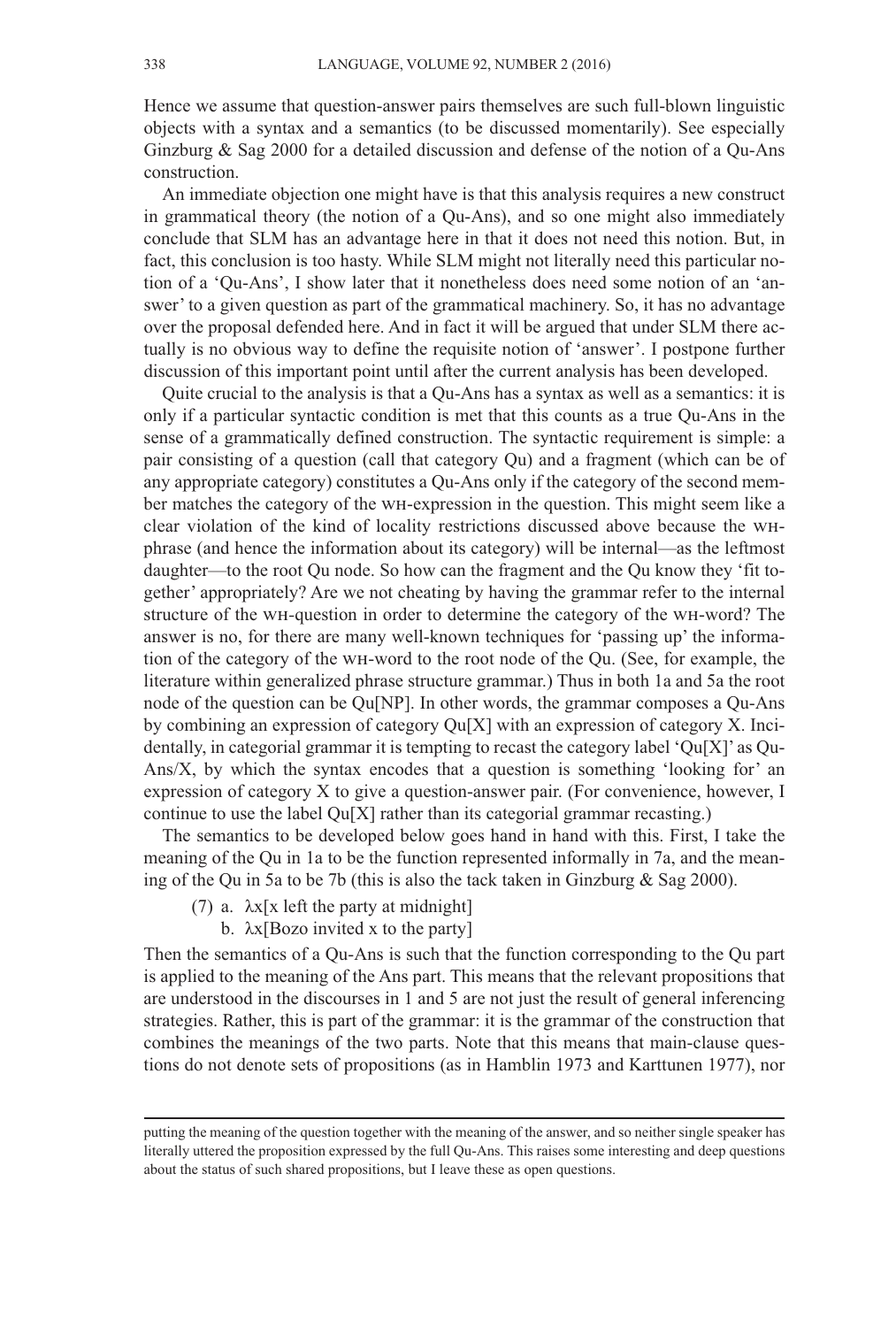do they denote functions from worlds to propositions as in Groenendijk & Stokhof 1984. Rather, they are simply functions of type  $\langle x,t \rangle$  for some x. (And multiple whquestions are of type  $\langle x, \langle y, t \rangle \rangle$ .) Here we agree with Ginzburg and Sag (2000), who also take this as the meaning of main-clause questions, and agree in part with Groenendijk and Stokhof (1989), who take this as one meaning for a main-clause question. But notice quite crucially that this in no way precludes the possibility that EMBEDDED questions have the Hamblin/Karttunen meaning (or the meaning in Groenendijk & Stokhof 1984); that meaning can be derived from 7 in a systematic way, and so main-clause questions can shift to become embedded questions. And since the evidence for the Hamblin/Karttunen semantics is based entirely on the compositional contribution of embedded questions, giving main-clause questions the meaning in 7 has no effect on theories of embedded questions. Moreover, there is clearly some extra bit of 'meaning' in main-clause questions that we can think of as the illocutionary force of a question. For surely the question *Who came?* and the VP *came* are different creatures, and so questions do not have the same meaning in the broadest sense as that of VPs. I have no particular theory in mind here of how to concretely encode the illocutionary force, but I assume that in addition to the normal sense of 'meaning', there is an illocutionary force operator associated with a question that makes it a request for information. 12

The remarks above need slight elaboration, for Groenendijk and Stokhof (1984) note that generalized quantifiers such as the expressions in 8b–e are all also perfectly good answers to a question like 8a.

- (8) a. Q: Who left the party at midnight?
	- b. A: Everyone.
	- c. A: No one.
	- d. A: No one except Claribel.
	- e. A: Claribel or Bozo.

<sup>12</sup> Groenendijk and Stokhof (1989) argue that while 7a is one meaning associated with the question *Who left the party at midnight?*, it cannot be the only meaning, and they propose a type-shift rule to derive one meaning from the other. While this is compatible with the proposal here, it should also be noted that their arguments against having 7a as the only meaning do not seem very strong. The one with the greatest force at first glance concerns coordination of questions, as in (i).

(i) Who danced and who drank wine?

Incidentally, under any analysis there is presumably a reading of (i) in which it is a multiple wh*-*question (and hence has a meaning of type  $\langle e, \langle e, t \rangle \rangle$ , but the reading of interest here is the one in which this 'feels like' a coordination of two questions. This is brought out with the intonation suggested by the punctuation in (ii).

(ii) Who danced? And who drank wine?

But as Groenendijk and Stokhof (1984) point out, (i) and (ii) (under the two-questions reading) do not mean the same thing as does a question like (iii), which has conjoined VPs. Yet if *Who danced?* and *Who drank wine?* have the same meanings as *danced* and *drank wine*, respectively, this difference is unexplained.

(iii) Who danced and drank wine?

But it is not clear that (i) and (ii) involve ordinary coordination (unlike the case of (iii)); Krifka (2001) analyzes these as instances of 'speech act coordination'. Recall that we are assuming that questions come with an illocutionary force operator that distinguishes them from VPs, and we might suppose that this makes them immune from ordinary coordination, preventing (i) and (ii) from having a meaning like that of (iii). As evidence for this position, notice that 'coordinated' questions of this type do not show the full range of possible coordination behaviors.

(iv) \*Both who danced and who drank wine?

Similarly, while questions can (albeit somewhat marginally) be connected with *or*, they do not occur with *either … or*.

- (v) a. ?Who danced? Or, who drank wine?
	- b. \*Either who danced or who drank wine?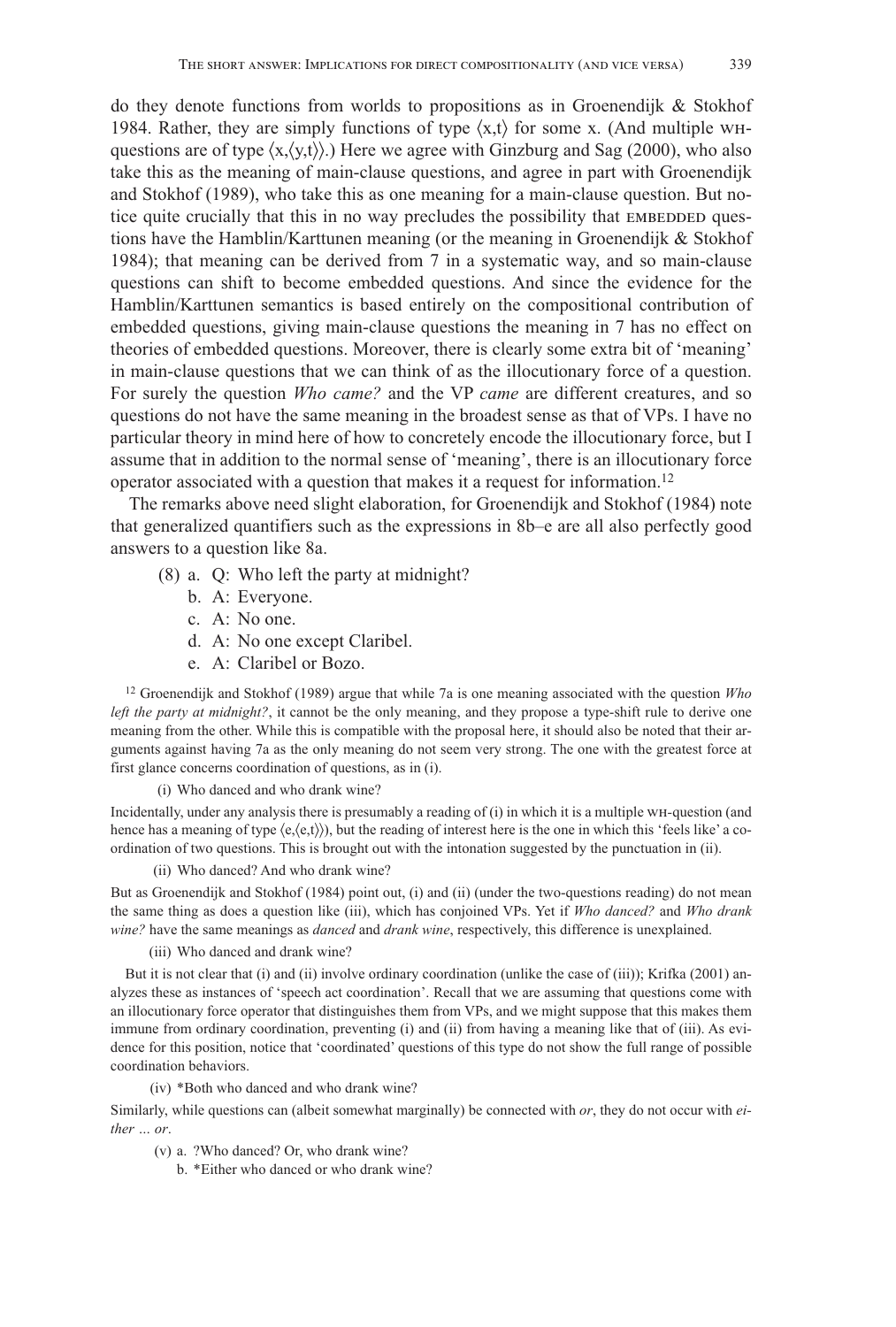This fact will play a crucial role later. Given the standard assumption that expressions like those in 8b–d are of type  $\langle e,t\rangle$ , then in this case the semantics is put together by having the answer take the question semantics in 7 as argument. This can be done via a type-driven principle (the semantics of the Qu-Ans is put together by having the function corresponding to Qu take the Ans denotation as argument or vice versa, whichever matches the types). Note too that the fact that generalized quantifiers can be answers has a small consequence if this is embedded in a categorial grammar syntax, according to which *everyone*, for example, would be of category S/(S/NP). In this theory, the syntax of Qu-Ans would require that the two parts be either  $\text{Qu}[X]$  and X, or else be  $\text{Qu}[X]$ and  $S/(S/X)$ .

While the above analysis is largely taken from Groenendijk and Stokhof (1984), I depart from them in two key ways. First, they build exhaustification into the semantics that combines the question with the answer. In other words, their rule is more complex, and it ensures that the proposition resulting from the dialogue in 1 is that Claribel and only Claribel left the party at midnight. But, following Schulz and von Rooij (2006), among many others, I assume that the listener's conclusion that only Claribel left the party at midnight is a more general pragmatic fact and is not forced by the semantics. Second, Groenendijk and Stokhof (1984) consider a full sentence like *Claribel left the party at midnight* to be a full-blown answer as well as the short answer. Crucially, I argue that *Claribel* and *Claribel left the party at midnight* have a different status in the dialogue in 1. The short answer is a true linguistic answer in the purely technical sense used here of a Qu-Ans construction. The full sentence is a reply: it obviously supplies relevant information to the listener (in this case, it supplies exactly the same information), but it is not a genuine 'answer' in the technical sense above. To forestall any confusion about the grammatical category of an 'answer' and the everyday use of this term, I refer to the latter as a 'reply' and reserve 'answer'for the technical sense of this notion in the Qu-Ans theory. Note, though, that the grammar itself has no category label 'answer'; the category labels of 'answers' are things like NP, PP, and so forth. So by 'answer' is meant any expression that forms a unit with a Qu (which is a grammatical category) to give a Qu-Ans. Hence, the technical notion of an 'answer' is parasitic on the notion of a Qu-Ans.

There is one further issue that I note without solution. This is the question of exactly how to state the syntax of Qu-Ans, in that the question and answer need not actually be adjacent in the discourse; there can be various material intervening, as in the discourse in 9.

- (9) a. Q: Who left the party at midnight? Do you know?
	- b. A: Yeah, um … Bill.

Exactly how to characterize the relation between the Qu and the Ans undoubtedly requires a fuller theory of the structure of discourse.

**3.3.** Yes/no questions and alternative questions. The above centered on whquestion-answer pairs. An obvious question to ask is whether the analysis extends in a natural way to yes/no questions. The answer (no pun intended) is 'Yes'. Here I again follow Groenendijk and Stokhof (1984), whose proposal is that the semantics of a main-clause question such as *Did John swim?* is the function λο[o([John swam])], where o ranges over two functions of type  $\langle t,t \rangle$  (extensionalizing):  $\lambda p[p]$  and  $\lambda p[\sim p]$ . That is, o has two values: the identity function on propositions and negation, or alternatively [[yes]] and [[no]]. Ultimately we need to fold in intensions, in part to accommodate modifier meanings such as [[possibly]], [[probably]], [[certainly]], and so forth.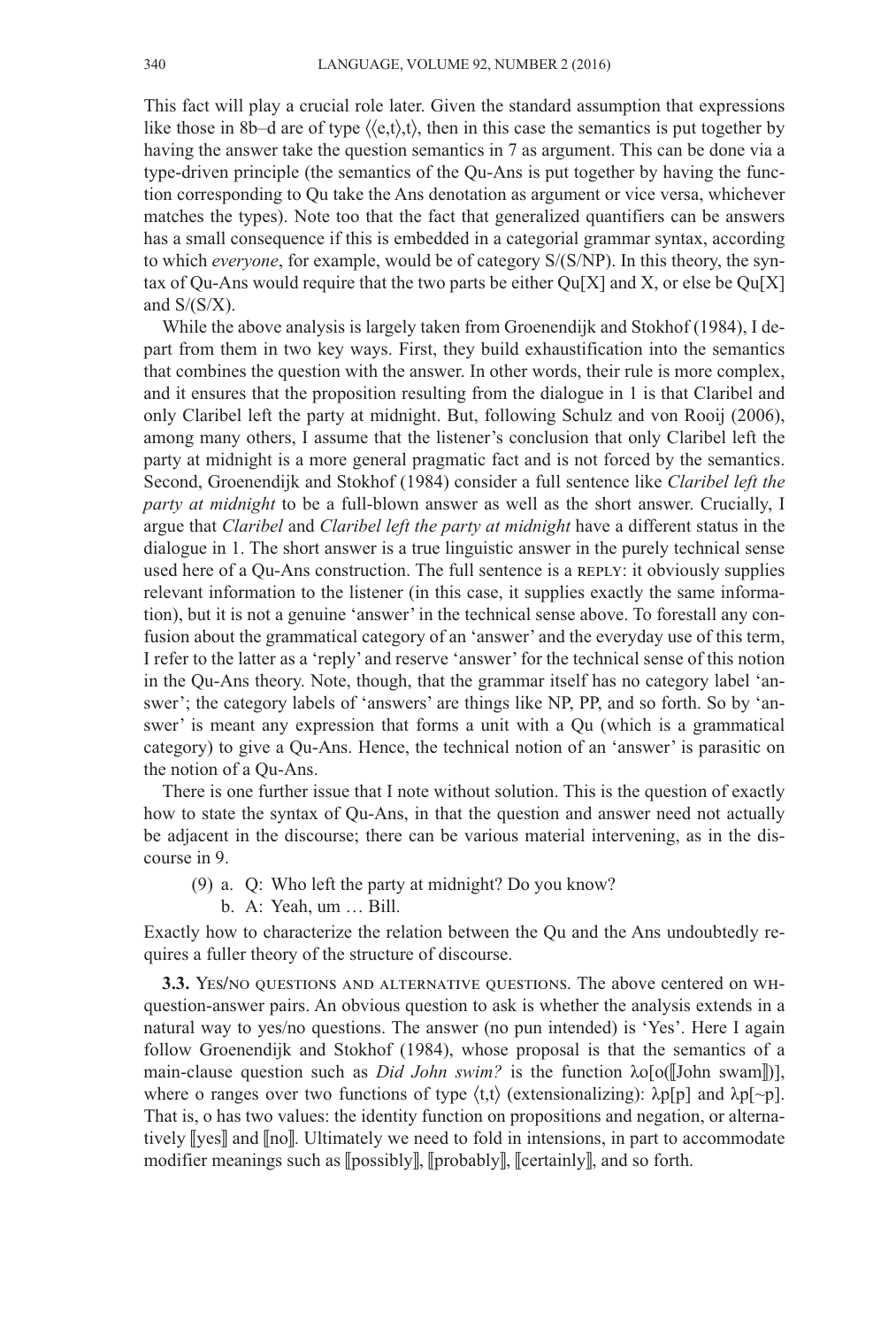Then the actual linguistic answers (in our technical sense) to *Did John swim?* are *yes*, *no*, *possibly*, and so forth. As with the case of wh*-*questions, a full sentence like *John swam* or *John did (indeed) swim* is simply a long reply. Alternative questions are also unproblematic on this approach. An alternative question such as *Did she decide to take phonology, or syntax?* has as its meaning  $\lambda x_{x \in \{phonology, \text{ syntax}\}}$ [she decided to take x]. In that case, the expression *phonology* is an appropriate 'answer' to form a Qu-Ans pair.

**3.4.** Maybe john. One might wonder about short answers like *maybe John*, *probably Bill*, *possibly Tom*, and so forth. It is common to think of *maybe*, *probably*, *possibly* as sentence operators, and so at first glance these short answers seem to provide clear evidence for SLM. But in fact we can treat these fragment answers as generalized quantifiers. Indeed, (as is also the case with *not John*) these phrases coordinate with ordinary NPs and with generalized quantifiers, which is not expected if *not*, *maybe*, *possibly*, and so forth were only sentence modifiers.

- (10) a. Bill and/but not John left.
	- b. Bill and maybe/probably/possibly John left.
- (11) a. Every girl and/but not John left.
	- b. Every girl and maybe/probably/possibly John left.

Spelling out the full semantics of an expression like *maybe John* requires a modal semantics and so is not done here, but once we have a modal semantics it is clear that [maybe John] can denote the set of properties that John might have. (We will be looking at the case of *not John* in greater detail in §4.1; see the discussion surrounding 24.) Interestingly, other types of adverbs, such as subject-oriented adverbs, cannot be a piece of the short answer, and—as the remarks above would lead us to expect—these also do not occur as part of a complex generalized quantifier. 13

- $(12)$  a. Q: Who left?
	- b. A: \*Carefully John. (compare to *Carefully, John left.*)
- (13) \*Bill and carefully John left.

**4.** Advantages of Qu-Ans over SLM. Many arguments have been given for the view that there is silent linguistic material in the position of the ellipsis site; I postpone discussing these until §5. First I present three new arguments for Qu-Ans over SLM: these center on facts that follow immediately under the Qu-Ans analysis but are problematic under SLM. The first two are related  $(\S$ §4.1 and 4.2) and concern the semantics of answers in conjunction with the questions. To preview these briefly: the proposition inferred from the combination of question and fragment answer is not always the same as that expressed by the corresponding long reply. This is unsurprising under Qu-Ans, for here the question itself also contributes to the semantics of the Qu-Ans proposition. A simplistic view of SLM has nothing to say about this (the proposition conveyed should just be the same as that of the long 'reply'), and so one might try a more sophisticated version that requires some connection between the silencing of linguistic material in the reply and the semantics of the question itself. In other words, something will be needed to ensure that silencing is allowed only in the case of a 'reply' that is a genuine answer to the question. Not only does this remove any advantage that SLM might claim in virtue of not needing a notion of an answer (or a Qu-Ans pair), but—more seriously—we will see that in fact there is no obvious way to define the requisite notion of an 'answer'. Hence it is not clear that SLM can account for the facts. The third argu-

<sup>&</sup>lt;sup>13</sup> I thank Geoffrey Pullum for this observation.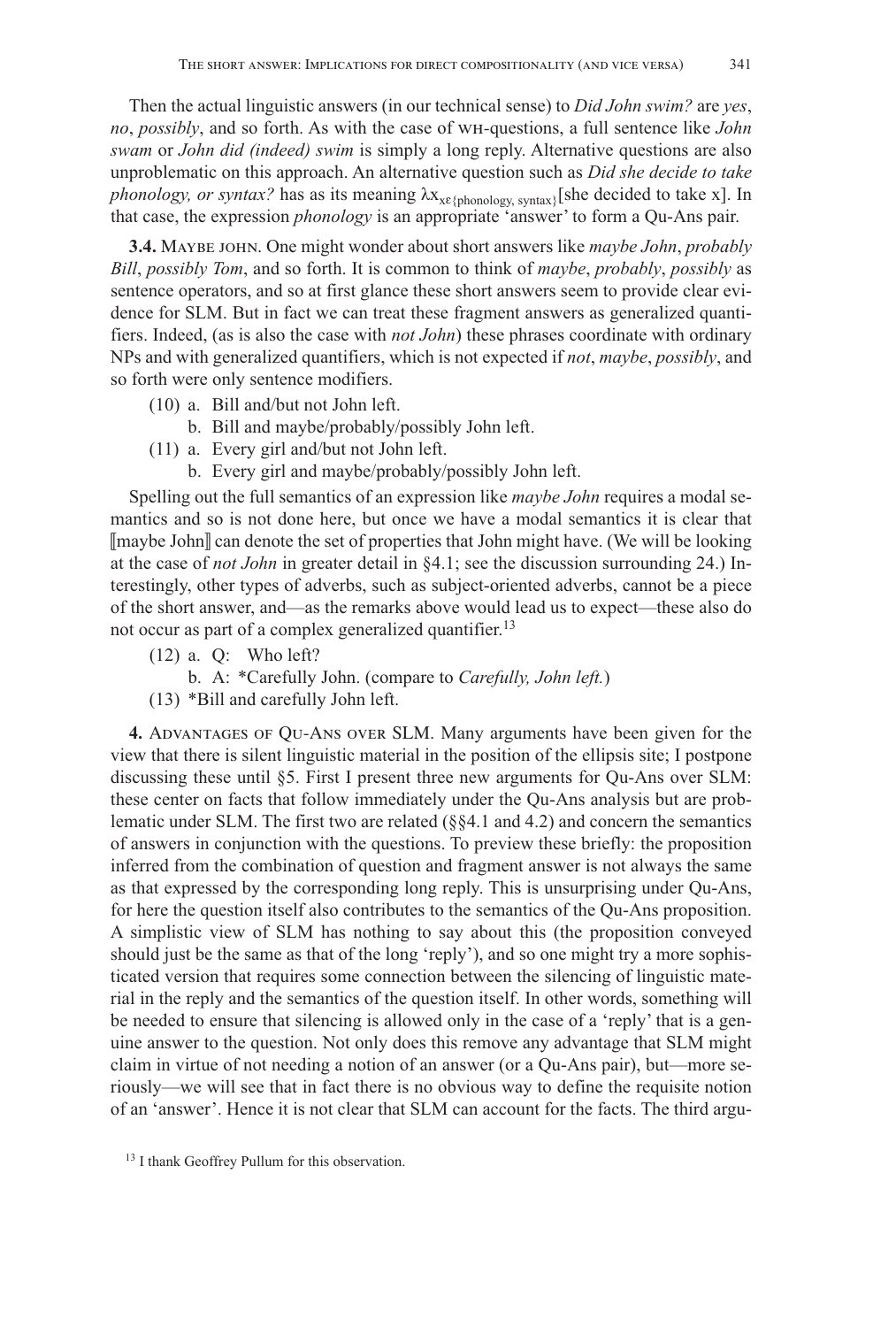ment against SLM  $(\S4.4)$  centers on CASE MARKING, and it is especially telling in that case marking has classically been taken as an argument for SLM. But a closer look reveals that SLM—unless heavily supplemented with additional principles—actually does not account for the facts, while Qu-Ans immediately does.

**4.1.** PRESUPPOSITIONS CONTRIBUTED BY THE WH-WORD. Consider the questions below, followed by their short answers (the (b) examples), and contrast these with the long replies (the (c) examples).

- (14) a. Q: Which mathematics professor left the party at midnight?
	- b. A: Jill.
		- c. A: Jill left the party at midnight.
- (15) a. Q: Which students who had come to the party without costumes were awarded prizes (anyway)?
	- b. A: Claribel and Bozo.
	- c. A: Claribel and Bozo were awarded prizes.

In 14b, the responder is committed to the belief that Jill is a mathematics professor; in 15b the commitment is to the fact that Claribel and Bozo are students and that they came to the party without costumes. No such commitment holds if the responder uses the fuller replies in 14c and 15c. Indeed, quite the contrary: 14c at least strongly suggests that the responder is not certain that Jill is a mathematics professor, and likewise 15c suggests that the responder is not certain that Claribel and Bozo are students who came to the party without costumes. They are thus most natural when said with the intonational pattern known in the literature as the FR (fall-rise) pattern (see e.g. Ward  $\&$ Hirschberg 1985) and also when proceeded by *well* (uttered with that same pattern). Without that intonation (and perhaps also without *well*), the long replies actually seem unnatural; it is difficult to figure out why a normal responder would use these. I thus call the long replies with the appropriate intonation BEST-I-CAN-DO replies. The FR intonational pattern is found in a more general set of cases (again see Ward  $\&$  Hirschberg 1985); here it is used because the responder is giving information whose direct relevance to the question is unclear. For convenience, I also call the responder's belief regarding Jill in the answer in 14b a 'presupposition' and refer to this as the 'presupposition contributed by the wh*-*word'. This glosses over some thorny issues about whether this terminology is really appropriate, but I believe that it is harmless for the purposes at hand.

The argument to be developed below rests on two observations. The first and most important one is that the short answer CANNOT have the best-I-can-do reading in the sense of the responder being uncertain that Jill is a mathematics professor—the short answer commits the responder to the belief that Jill is a mathematics professor. (It might be able to have a best-I-can-do reading and intonation for other reasons, which we return to below.) The second observation is that the long reply is at best quite odd without the best-I-can-do reading and intonation. (There are long replies without this requirement; these are also discussed below.)

How the facts follow under Qu-Ans. The first observation follows immediately in the Qu-Ans account. We assume that the wh-word contributes to the semantics of the question, and so the question denotes a partial function defined only for mathematics professors.

(16)  $\lambda x_{x \in [math}$  mathematics professor [X left the party at midnight]

This then can combine with [Jill] to give a Qu-Ans proposition only if Jill is indeed a mathematics professor.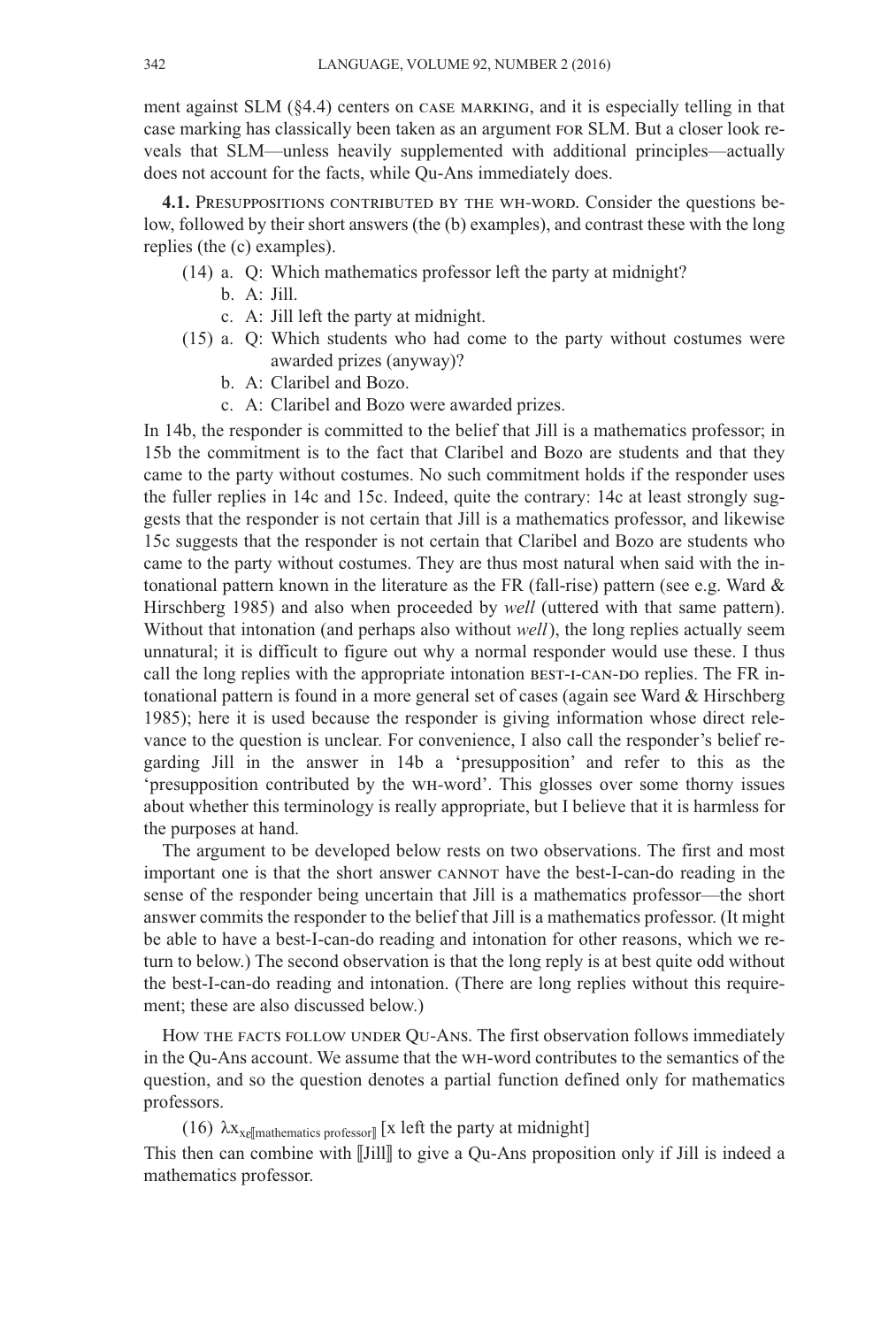The fact that 14c most naturally has the best-I-can-do reading is also unsurprising given some fairly innocent pragmatic assumptions. In the view here, it is not a true 'answer' but a 'reply'. Because it is not a linguistic answer and also because it is longer than needed, we can assume that a responder would opt for this only if there is some reason to do so. In other words, the short answer both is a better form (we know that in general there is a penalty for repeated material) and it makes a better contribution in terms of providing the questioner with the information that is wanted. This is because it is a true answer and hooks to the semantics of the question, so there is no doubt that 14b as part of a Qu-Ans provides the listener with the information about which mathematics professor left the party at midnight. But—under the Qu-Ans analysis—the long reply in 14c does not have the same status; it is just a sentence in its own right whose meaning is a proposition. Since the responder gives this reply, the questioner can assume that the proposition in 14c has some relevance to the discourse. But the semantics of the long reply itself does not enforce any tight connection with the question. Hence, the original questioner can also conclude that there is a good reason that a responder opted for this form as opposed to the true 'answer'. And since nothing about the meaning of this sentence by itself assures that Jill is indeed a mathematician, an obvious reason for using the long form would be the very fact that it does not commit to Jill's mathematician status. Hence the best-I-can-do inference.

There are two conceivable responses one might make to the above line of argument. The first centers on the explanation for why the long reply generally has a best-I-can-do interpretation, for there are instances of long replies that are quite naturally understood without this. Many speakers (though not all) seem to be fine with a VPE answer like 17b as indicating that the answerer is committed to Jill as mathematics professor.

(17) a. Q: Which mathematics professor left the party at midnight? b. A: Jill did.

A potential explanation for the fact that 17b is quite natural without a best-I-can-do reading stems from a tension between two principles. On the one hand, the short answer is a better form because it is the real answer. On the other hand, there also seems to be a prohibition against 'curtness' in actual conversation. (I am grateful to Hugh Rabagliati for suggesting this explanation.) Thus there is a competition between the true answer *Jill* and the VPE version in 17b, so a listener can assume that 17b is used to comply with the 'Don't be curt' prohibition rather than assume that it is because s/he is unsure of Jill as math professor. But the full long reply in 14c has no advantage over either the short answer or 17b, so it strongly suggests that there must be some other reason for its use. Note, incidentally, that one might then be tempted to say that the only reason that the full long reply in 14c is odd is because it competes with 17b (with VPE), and that the competition with the short answer is irrelevant. But this fails to explain why it is that 14c has the particular best-I-can-do interpretation that it does. The fact that it strongly suggests that the responder is not sure that Jill is a mathematics professor follows only via comparison with the short answer (not via a competition with 17b).

There is at least one other case where a long reply does not favor a best-I-can-do reading for the simple reason that the competition with the short answer does not exist: this centers (for many speakers) on multiple wh-questions. Thus consider 18 in a *Fahrenheit 451*-like context where—knowing that the House of Representatives was about to pass a law burning all books—each member of the Senate decided to memorize one book.

(18) Q: Which New England senator memorized which book?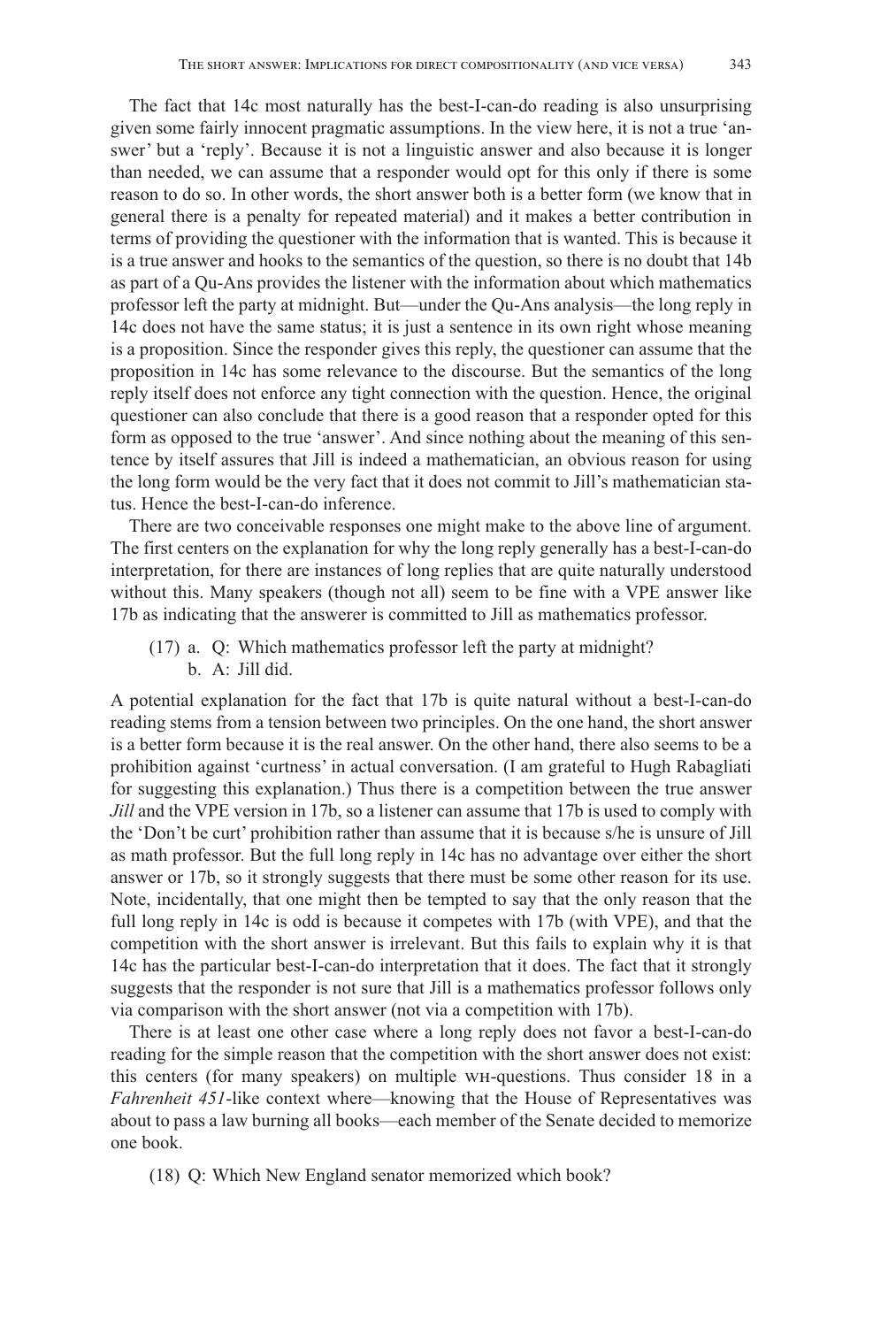For many speakers, the syntax of English is such that there is no short answer. (Thus this can never actually enter into a full-fledged Qu-Ans.) This is because pairs of NPs are not well-formed expressions in their own right, so 18 cannot be answered by 19 (the relevant characters were all New England senators in 2010).

(19) A: \*Sanders—*Das Kapital*, Lieberman—*War and Peace*, and Kerry—*Moby Dick*.

It should be noted that I have found a few speakers who do allow 19, but it is at least somewhat degraded for many. Hence, the full long reply is predicted to be fine without a best-I-can-do reading (at least for those who find 19 odd). And indeed this is the case; 20 is impeccable if the speaker believes that Sanders, Lieberman, and Kerry are all New England senators.

(20) A: Sanders memorized *Das Kapital*, Lieberman memorized *War and Peace*, and Kerry memorized *Moby Dick*.

The second objection to the line of reasoning above centers on the first observation: that the short answer cannot have the best-I-can-do reading. I have claimed that this is because the semantics of the question is crucial to the semantics of the Qu-Ans, so the restriction on the domain of the wh-word crucially figures into the semantics of the Qu-Ans because the semantics of the question and of the fragment jointly determine the Qu-Ans proposition. But one might think that there is a different reason for this: one might suspect that the only reason that the short answer cannot (in general) have the relevant best-I-can-do reading is simply that it is not long enough to host the necessary intonation. But this can be shown to be incorrect on two grounds. First, short answers always carry the presupposition of the head even when they are definitely long enough to host the relevant prosody. Second, in a limited set of circumstances, even very short answers can have a best-I-can-do reading and prosody, but this is for other reasons (except in one special case discussed below).

As to the first point, consider the dialogue in 21.

- (21) Q: What silly thing that Donald heard from Sarah did he actually believe?
	- A: That someone put two phony birth announcements in Hawaiian newspapers to conceal the birth of a baby in Kenya.

Even if one tries to put the right prosody on this, the answerer is committed to the view that the phony birth announcement scenario is something that Donald heard from Sarah (and is silly). In fact, it seems odd to put a *well* in front and give it the right prosodic contour, although one can find some other reason why this might be possible, as is shown for a simpler case below. The same point is made by the dialogue in 22; the short answer NP is not in any obvious sense too short to host the relevant prosody, but here too the responder is committed to the belief that the person in question is a mathematics professor.

(22) Q: Which mathematics professor left the party at midnight?

A: The guy I was introduced to this afternoon at lunch.

As to the second point, there are indeed cases where one can construct a scenario in which a short answer does have a best-I-can-do reading and intonation. But this is not because the responder is unsure of whether the presupposition of the head is met. For example, Ward and Hirschberg (1985) point out that the FR intonation is possible in cases where the responder is not sure if the Qu-Ans proposition provides the complete information that the questioner is looking for, as in the dialogue in 23.

(23) Q: Which mathematics professors left the party at midnight?

A: Well, Jill ... I'm not sure if anyone else did.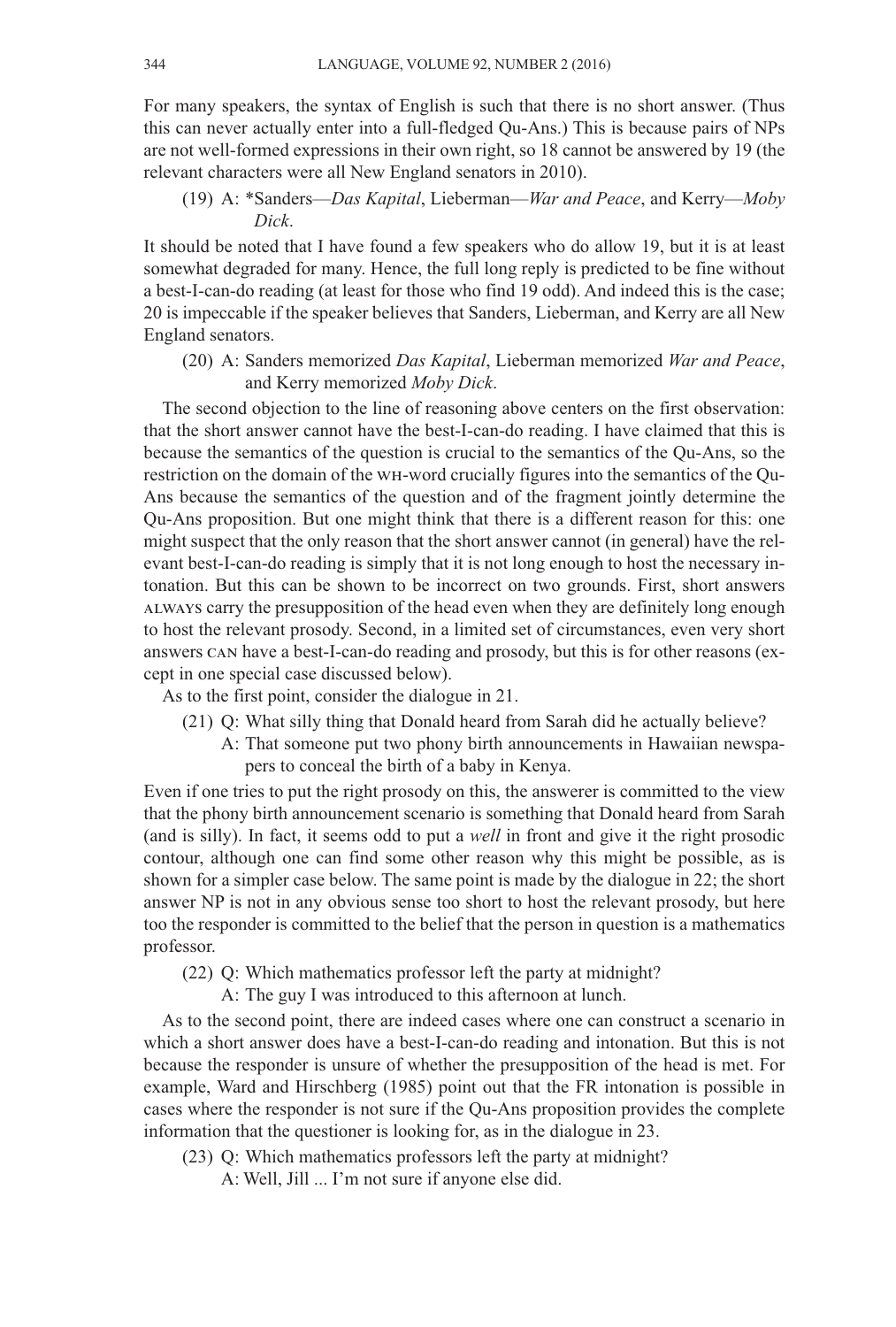Here the responder is still committed to the belief that Jill is indeed a mathematics professor; the best-I-can-do part arises because the answerer assumes that the questioner wants a complete answer, and the perhaps partial answer is the best she can do.

Similarly, a best-I-can-do reading and FR intonation is easily found in 24.

- (24) Q: Which mathematics professor left the party at midnight?
	- A: Well, not Jill.

This case is particularly interesting, for several reasons. First, the distribution of a generalized quantifier like *not Jill* is puzzling (under any account); it can occur alone in fragments and in conjunctions like *Jeff but not Jill left the party at midnight* but not alone in argument position as in *\*Not Jill left the party at midnight*. One might at first glance think that this itself argues against the SLM account of the answer in 24a, but in fact both theories are going to need a fuller account of the distribution of generalized quantifiers like this, so I do not claim any victory here. I do, however, assume that its meaning is the set of properties that Jill does not have (i.e. those that do not map Jill to 1). Second, the most natural understanding of the dialogue in 20 (with or without the FR intonation on *not Jill*) is that the responder is committed to the belief that Jill is a mathematics professor. Under that understanding, the FR intonation (if present) is due to the fact that the responder knows that this is not the kind of reply the questioner was hoping for—it does not specify who actually did leave the party (nor is it a complete listing of the leavers). Nonetheless, it has—as predicted—the Qu-Ans semantics since it formally qualifies as a Qu-Ans, so the proposition that Jill did not leave the party at midnight (combined with the commitment that she is a mathematics professor) follows from the dialogue.

It is important to note that the fact that *not Jill* can have the FR intonation in virtue of its not giving complete enough information means that any theory needs a characterization of what constitutes a 'fully satisfactory response'. Such a response is something that (possibly by itself or as part of a Qu-Ans) gives the full and complete information the questioner is presumably hoping to learn. From that we can also derive the complementary notion of a best-I-can-do response: it is something that gives potentially relevant information but is not a fully satisfactory response. This notion of a fully satisfactory response is presumably a fact about questioner expectations and general principles of cooperative dialogue. But it is important to note that a fully satisfactory response in this sense is not always same as the proposition that corresponds to the Qu-Ans, as 24 shows. To recast the discussion in theory-neutral terms, 24 shows us that the notion of a fully satisfactory response (which 24 is not) is distinct from the notion needed to characterize what can stand alone as a short answer. The importance of this for the discussion here is that it is argued below that SLM ultimately needs some notion of an 'answer' in order to predict the distribution of Shh (or of FP). One might therefore be tempted to claim that no extra burden is placed on SLM, for every theory needs to characterize the notion of a fully satisfactory response. But that conclusion is incorrect: the theory-neutral notion of a fully satisfactory response is simply not the same notion of 'answer' that will be needed to account for the distribution of fragment answers. Indeed, this is exactly the moral to be drawn from the dialogue in 24 (on its very natural understanding in which the responder does believe that Jill is a mathematics professor but still uses *Well, not Jill* with FR intonation). Here the fragment answer is fine; nonetheless, it is not a fully satisfactory response.

There is a further interesting point about 24. Unlike all of the other short answers we have seen so far, it seems marginally possible to get the FR intonation on this if the responder is not committed to the assumption that Jill is a math professor. In this case,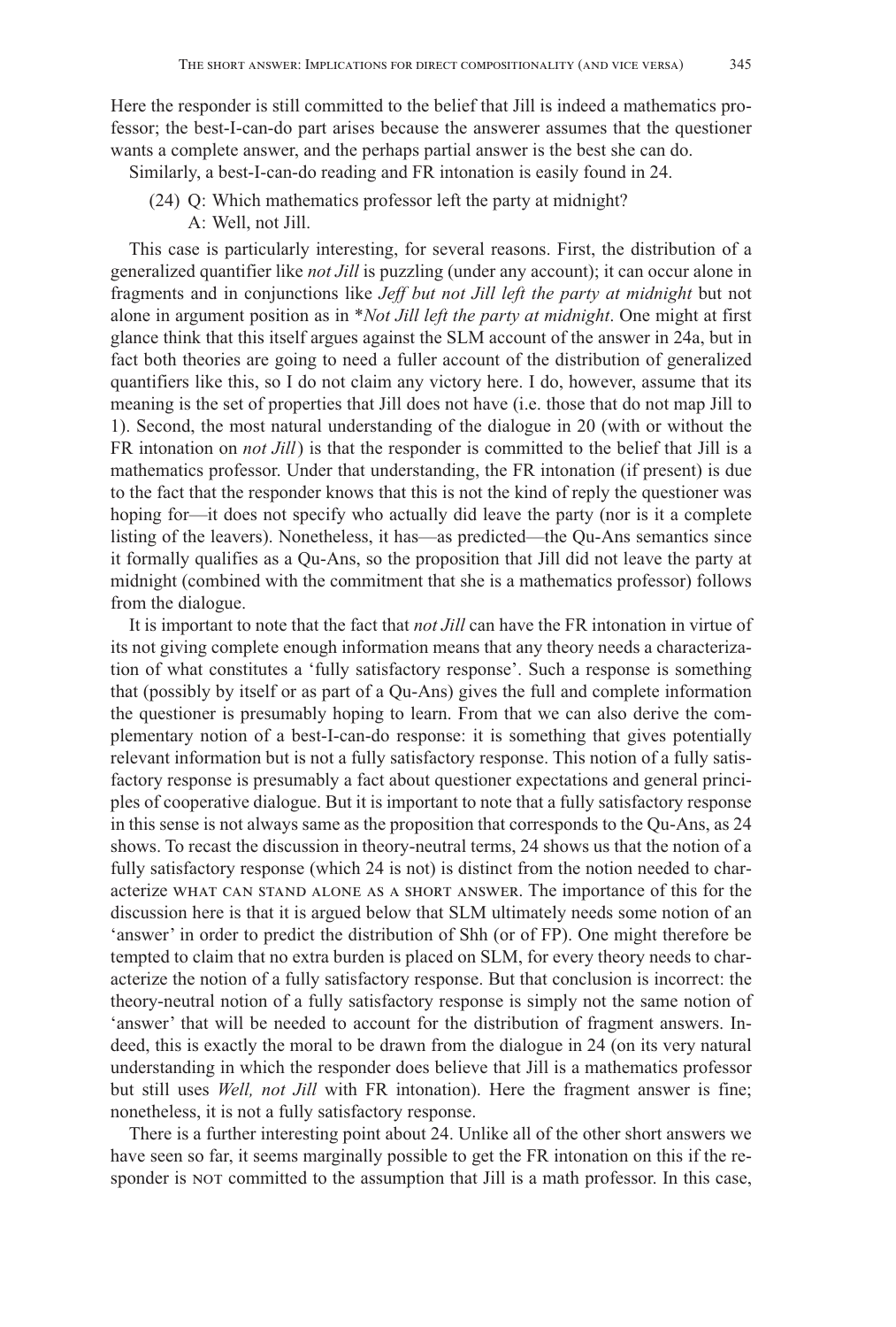this is a best-I-can-do answer precisely because the responder does not accept the presupposition of the wh-expression. I have encountered variability on how tolerant speakers are of this reading, but it helps to bring this out by elaborating the answer as follows: *Well, not Jill—I don't think she's a mathematics professor*. But this is not surprising, given the well-known fact that while negation in general negates assertions and preserves what I loosely call the presupposition, it can also be used (perhaps marginally) in cases where the presupposition is not met. Note that this is no different from other instances of negation with presupposition violation (as in *Well, Jill is not the mathematics professor who left—she isn't a math professor*, where here too is found FR intonation).

In sum, then, the Qu-Ans analysis accounts for the following complex array of facts: (i) except in the *not Jill* cases, the fragment answer always preserves the presupposition of the wh-expression; (ii) in general, the long reply is most naturally understood as a best-I-can-do response (preferring FR intonation) and thus does not preserve this presupposition; (iii) but some cases of long replies are quite perfectly fine without the best-I-can-do reading (and intonation) because the competition with the fragment (true) answer is absent (as in multiple wh-questions) or is mitigated by other factors; and (iv) a short answer like *not Jill* may for some speakers allow for the relevant best-I-can-do reading for the reason that, in general, presuppositions can sometimes not project under negation. I now turn to SLM to see if it accounts for the facts.

**4.2.** The problem for SLM. What might the SLM view say about these facts? As to the observation that the long reply generally requires a best-I-can-do reading (point (ii) above), essentially the story told above can be imported directly into SLM as long as it can also provide an account of the fact that the short answer preserves the presupposition of the wh-expression. The point in (iii) above will also carry over, provided, again, that there is some way to account for the observation in (i). In other words, assume under SLM that long answers are worse forms because there is a penalty for repetition (a fairly well-documented assumption). Then as long as there is an account of why it is that the short answer has the relevant presupposition, we can explain why the long answer generally does not. The Gricean story told above—with some modification could carry over directly to SLM, once there is an account of why it is that the short answer necessarily carries the presupposition of the wh-expression.

But indeed, therein lies the rub: the difficulty comes in ensuring that the short answer commits the responder to the presupposition contributed by the head. Clearly some connection has to be enforced between the question and the short answer. Hence, an advocate of SLM might hope that there is some way to restrict Shh to appear only in sentences that are actually 'answers'to the relevant question. Initially one might hope that this is a consequence of independently motivated conditions on the relationship between focus and ellipsis (see e.g. Rooth 1992); evidence is presented in the next section that focus considerations are not enough to predict the distribution of Shh (or FP). Hence it appears that the grammar must simply incorporate some notion of 'answer'into the question and license Shh (or FP) only in sentences that are answers. But this has problems. First, one must then give up any hope that the conditions on Shh derive from more general conditions regarding ellipsis. More seriously, we will see that there is no obvious way to define the right notion of 'answer' as to predict the distribution of short answers.

DERIVING THIS FROM FOCUS SEMANTICS? First, consider the semantics of a question like 14a under the question semantics of Hamblin 1973. Here 14a denotes a set of propositions of the form {Jill left the party at midnight, Jeff left the party at midnight,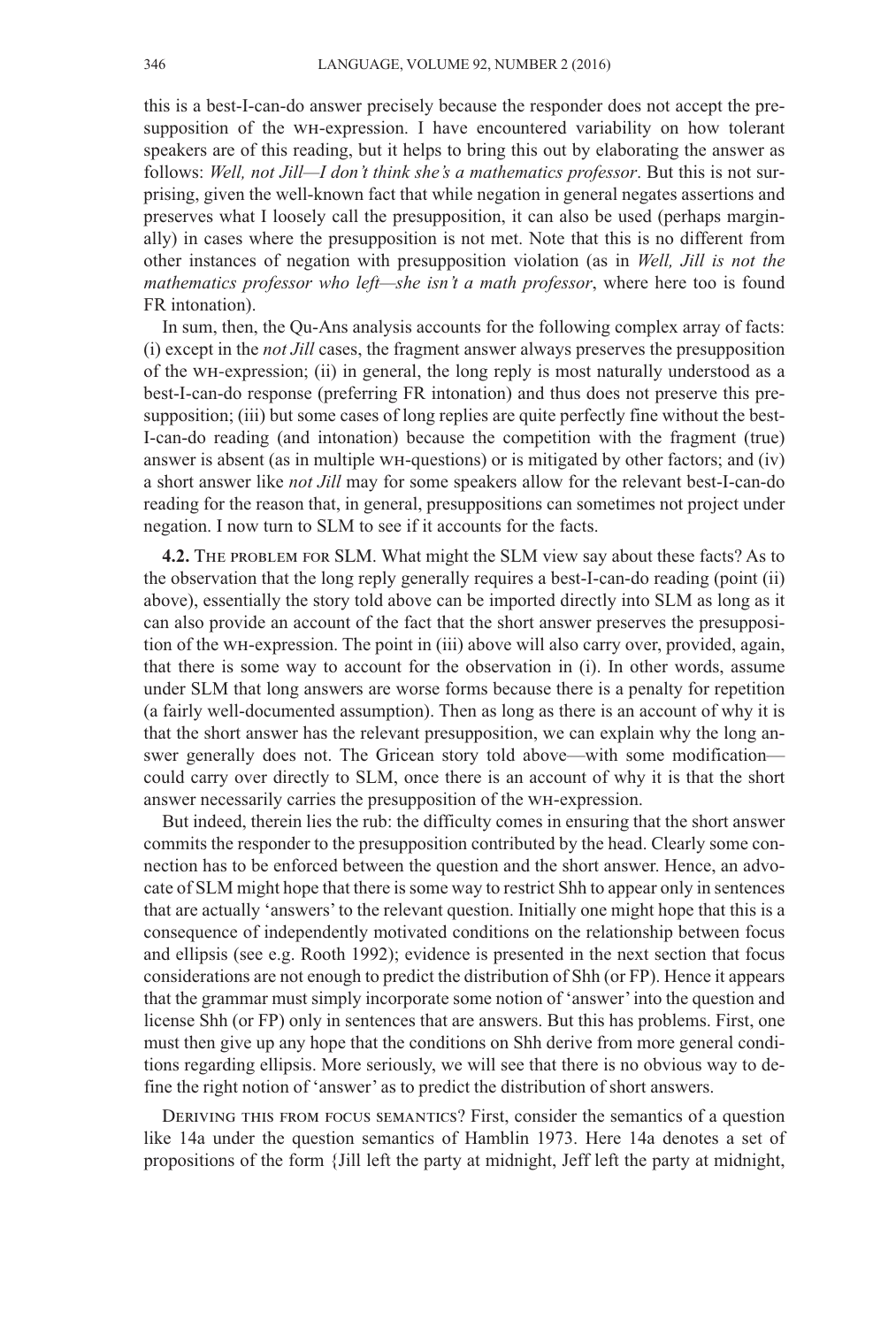Michael left the party at midnight, ... }, where in each case the relevant party-leaver is a mathematician. If we can ensure that the proposition corresponding to elided answers is a member of this set, we would successfully capture the fact that the short answer bears the presupposition introduced by the wh-expression.

One might, then, hope to derive this from more general principles governing ellipsis using the theory of VPE from Rooth 1992, which assumes the theory of focus in Rooth 1985, where expressions have a regular semantic value and a focus value. Consider a sentence with 'focal' or 'contrastive'stress such as *LUCY ordered lobster* (with prosodic prominence on *Lucy*). Here, the regular value is just the ordinary meaning of the sentence (a proposition), and the focus value is a set of alternative propositions such as {Sally ordered lobster, Mary ordered lobster, Julie ordered lobster, … }. Given this, Rooth proposed that VPE is subject both to some sort of identity condition and to the additional condition in 25.

(25) An elided VP must be contained within some constituent  $C_{ELL}$  that has a focused constituent within it, and the antecedent VP must be contained within a constituent  $C_{ANT}$  such that the ordinary value of  $C_{ANT}$  must be a member of the focus value of  $C_{\text{ELL}}$ .

It would be reasonable to suspect that this extends directly to the case of ellipsis in short answers. Using Merchant's mechanics, a possible approach would be to assume that a full FP contains focus—presumably on the fronted part, which is the remnant in the short answers—and that there must therefore be some expression (i.e. the question itself ) that is a member of the focus value of the FP. Indeed, Merchant points out that this possibility is the very reason he named the expression 'FP'. 14

But this will not do. In the first place, the question is not a member of the focus value of the FP. In fact, under the Hamblin view of the semantics of questions, the regular value of the question is identical to the focus value of the FP. One could of course extend Rooth's condition to say that the larger constituent  $C_{ANT}$  (in this case the question) must either be a member of  $\alpha$  be identical to the focus value of the FP (i.e.  $C_{\text{ELL}}$ ). But this undermines the claim that one can derive the ellipsis condition here from an independent condition on focus with respect to ellipsis: the focus condition on ellipsis is revised to a disjunctive condition, and the second disjunct has no independent motivation.

But aside from this objection, this still does not work. For, as noted earlier, all sorts of generalized quantifiers can be good short answers. Yet the propositions corresponding to the corresponding long replies (e.g. *No one but Jill left the party at midnight*) are not members of the Hamblin question.

- (26) a. Q: Who left the party at midnight?
	- b. A: No one but Jill.
	- b. A: Two mathematics professors, three deans, and every clown.
	- c. A: Claribel or Bozo
	- d. A: Every clown.
	- e. A: No one.

<sup>14</sup> It should be noted that FPs in Merchant's account obligatorily contain Shh in the head position. Put differently, the silencing must take place. For although we do get topicalized sentences with fronted material, as in (ib), these are entirely inappropriate as answers to questions, as shown in the full dialogue in (i).

- $(i)$  a. Q: Which clown did you invite?
	- b. A: #Bozo, I invited.

Presumably, the fronting of *Bozo* in other cases would involve fronting to the Spec position some other node such as perhaps TopP, while in a simple answer like *Bozo* it fronts to Spec of FP.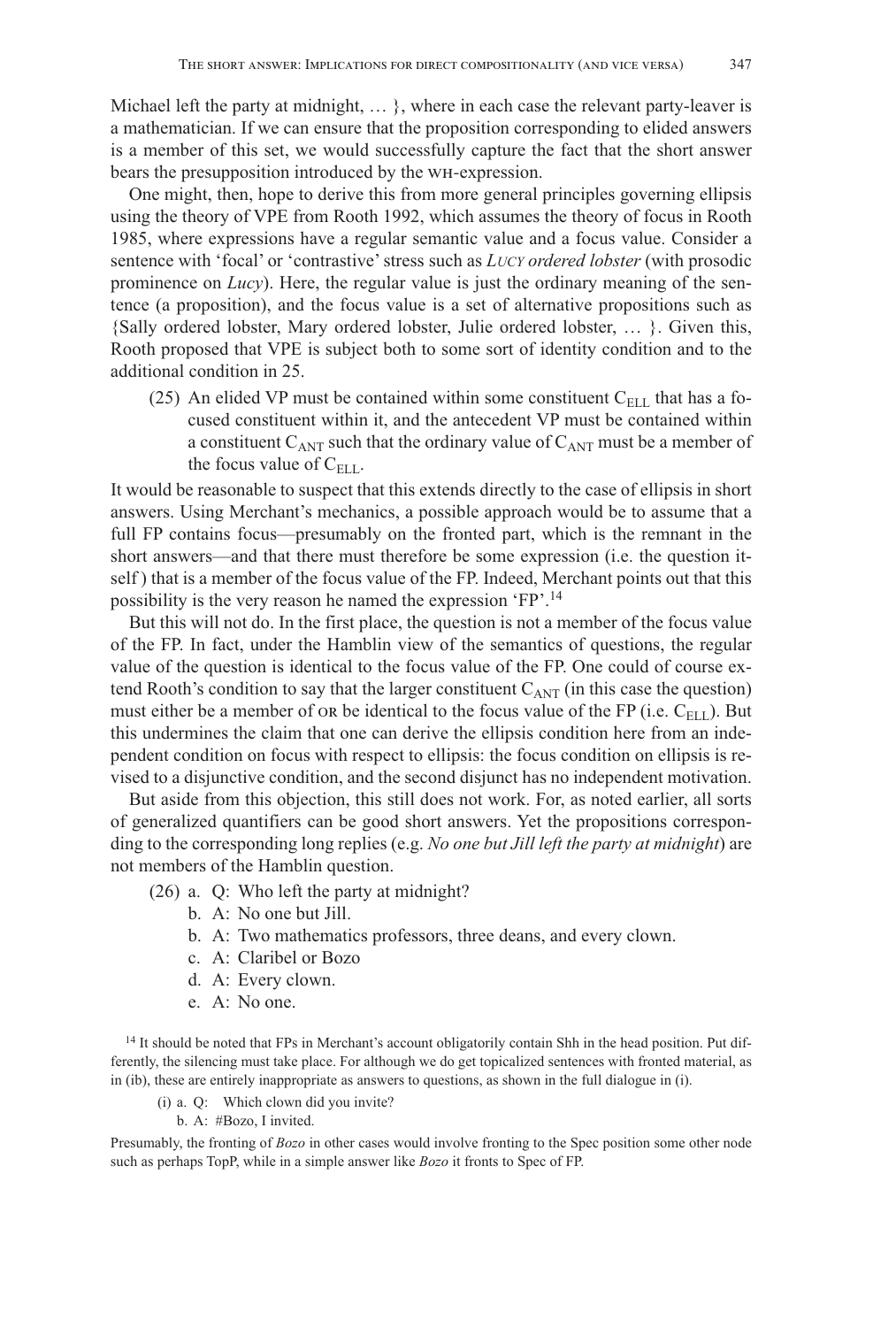Hence, the Hamblin question neither is in nor is the focus value of, for example, *NO ONE BUT JILL left the party at midnight* (with focus on *no one but Jill*). 15

Finally, there is additional evidence that the set of environments allowing focus and the set allowing short answers are not the same. We find cases where a generalized quantifier can be focused in a full sentence, but where the corresponding fragment is nonethelessimpossible—even when an identity condition on ellipsis would be met. Suppose, for example, that Sheila and Bill are discussing how hard Professor Carberry's ceramics courses always are and wondering whether anyone did well this year on the final. Crucially assume a discourse in which there is no immediate explicit question of the form *Who got an A the exam?*, although in the context set up here such a question is implicit. Moreover, Carberry is eavesdropping and steps into the conversation after Sheila's utterance in 27a. In such a context, the dialogue in 27 is impeccable.

(27) a. Sheila: Oh, Ijustremembered.Bozo got anAon the exam.

b. Carberry (butting in): Wrong. No one but CLARIBEL got an A.<sup>16</sup>

But the short answer in 28b is impossible in this same context.

(28) a. Sheila: Oh, Ijustremembered.Bozo got anAon the exam. b. Carberry (butting in): Wrong. \*No one but CLARIBEL.

Notice that we cannot pin the unacceptability of 28b on the fact that identity is not met—obviously there is a linguistic antecedent of the form *got an A on the exam* (or *t got an A on the exam*). So it is obviously not enough to license ellipsis by a combination of identity and focus. As such, it is difficult to imagine any condition on focus alone that

<sup>15</sup> A referee raises an important question: could not the Hamblin semantics simply be revised to say that the question denotation is the set of all propositions of the form *X left the party at midnight* for X any generalized quantifier? If so, then [No one but Jill left the party at midnight], [No one left the party at midnight], and so forth would all be part of the (revised) Hamblin question. While this might be possible, it undermines the independent motivation for the Hamblin semantics and would cause serious complications for the analysis of embedded questions. As discussed by Beck and Rullman (1999), a sentence like (i) does not commit to a strongly exhaustive reading but can have what is known rather as a weakly exhaustive reading.

(i) Becky knows who came to the party.

The weakly exhaustive reading is one in which for all individuals x, if x came to the party, then Becky knows that x came to the party. However, if y did not come to the party, she need not know that. (For extensive discussion of this semantics, see Beck & Rullman 1999.) One can easily account for this by defining the meaning of question-embedding *know* (call that *know<sub>o</sub>*) in terms of proposition-embedding *know* (call that *know<sub>p</sub>*). Thus  $[\text{know}_Q]$  is such that it combines with its object (the Hamblin question) and returns true if and only if for all true p in the Hamblin question, the subject knows p. Other techniques are possible here as well, but the result in all cases would be that if the object of question-embedding *know* included all propositions about generalized quantifiers, there would be no way to get the weak exhaustive reading. Rather, only the strong exhaustive reading would be possible; I leave this to the reader to verify.

Accounting for the 'mention-some' reading found in (ii) would also be problematic.

(ii) John knows where to get gas.

Under the actual Hamblin semantics, this can be accounted for by shifting  $[\![$ know $\sigma$  $\!]$  to require just one true proposition. But surely if John knows that one can get gas at either the local Cumberland Farms or the gas station on Thayer and he knows nothing else, then (ii) is not true. But if the shifted *know* merely required there to be one true proposition in John's 'know'-set, and the Hamblin semantics were recast in the way suggested above, then (ii) should be true under this scenario.

<sup>16</sup> I am assuming that the stress on *Claribel* is the manifestation of phrase-level focus (the entire NP *no one but Claribel* is focused rather than just *Claribel*). This is because what is at issue here is who passed the exam, not who is such that no one but them passed the exam. This does raise some interesting questions about computing focus alternatives: if the generalized quantifier [no one but Bozo]] can be a member of the focus value of *CLARIBEL* (and [Claribel] can be a member of the focus value of *no one but BOZO*), then the computation of focus alternatives involves generalized quantifiers in some cases as well as individuals. But this is orthogonal to the points here.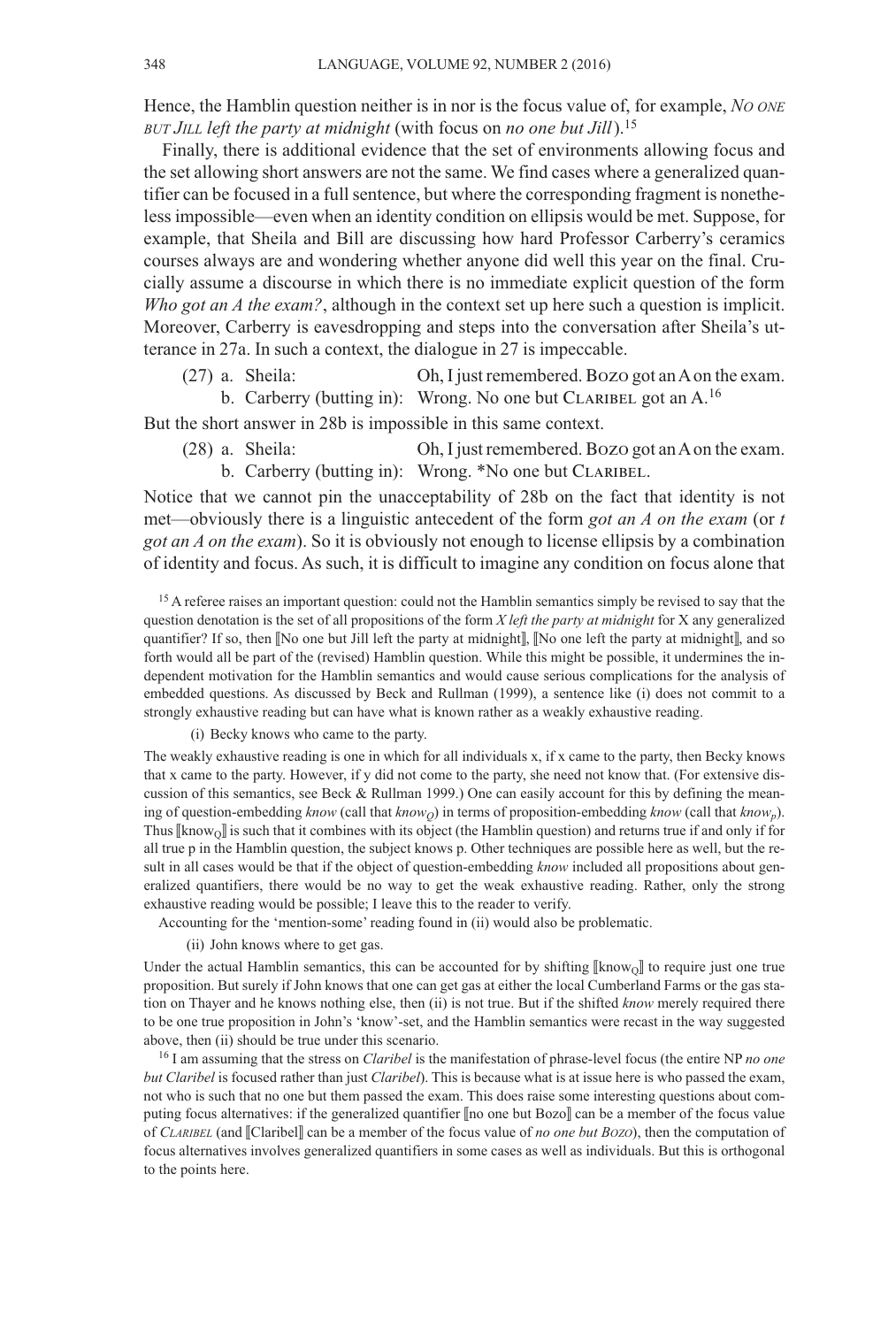would allow an elliptical answer like 26b and not also allow ellipsis in 28b. Yet ellipsis is impossible: *(t) got an A* cannot be 'silenced'. I should note that there are some cases of fragments as answers to implicit questions, and the conditions for these (as well as their analysis) are left open here (see online appendix B). Thus *Wrong, only CLARIBEL* seems marginally possible as a follow-up to 27a; just why this is better than 28b is not explored here. But for the present purposes, it is sufficient to note that certain expressions can be short answers to questions, but cannot serve as fragments even when they are focused and when an identity condition would be met. This then suggests that under an SLM account of short answers, the grammar really will need some way to allow ellipsis in short answers just in case these are answers to questions. Hence, some connection between the question and the answer must be enforced. Note that the points in this section make good on a promise given when the term 'Shh' was introduced in §3.1: the conditions on silencing (or on the distribution of Shh or 'FP') do not follow from more general conditions on silencing.

Defining 'answer' as a condition for Shh? At this point, an advocate of SLM might hope that—armed with an appropriate notion of an 'answer'—the fact that the fragment answer preserves the presupposition of the head can be accounted for. Assume simply that an FP must be an 'answer' to a question. Since Shh is the head of FP (and thus occurs nowhere else), it then follows that the silencing licensed by Shh will only be found in 'answers'. And perhaps the relevant notion of 'answer' is such that it inherits the presupposition of the head. From all of this, it would follow that the phonetic form of an answer in which part is silent will carry this presupposition with it.

But how can we define the appropriate notion of an answer? Starting again from the Hamblin semantics, one might hope that an answer to a question is something in the Hamblin set denoted by the question. But once again, generalized quantifiers as short answers are not accommodated under this view, for the proposition expressed by 29b is not a member of the Hamblin question corresponding to 29a.

- (29) a. Q: Who left the party at midnight?
	- b. A: No one but Jill left the party at midnight.

Similar remarks apply to all of the short answers shown earlier in 26.

There is one more tack one might try here. The point of departure for this strategy is the partition semantics of Groenendijk and Stokhof (1984) for questions. According to this, a question like 30 partitions the space of possible worlds into ways the world could be.

(30) Q: Which deans left the party at midnight?

To exemplify, let Claribel, Bozo, and Tinkerbell all be deans at Clown Tech. Then 30 partitions the world into eight subsets or 'cells'. (I ignore the contribution of singular and plural morphology here and for convenience treat *which dean* and *which deans* alike.) The cells then are as follows: (i) all worlds in which Claribel, Bozo, and Tinkerbell left; (ii) the worlds in which only Claribel and Bozo left; (iii) those in which Bozo and Tinkerbell left; and so forth.

Suppose then that something ensures that an FP must remove one or more of the cells in this partition. It is thus a 'partial answer'—it does not need to zero in on the exact cell but it does need to remove some. In a question like *Which deans left the party at midnight?*, a simple answer like *Claribel* [*t left the party at midnight*] succeeds in removing a partition only if Claribel is indeed a dean. In the scenario above, an answer like *Grumpy* [*t left the party at midnight*] has nothing to do with the relevant partition, and so *Grumpy* cannot be a short answer. A generalized quantifier answer like *Claribel or*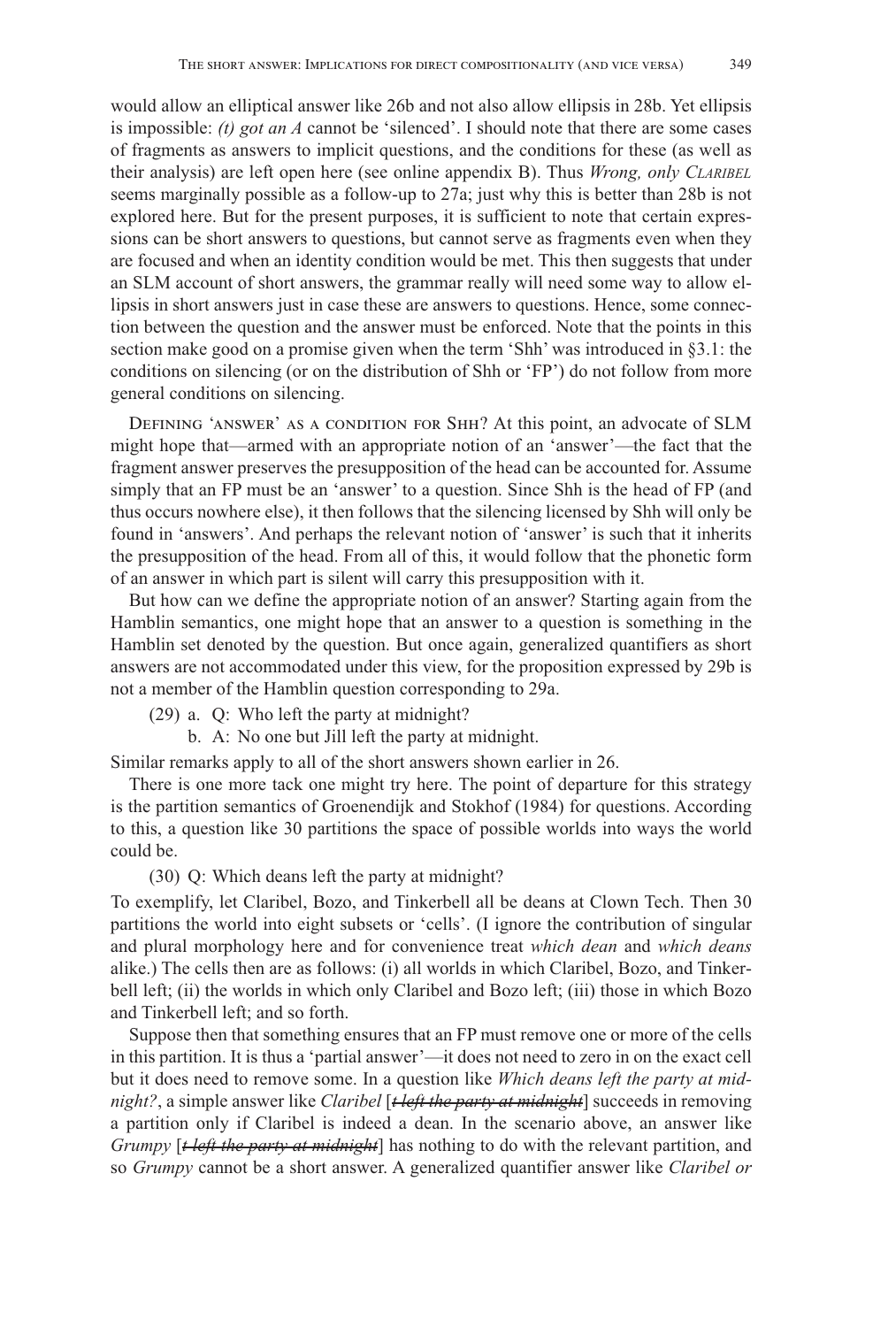*Bozo* [*t left the party at midnight*] also removes at least one cell, and so it follows that this can be an FP containing Shh as its head. In other words, the hypothesis on the table here is that for the purposes of being an FP (and containing Shh), an answer is any sentence conveying a proposition that removes at least one cell in the Groenendijk and Stokhof partition.

If this is what SLM needs in order to predict the right semantics for the category FP (and hence the distribution of Shh), then one might already be highly suspicious of the claim that there is any obvious simplicity to the SLM view. FP is the name of a category whose semantics is such that it connects to a question in some way. Specifically, the proposition that is the meaning of FP must remove one of the cells in the Groenendijk and Stokhof partition (or, put differently, it must partially answer the question). It is not at all clear how to syntactically formalize this: the grammar must ensure category label FP is allowed only if the proposition denoted by the FP connects to a question in just this way.

But even this will not get the full range of facts. Note first that this makes a different prediction from Qu-Ans for the case of a fragment like *(Well), not Claribel* as an answer to 30. Under the SLM solution currently under discussion, *not Claribel* can serve as a short answer only if Claribel is a dean, for it is only under that situation that a cell in the Groenendijk & Stokhof 1984 partition for 30 is removed. Yet we have seen that (at least marginally) this can be used (with FR intonation) when the responder is not committed to Claribel's deanhood; here the presupposition need not survive in the same way that negation can in general (marginally) be a 'hole' for presupposition. Moreover, there is a second case that is problematic for this version of SLM, to which we now turn.

**4.3.** Explicitly exhaustive questions. So far, we have seen that SLM might try to account for the distribution of short answers under the hypothesis that they are allowed just when the proposition removes one cell in the Groenendijk and Stokhof partition. Aside from the fact that this seems quite stipulative, this avenue of solution does not extend to the case of short answers to explicitly exhaustive questions.

Thus, consider the question in 31a and the short answer in 31b as opposed to the long reply in 31c.

- (31) a. Q: Who all left the party at midnight?
	- b. A: Bozo, Claribel, and Jill.
	- c. A: Bozo, Claribel, and Jill left the party at midnight.

Example 31b has only the exhaustive reading: the responder is committed to the proposition that these three left the party at midnight and that only these three did.<sup>17</sup> With Shulz and van Rooij (2006), I assume that the fact that exhaustiveness is suggested in the simple case of a *who* question is a pragmatic fact and is not absolutely required. But

<sup>17</sup> Roger Schwarzschild has pointed out to me that one can get 31b as a short (partial) answer to 31a without necessarily committing to the exhaustive reading if it is given the intonation of an incomplete list.

- $(i)$  a. Q: Who all left the party at midnight?
	- b. A: Well let's see, Jill, Bozo, Claribel …

(This is then most naturally continued with something along the lines of *and umm … I'm not sure who else*.) Note that this does not involve the FR contour of a true best-I-can-do answer, but rather a rising intonation pattern on each of the NPs, signaling that the utterance is not complete. Hence I do not think this shows that a true full short answer need not require exhaustification; this instead seems like a special category that is marked as an incomplete utterance (the '…' above is used here as an orthographic signal of the intonation contour that suggests that the responder signals that there should be more to come). This kind of 'I have not finished'intonation can be found in any situation involving lists. Take the case of a student asking a professor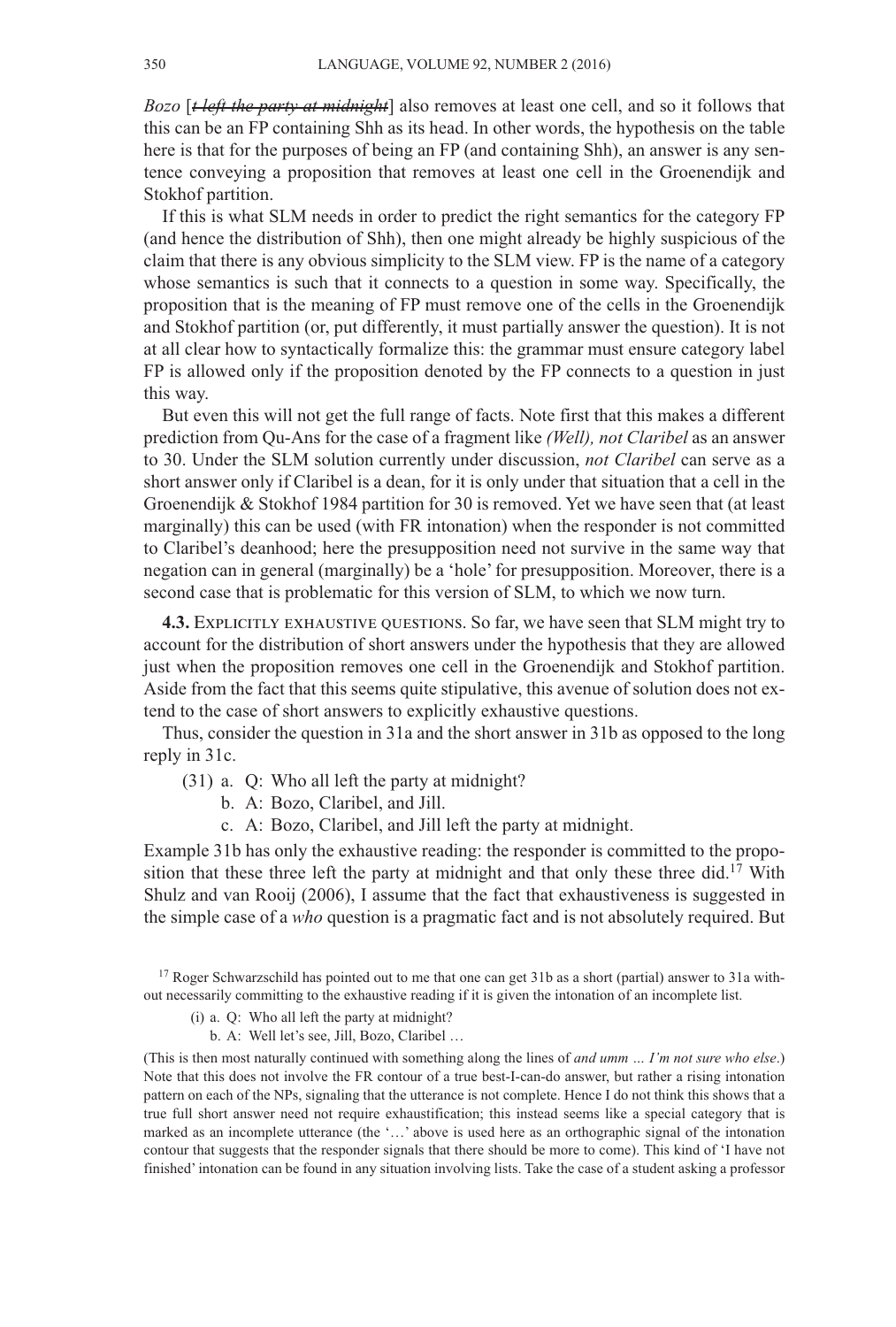the semantics of *who all* is such that exhaustiveness is part of the meaning of 31a (see Beck & Rullman 1999 for discussion of *who all* vs. *who*). Example 31c, the (long) reply, does not have the commitment to exhaustiveness on the part of the responder. In fact, it strongly suggests that this is perhaps a partial list and that the responder is not sure if it is complete. Like the cases discussed above, it is most natural when preceded by *well* and when given the best-I-can-do prosody.

Again, these facts follow under Qu-Ans. Let the meaning of *who all* be such that the question asks for a maximal sum, and so the answer is taken as an argument of the following.

(32)  $\lambda$ X[X left the party at midnight and  $\forall$ Y[Y left the party at midnight  $\rightarrow$  Y  $\leq$  X] (where X and Y are variables over plural individuals and  $\leq$  is the 'part of' relation)

Thus taking the sum of the three individuals Bozo, Claribel, and Jill as argument of this, it follows that this sum must be the maximal individual. The reason for the long reply strongly wanting a best-I-can-do reading is similar to the case in §4.1. The short answer both is a better form, and—since it combines with the meaning of the question and thus necessarily commits to exhaustification—it is also a better way to answer the question. The long reply makes no such commitment since it simply denotes a proposition. The grammar does not directly connect this to the question, and so any connection is instead a fact about cooperative discourse. The questioner will thus conclude that there is some reason the responder used the long reply; the simplest conclusion is that the responder is unsure about whether Bozo, Claribel, and Jill constitute the full set of leavers.

Can we recast this using the SLM approach? No, at least not in any obvious way. The problem again is ensuring that the short answer is possible only if exhaustification is maintained. Recall that the hypothesis 'on the table'for the case in §4.1 is that the short answer is possible only if the proposition that it denotes eliminates some cells in the question partition. But that does not explain why the short answer in 31b requires the exhaustive reading. For indeed, even if others left as well, this does eliminate some cells in the question partition. (Note incidentally that—as pointed out in Beck & Rullman 1999—*who* and *who all* induce the same partition.)

Of course, if the theory has no way to predict that the short answer requires exhaustification, then it also has no obvious account for why it is that the long reply suggests nonexhaustification. The story under Qu-Ans as to why the long reply strongly suggests that the responder is not committed to exhaustification of the answer rests directly on the fact that there is a competing form whose semantics does require this.

Thus the conclusion from the two cases considered in  $\S$ §4.1 and 4.2 is that Qu-Ans has a ready account of the presuppositions of the short answer. It also has a fairly natural pragmatic explanation for why it is that the long reply not only does not share these presuppositions but is also most naturally understood as a best-I-can-do reply. While the second result could be directly imported into the SLM analysis, this can be done only when coupled with an account of why the short answer has the presupposition that it does. But we have seen no obvious way to ensure this; at the very least it requires

what all the student will have to do in order to get an A in the course, and the professor responding with what is intended as an incomplete list.

i(ii) Well let's see, you'll have to get an A on the next three homeworks, you'll have to turn in a decent term paper, and uhhh … [new intonation pattern starts] I don't know, whatever!

So I think it is fair to conclude that (ib) is not a full short answer, but an incomplete utterance.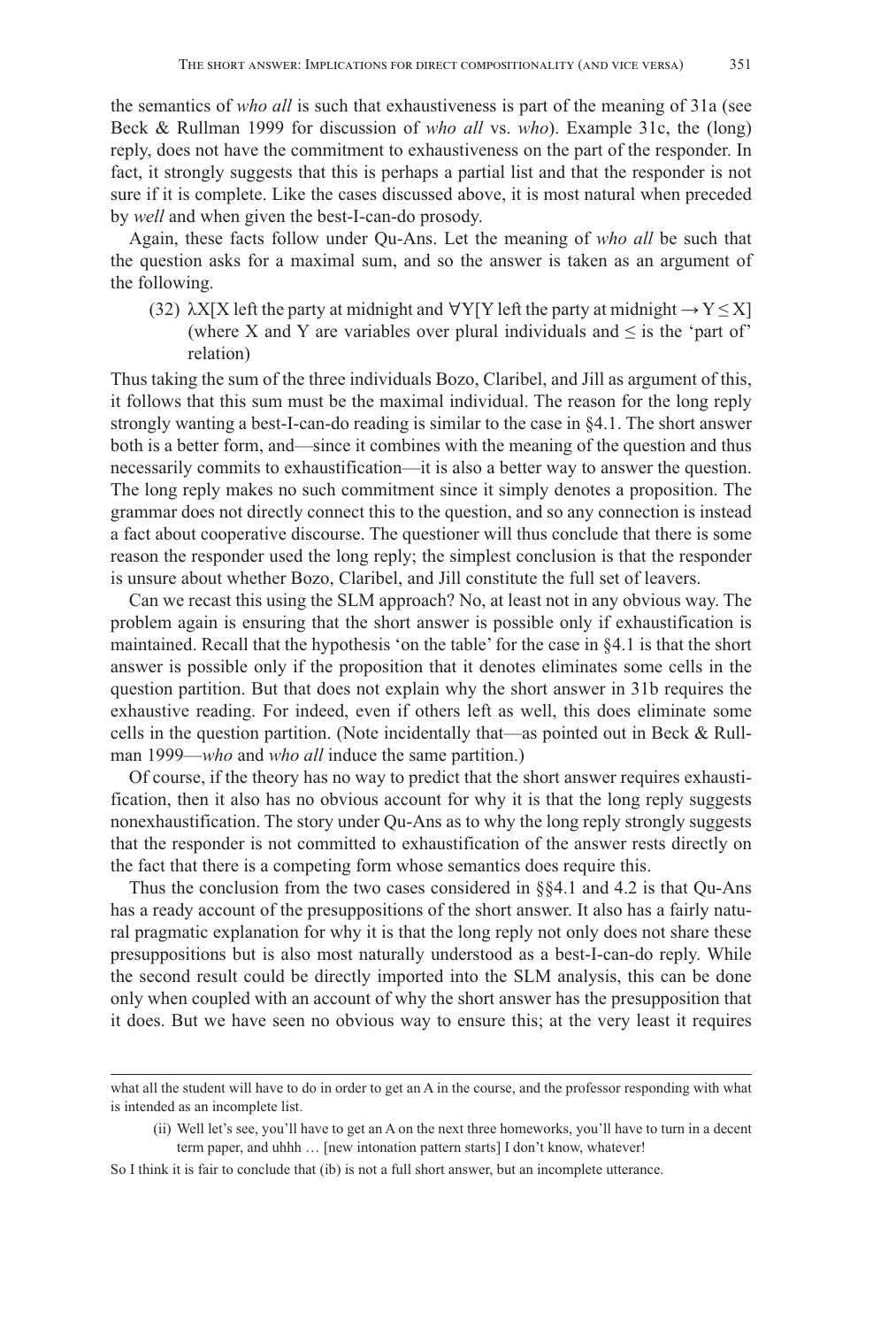some reference to the question involved. This means that SLM also will need to enforce a connection between the question and the answer. Again, this shows that the silencing in fragment answers is not a more general fact about silencing operations under a theory with SLM. But even allowing for the fact that silencing can only happen in an 'answer', there actually is no simple way to define the appropriate semantic relation between those answers allowing Shh and the question.

**4.4.** Case-marking connectivity.

The basic facts and their account in both theories. The final argument for Qu-Ans to be considered here is one that has classically been taken as an argument for SLM and centers on case-marking connectivity facts discussed in Morgan 1973 and many other works since. The effect is robust crosslinguistically: case marking on a short answer must match the case one would find had the short answer actually been surrounded by fuller linguistic material identical to the relevant material in the question.

This is true even in languages with verbs that idiosyncratically assign case to their objects. Take German, for example, where verbs vary according to whether they assign accusative or dative case, and where the short answer has the case that would be found in the longer sentence. (For further examples of this type, see Morgan 1973 and especially Merchant 2004 for a wide array of crosslinguistic data.)

|                                |                                              |  |  | (33) Q: Wem /*Wen hat Maria geholfen?    |  |  |  |  |
|--------------------------------|----------------------------------------------|--|--|------------------------------------------|--|--|--|--|
|                                |                                              |  |  | who.DAT/*who.ACC had Maria helped        |  |  |  |  |
| 'Who did Maria help?'          |                                              |  |  |                                          |  |  |  |  |
|                                |                                              |  |  | A: Dem /*Den Studenten.                  |  |  |  |  |
|                                | the. $\text{DATA}$ the. $\text{ACC}$ student |  |  |                                          |  |  |  |  |
| 'The student.'                 |                                              |  |  |                                          |  |  |  |  |
|                                |                                              |  |  | (34) Q: *Wem /Wen hat Maria eingestellt? |  |  |  |  |
| who.DAT/who.ACC had Maria hire |                                              |  |  |                                          |  |  |  |  |
| 'Who did Maria hire?'          |                                              |  |  |                                          |  |  |  |  |
|                                |                                              |  |  |                                          |  |  |  |  |

A: \*Dem /Den Studenten. the.DAT/the.ACC student 'The student.'

The distribution of accusative vs. dative case in the answer follows if these answers originate before deletion as full sentences containing the same verb as is found in the question.

Note first that these case-marking facts follow straightforwardly from the Qu-Ans analysis pursued here. For, as discussed above, a Qu-Ans has both a syntax and a semantics(like any other linguistic unit), and the syntax issuch that the category of the constituent analyzed as Ans must match the category of the WH-expression in the Qu. All we need assume is that the category includes case information. In fact, this is exactly what Groenendijk and Stokhof (1984) and Ginzburg and Sag (2000) proposed—both sets of authors suggested that a Qu-Ans requires case matching between the category of the WHand the category of the answer. I call this the 'direct matching' theory.<sup>18</sup>

<sup>18</sup> I borrow this term from Sag and Nykiel (2011), who use it with respect to case matching in sluicing. Their work extends the discussion of short answers from Jacobson 2009 to the case of sluicing.

Notice that the discussion here (in either theory) relies on the assumption that case marking is idiosyncratic and cannot be predicted by the semantics of the relevant verbs. Were there a predictable meaning for the verbs that assign dative case vs. those that assign accusative, we could also assign a slightly different meaning to dative NPs and accusative NPs. A verb like *helfen*, for example, would be defined only for those things in the set denoted by dative-marked NPs. But if this line could be maintained, the semantics would take care of the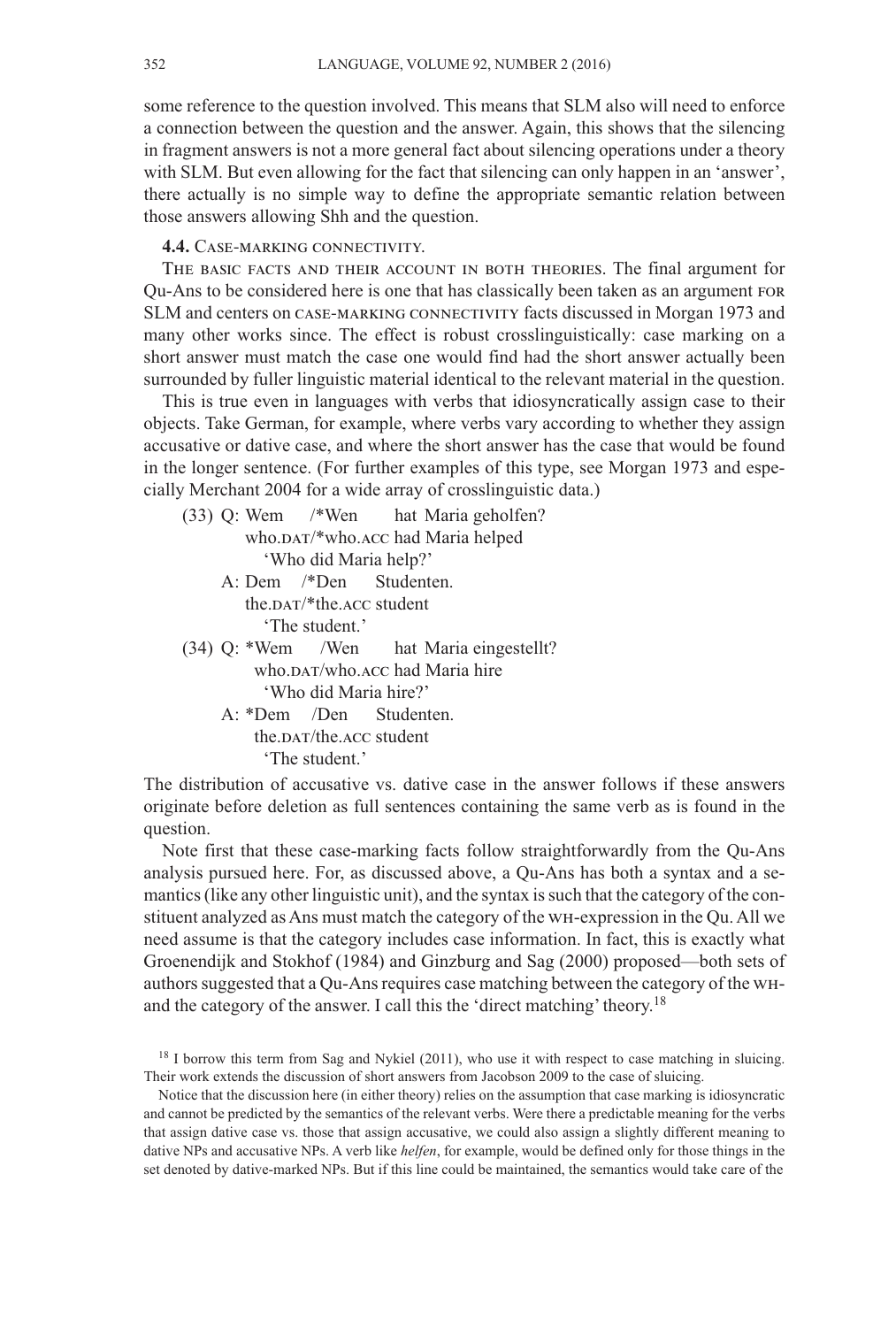How is the matching traditionally accounted for in SLM? At first glance this also appears to be straightforward. In the German case above, for example, matching is required not between the wh-category and the answer, but rather what matches is the rest of the question and the elided material in the answer. Both contain an instance of the verb *helfen*, and this assigns dative case to its object. Thus the case-matching condition follows straightforwardly. But note a hidden assumption here: that the requisite identity condition is formal identity, for it is formal identity which ensures that the same verb (*helfen*) occurs in the elided clause. But we now turn to evidence that the requisite identity condition for deletion under SLM actually cannot be formal identity: it must be semantic identity. We return then to show that given this, case matching is actually not accounted for by SLM.

FORMAL IDENTITY CANNOT BE REQUIRED. Thus we now consider whether the identity condition for ellipsis (under the SLM view) should be formal (syntactic). This question has been much discussed throughout the history of work on ellipsis, and space precludes a full review. Part of the reason why it remains open is that for some of the cases that appear to show that the requisite identity condition is semantic and not formal (e.g. interactions with so-called 'principle C' effects), various strategies have been proposed to maintain that the identity condition really is formal (e.g. Fiengo and May's (1994) 'vehicle change'solution). Even leaving such cases aside, however, there is strong evidence that the condition cannot be one of formal identity—it must be identity of meaning. And this evidence concerns the situation with indexicals, a point made with respect to VPE at least as early as Hankamer & Sag 1984.

Importing Hankamer and Sag's observations into the short answer setting, take the following dialogue.

(35) A: Who did you invite?

B: Claribel.

To simplify things, imagine a third person C overhearing this. Notice that C understands B's answer not to convey 36a, but rather 36b.

(36) a. A invited Claribel.

b. B invited Claribel.

Hence if there is unpronounced material here (at least material that is in any way relevant to the interpretation of the sentence) it must be  $\overrightarrow{H}$  *invited* (*t*) and not *you invited* (*t*). Example 37 makes the same point.

(37) A: Who likes me?

B: Bozo.

Here the unpronounced material is *likes you* (or, in a theory with traces and movement, *t likes you*) and not *(t) likes me*. This fact is obvious and has been known for decades, but it is ignored surprisingly often in the ellipsis literature.

Note crucially that it is not simply that there is a switch in understanding from first person to second person and vice versa. Consider the scenario in 38.

matching. Regardless of one's theory of how the answer comes to 'mean' what it does, there would be a semantic mismatch (the object denoted by an accusative NP cannot be 'helped'). But it is very widely assumed that, although there is some core of case-marking predictability both within and across languages, in the end there are idiosyncrasies that preclude a fully semantic account.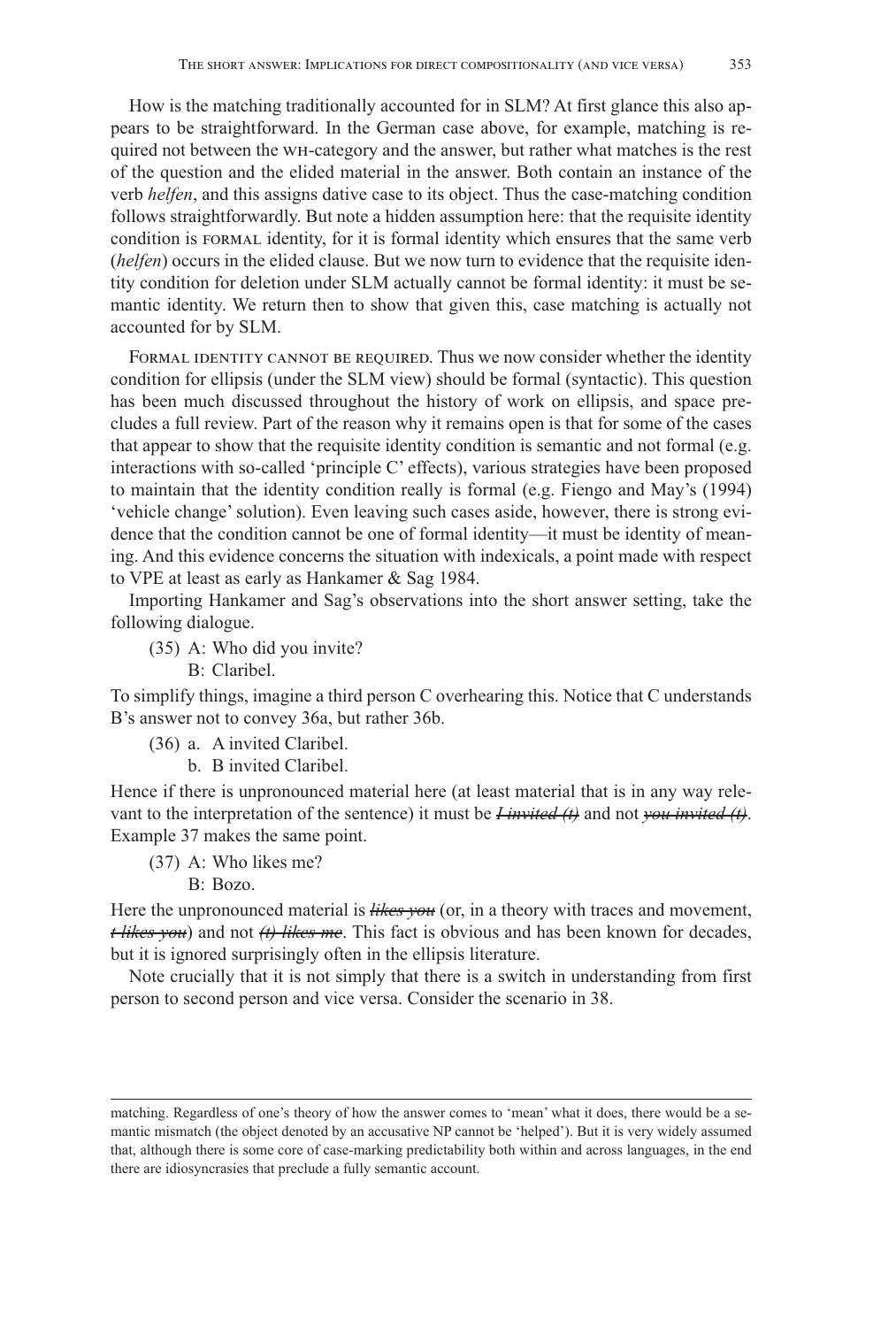(38) Speaker A to Speaker B (a female): 'What state was your mother born in?' Speaker B looks puzzled, unable to remember. Speaker C is an onlooker and is not related to B, but jumps in and says: 'Oh, I know. Illinois.'

Here C's answer is understood as the proposition that B's mother was born in Illinois, not that either A's or C's mother was. So the silent material here—if there is any would have to be *Her mother was born in t* (or even *B's mother was born in t*). But formal identity would require the silent material to be *Your mother was born in t*. As one more possibility, take 39.

(39) [Context: Bristol Palin is talking to a reporter, and says:] Who did my mother endorse yesterday? [You and I overhear this. I turn to you (not to Bristol) and say:] Actually, I know—Newt.

Here the proposition understood by the answer is that Bristol's mother endorsed Newt, and so the silent material would have to be *her mother endorsed t* or *Bristol's mother endorsed t* (or some such thing). But the silent material required by formal identity would be *my mother endorsed t*, which is obviously incorrect.

The point has been belabored in order to ward off some possible attempts to save the formal identity requirement that various people have suggested to me. (i) Could this be just a special instance of Fiengo and May's 'vehicle change'? The answer is no, for that proposal requires a simple featural change of −pronominal to +pronominal. Here we find a second-person feature changing to a first-person feature in 35, a first-person feature changing to second-person feature in 37, a second-person feature changing to a firstperson feature in 38, a first-person feature changing to a third-person feature in 39, and the interested reader can construct the other logical possibilities. There is no single recipe that one could give for a feature change without consulting the value of the indexical in the given speech context. (ii) A referee suggests that perhaps this is like the case of allowing antecedent material and ellipsis sites to differ in terms of the indices on pronouns that they contain. (This of course presupposes that there are indices on pronouns, an assumption not being endorsed here. Nonetheless, I consider this possibility to see if, in a theory with indices, the indexical mismatches can be accounted for.) But this will not do. In the first place, it is not clear that indices on pronouns (in those theories that make use of these devices) are at all like person features. But even if they are, we are not just stripping off something: there has to be a systematic way to correspond the value of *I* to the value of *you*, the value of *you* to the value of *I*, and so forth. (iii) Along these lines, another referee suggests that this is just akin to the case of 'sloppy identity' whereby the elided material in 40 can be understood as John voting for John's mother.

(40) Bill<sub>i</sub> voted for his<sub>i</sub> mother. John did too.

But as has been known since Keenan 1971, so-called 'sloppy identity' itself can be seen as just identity of meaning. Since *his* in the first clause can be a bound pronoun, the meaning of the VP (or of some LF constituent under some theories) is  $\lambda x$ [x vote for x's mother], and that is the understood meaning in the second clause. Just how this works, of course, itself depends on one's account of VPE, but both SLM accounts and non-SLM accounts such as that in Jacobson 2003 have no problem getting the sloppy reading from independent mechanisms for pronoun binding. It should be noted that whether sloppy identity is handled by an identity-of-meaning or an identity-of-form condition is itself theory-dependent. Sag 1976 took the relevant condition to be identity of form at LF, but required formal identity up to 'alphabetic variance' and allowed the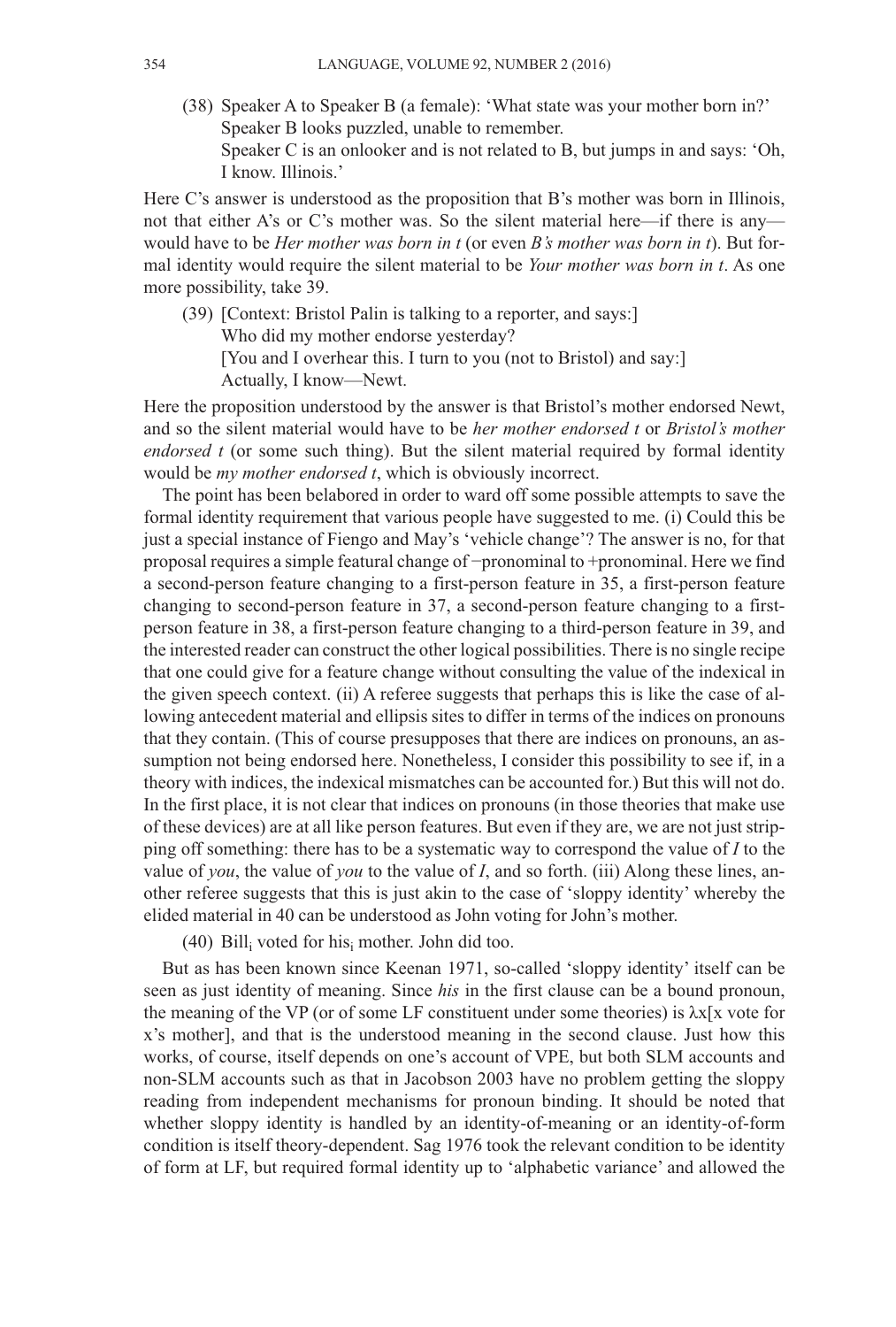antecedent clause to have a formula like  $\lambda x$ [x vote for x's mother] as part of its LF, while the elided VP could have the LF  $\lambda y$ [y vote for y's mother]. But even if one assumes that 'sloppy identity' is handled by a formal identity condition allowing a difference in variable names (under alphabetic variance), it is difficult to see how this has anything to do with the systematic shift in the interpretation of the indexicals in the examples above. Clearly, then, what is going on is that the understanding of the pronouns in the question and in the answer is such that they involve identity of meaning—more specifically, identity of CONTENT in the Kaplan 1989 terminology discussed earlier.

And as also discussed in Hankamer & Sag 1984, it is not just person features on indexicals that shift in the systematic way shown above. Suppose A is in Vermont and is talking on the phone to B who is in Paris where B has access to a wonderful weather forecast program.

- (41) A: When is the snow supposed to start here tomorrow?
	- B: At three in the afternoon.

Obviously, *here* is not a silent part of B's answer. Similar facts hold with temporal indexicals.

(42) [Context: A sends an email to B on Tuesday inquiring about the party B is planning for Wednesday. The email reads: 'Who all will be coming to your party tomorrow?' B doesn't read the email until the next morning, but can certainly answer with:]

All of the students in my class and the three deans I want to impress.

Clearly, then, the requirement imposed by Shh must be that its complement have a meaning—not a form—that is identical to the meaning of some other linguistically overt expression in the discourse context (in this case, part of the question).

But this is actually oversimplified. It is not just 'meaning' in the sense of a function from speech contexts to other sorts of model-theoretic objects—that is, it is not the 'character' in Kaplanian terms (recall the discussion of character vs. content in §2). Rather, it is the 'content', that is, a model-theoretic object that results after the values of the indexicals are fixed. To formalize what is going on here, let us use  $\llbracket \lbrack a \rbrack \rrbracket$  to denote the character of  $\alpha$ —that is, the function from speech contexts to something else. Thus basing the discussion heavily on that of Hankamer and Sag (1984) but using Merchant's condition on the sister of Shh, we can state this as follows.

(43) Let  $\alpha$  be the sister of Shh. Then there must be a context C with two subcontexts C' and C" such that there is a linguistic expression  $\beta$  in C such that  $\llbracket \lbrack \alpha \rbrack \rrbracket$  $(C') = [[\beta]](C'').$ 

The idea here is that in a given discourse context C we can have two subcontexts C′ and C″, which differ in terms of who is the speaker and who is the hearer (a natural consequence of normal dialogue). Then an expression  $\alpha$  can be the sister of Shh if the character of  $\alpha$  is such that its content in C' (where one person is the speaker) is the same as the content of the 'antecedent expression' in C" (where another person in the speaker). Thus it clearly is identity of meaning—in the sense of 'content'—that is relevant for Shh.

In sum, even though there are some proposals in the literature to allow slight differences in form between antecedent and ellipsis (e.g. 'vehicle change'), it is difficult to see any way one can allow the formal mismatch with respect to indexicals without consulting their meaning. Indexicals seem to be announcing quite forcefully that formal identity is not relevant; what is relevant is identity of meaning—of 'content'.

Before returning to case matching, we should assure ourselves that the data concerning indexical shifts present no difficulty for the Qu-Ans analysis. Indeed they do not;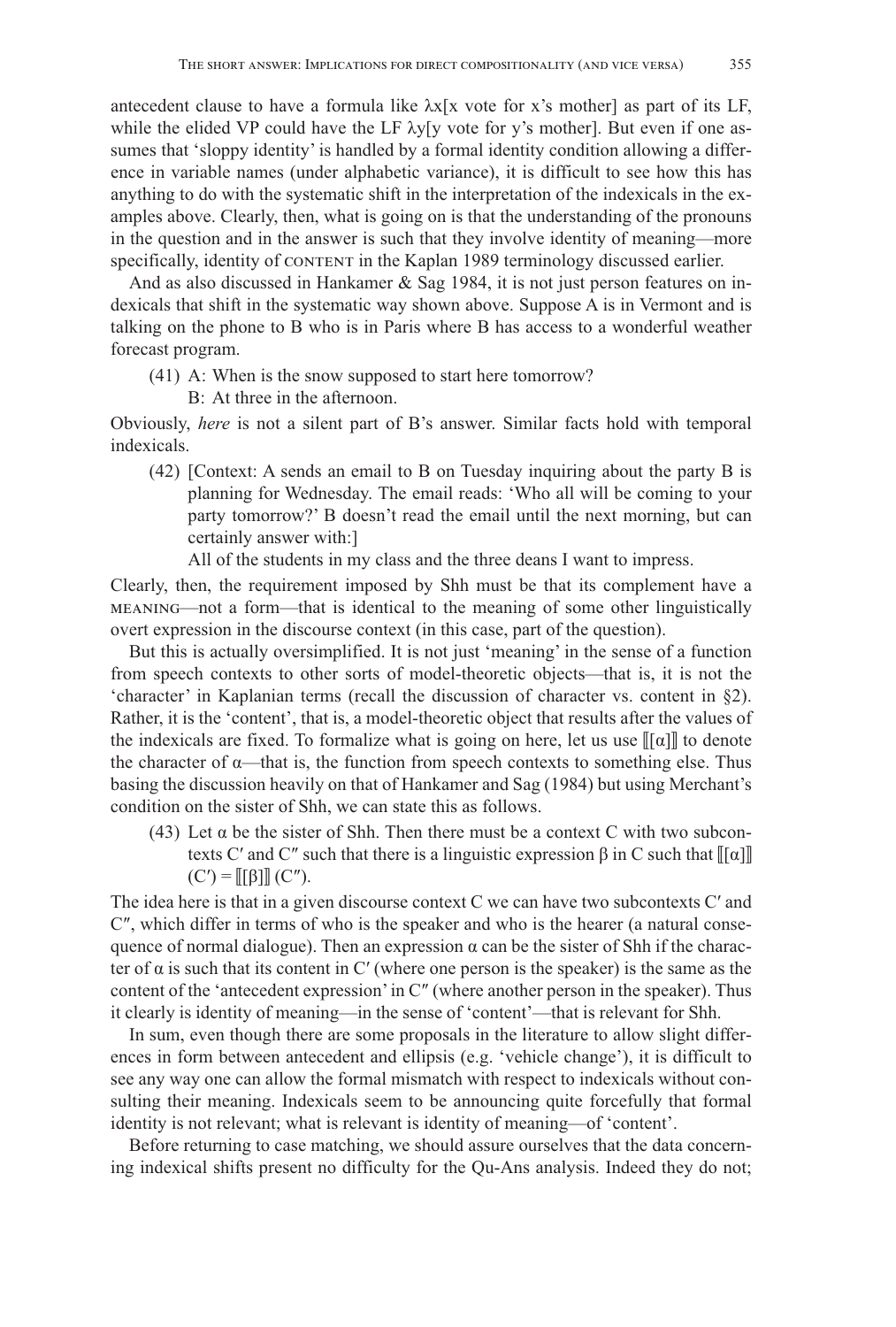RETURNING TO CASE MATCHING. But it turns out that giving up formal identity means giving up SLM as an explanation for case-matching effects. The point is easiest to initially illustrate in the abstract. Thus, imagine a language just like German but with a mythical verb *felfen* that is synonymous with *helfen* but that happens to assign accusative case. Then SLM makes no prediction about case matching, since the material that is missing could contain the verb *felfen* rather than *helfen* and the semantic match would still be ensured. And indeed, cases like this mythical one do exist. So, for example, the Hungarian verb *hasonlit* 'resemble' optionally assigns either sublative (SUBL) case or allative (ALL) case to its object, as shown in  $44.19$ 

(44) a. Péter hasonlít János-hoz. Peter resembles John-SUBL 'Peter resembles John.' b. Péter hasonlít János-ra. Peter resembles John-ALL 'Peter resembles John.'

Three informants have confirmed that there is no meaning difference between these two variants (we return to that below). But the short answer must nonetheless match the WHword in case. 20

|  | (45) a. Q: Ki-re hasonlit Péter? |                            |  |
|--|----------------------------------|----------------------------|--|
|  | who-SUBL resembles Peter         |                            |  |
|  |                                  | 'Who does Peter resemble?' |  |
|  |                                  |                            |  |

- b. A: János-ra. John-SUBL c. A: \*János-hoz.
- John-ALL
- (46) a. Q: Ki-hez hasonlít Péter? who-ALL resembles Peter 'Who does Peter resemble?'
	- b. A: \*János-ra. John-SUBL
	- c. A: János-hoz John-ALL

<sup>19</sup> I am extremely grateful to Balasz Suranyi for supplying me with this case and with the judgments of five speakers (see n. 20); I checked these with two additional informants. I had originally (Jacobson 2009) constructed this case with the Hungarian verb *segít* meaning 'help', which assigns both dative and accusative case, and which was suggested to me by Zoltán Szabó. Sag and Nykiel (2011) extended my argument to sluicing also basing their data on the verb *segít*. However, Suranyi pointed out to me that the argument based on *segít* has additional complications in that there are some slight meaning differences (centering on telicity) between the two. One can nonetheless construct minimal pairs (differing only in the case marking) in which the two are truth-conditionally the same, but the use of *hasonlít* provides a much cleaner test case and allows for the relevant construction using much simpler sentences.

<sup>20</sup> There is a slight complication. Balasz Suranyi asked five speakers (including himself) about the judgments in 45–46. All five agreed that the mismatch short answer in 46b is completely impossible. Three found the mismatch answer in 45c to also be completely impossible, but two (including himself) found this mismatch to be degraded but better. Two additional informants that I consulted found all of the mismatch cases to be bad. Why some speakers find improvement in 45c is unclear.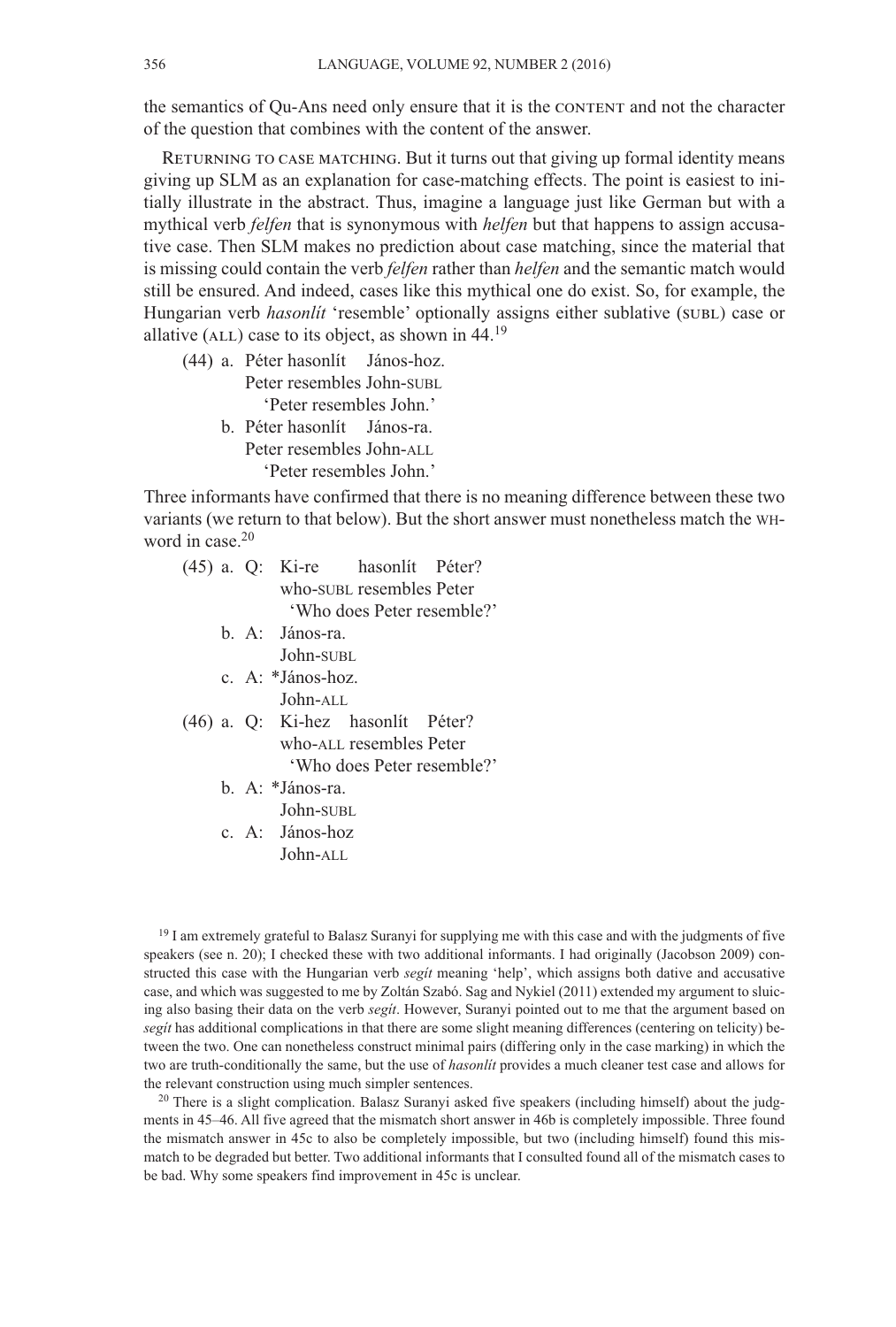Note that matching is not required in the long reply; either of the full sentences in 44a and 44b can be used as replies to either of the questions in 45a and 46a (although the mismatch one might seem awkward or slightly degraded).

In fact, similar cases can be constructed for English using pairs like *promise* and *make a promise (to)*. While there may be subtle differences in the appropriateness conditions for these expressions, the two seem to make equivalent contributions to the truth conditions.Yet notice the impossibility of the question/short answer pairin 47a–b, even though the long replies in 47c and 47d—while decidedly odd in the discourse—are possible. 21

- (47) a. Q: \*Who did Mitt promise that he would repeal the Affordable Care Act?
	- b. A: \*To the assembled tea party crowd.
	- c. A: Mitt made a promise to the assembled tea party crowd that he would repeal the Affordable Care Act.
	- d. A: To the assembled tea party crowd, Mitt made a promise that he would repeal the Affordable Care Act.

One can undoubtedly find many similar pairs in English with light verb + nominalization vs. full verb.

Let us take stock of the implications of these facts. First, as discussed at the outset of this section, the fact that the case and/or category of the short answer must match the case/category of the wh is immediate in the Qu-Ans account. For here the syntax of Qu-Ans directly builds this in: something is a Qu-Ans pair only if this matching obtains. And it is only if something is genuinely a Qu-Ans that the compositional semantics specifies that the meaning of the question and the meaning of the answer are put together in the way shown earlier to result in the propositional information. The point is that Qu-Ans is a linguistic unit specified by the grammar with both a syntax and a semantics—and case/category mismatch violates the syntax. Notice that the 'identity condition' for the syntax is on the overt material (the wh-word and its answer). In contrast, on the SLM approach the identity condition holds between what is silenced and its antecedent—not on what is overt. Moreover, there is no question here that the identity of the category/case of the wh-word and the answer is formal (syntactic) identity because this matching requirement is part of the syntax of the construction.

But what about SLM? The case-matching requirement on the answer and on the whword would follow (indirectly) under SLM only if the basic matching requirement (i.e. the conditions for Shh) require formal identity. The mismatch in 45a (sublative in question) and 45c (allative in short answer) would then follow, for the relevant portion of the

<sup>21</sup> Of course, Merchant's account would not have 47c be the appropriate 'source' for 47b in any case. Rather, the 'source' is a sentence with fronting. Incidentally, the topicalized sentence in 47d is indeed quite odd in the discourse, but this has nothing to do with the fact that there is a mismatch between the relevant portion of the question (*Mitt promised*  $[\n\pi P]$ *that he would repeal the ACA*) and the sister to Shh in the answer (*Mitt made a promise*  $\lbrack$ <sub>PP</sub> *t*] *that he would repeal the ACA*). The case with full matching is also odd.

i(i) ?The assembled tea party crowd, Mitt promised that he would repeal the ACA.

The oddness presumably derives from the discourse conditions on topicalized constructions, which are very different from the conditions on replies to questions. Incidentally, one might think that the oddness of the full answer with fronting poses a problem for Merchant's account (where material is obligatorily fronted in the answer) but would be mistaken. In Merchant's account, the answer involves fronting material to the Spec position of a node labeled FP; its head is what I have renamed Shh, and Shh requires its complement to be silent. Overt topicalization cases like (i) presumably have the fronted material in Spec position of some other category—say, TopP—and the interpretation of TopP is different from that of FP and is appropriate only in certain discourse situations.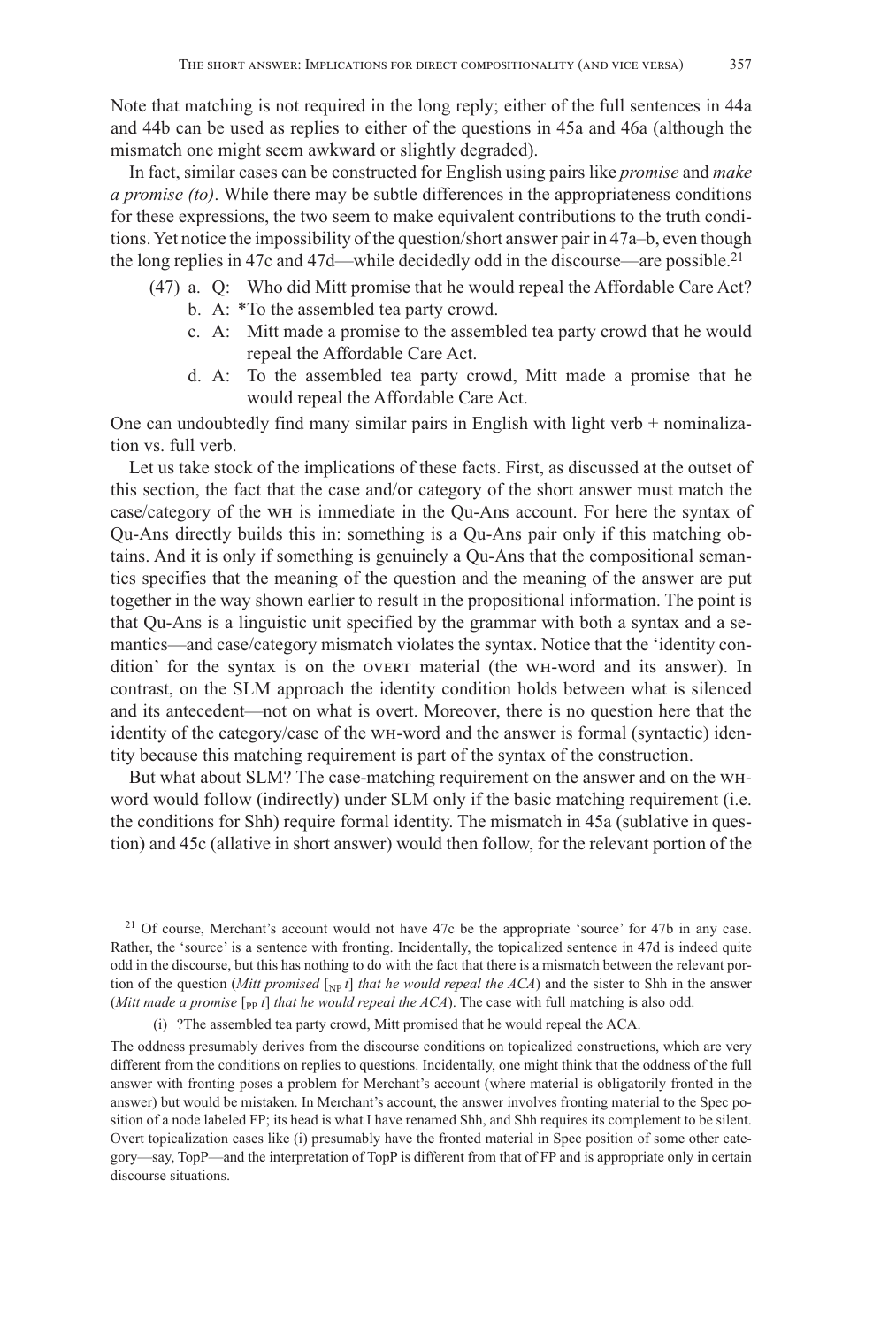question would be [*Péter hasonlít t<sub>SUBL</sub>*], while the answer would be 48 (illustrating with a Merchant-style analysis).

(48) János-hoz  $\lceil$ <sub>FP</sub> Shh  $\lceil$ <del>Péter hasonlít t<sub>ALL</sub></del>]

But the sister of Shh has no formally matching antecedent, resulting in ill-formedness.

Yet we have seen that the identity cannot require formal identity (see also Merchant 2001 for this claim based on other kinds of evidence). We should, then, return to the question of whether there might be some slight difference in the meaning of the antecedent [*Péter hasonlít t<sub>SUBL</sub>*] vs. [*Péter hasonlít t<sub>ALL</sub>*]. For example, it could be that there are two closely related homophonous verbs here but with slightly different meanings, each of which assigns a different case. <sup>22</sup> But informants agree that there is no truth-conditional difference here; thus both of the following are contradictions.

- (49) a. #Péter hasonlít Jánoshoz, de nem hasonlít rá /Jánosra. Peter resembles John.ALL but not resembles he.SUBL/John.SUBL 'Peter resembles John.ALL, but he doesn't resemble him/John.SUBL.'
	- b. #Péter hasonlít Jánosra, de nem hasonlít hozzá /Jánoshoz. Peter resembles John.SUBL but not resembles he.ALL /John.ALL 'Peter resembles John.SUBL, but he doesn't resemble him/John.ALL.'

The same holds for the English case; 50a and 50b are contradictions.

- (50) a. #Mitt made a promise to the assembled tea party crowd that he would repeal the ACA, but he didn't promise them that he would (repeal the ACA).
	- b. #Mitt promised the assembled tea party crowd that he would repeal the ACA, but he didn't make a promise to them that he would.

Note that any semantic identity condition under SLM would have to be on the truthconditional aspects of meaning; <sup>23</sup> it clearly needs to ignore extra bits of meaning such as implicatures about the speakers' attitude. Thus such an implicature is stripped away in the short answer in the dialogue below.

- (51) Q: Who did that idiot Bozo invite to the party?
	- A: Claribel. But I don't agree that Bozo is an idiot.

This shows that an identity condition would need to be formulated to care only about truth-conditional aspects of the meaning of the antecedent and the silenced part of the answer (although again see n. 23).

The bottom line, then, is that while the case-matching requirement has often been taken as one of the prime arguments for SLM, it is actually problematic for the SLM account. But it is straightforward under Qu-Ans. Of course, this is not to say that SLM could not a have strategy similar to the Qu-Ans strategy—it could be elaborated so as to also directly require matching between the wh-constituent in the question and that in the answer. But adoption of such a strategy undermines this particular argument for

<sup>22</sup> This appears to be a possibility with respect to the verb *segít* discussed in n. 19.

<sup>23</sup> This is oversimplified. AnderBois (2014) shows that sluicing, for example, is sensitive not only to truth conditions but also to what is 'at issue' and what is not. But there is no reason to think that the 'at issue/not at issue' divide would play any relevance in question-answer pairs (it is not clear how it would extend to this case). But even if it did, unless it could be shown that the difference between allative and sublative case, for example, caused there to be some at-issue difference, the fact that this additional dimension of meaning could play a role in the licensing of ellipsis would not help in explaining the case-matching facts. Similarly for the English case: it seems highly unlikely that the use of *promise* vs. *make a promise to* results in any difference in terms of the at-issue content.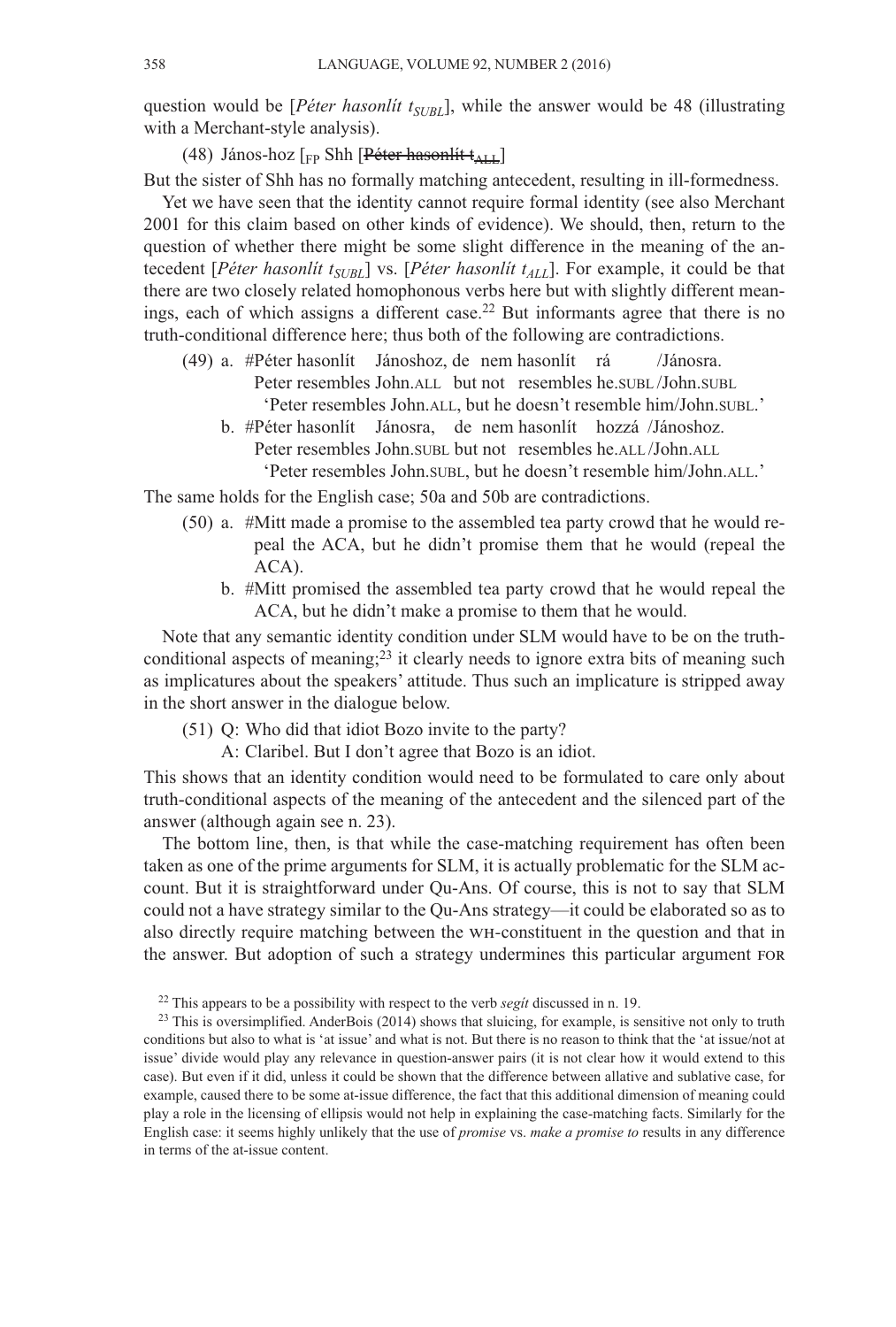SLM—and in fact it means that SLM would need two different identity conditions. The first requires identity between the antecedent and the silenced material, and the second requires identity between the remaining material and the wh-phrase—surely a rather complex set of conditions.

Finally, I should note that—under Qu-Ans—there is no tension between the semantic facts centering on the indexicals and the formal (category- and case-) matching requirement that holds between the wh-word and the answer. This tension is present under SLM, because here the indexical data are relevant to the formulation of a 'matching requirement'(since SLM posits that the short answer in 35b, for example, contains hidden material that must in some sense match a portion of the question). So the conundrum for SLM is that one set of facts appears to necessitate a formal identity condition while the other necessitates a meaning (content) identity condition. But under Qu-Ans the indexicals in the questions do not need to match anything else (indeed, there is nothing else for them to match!). Here, the only relevance of indexicals concerns the meaning (i.e. content) of the question; the semantics of Qu-Ans connects that with the meaning (content) of the answer. Of course, then, the particular form of an indexical is relevant only to the ultimate content (in a given context) that comes from that form.

**5.** Replying to (some) arguments for SLM. The above section presented three phenomena (the presupposition of the wh-word, answers to exhaustive questions, and case matching) that provide evidence for Qu-Ans over SLM. But the literature abounds with arguments for SLM, and so these must be addressed before victory can be claimed for Qu-Ans. Unfortunately, space precludes dealing with each and every one. The strategy, then, is to address a representative sample—hopefully representative and thorough enough as to make a reasonable case that the phenomena in question are all handled equally well without SLM. I address three broad classes of arguments here. The first (§5.1) centers on (apparent) syntactic evidence for any kind of SLM view. The second (§5.2) concerns arguments specifically for the movement-plus-ellipsis analysis of Merchant (2004). These have been used to indirectly argue for SLM because there cannot be movement unless there is SLM from which something has moved. Only one argument of this type is discussed in the main article, but two others—based on preposition stranding and island effects—are responded to in the online appendices. The third apparent argument for SLM (§5.3) is often implicit rather than explicit. This centers on a kind of 'commonsense' view of how it is that short answers (and elliptical constructions in general) are understood in the way they are. For each of these broad classes of arguments, I show that they rely on questionable assumptions and/or that—on closer inspection—the logic of these arguments does not go through.

**5.1.** CONNECTIVITY ARGUMENTS. Quite a number of the arguments for the SLM approach—going back to at least Morgan 1973—are of the following form (many of these have to do with 'binding' and/or so-called BINDING THEORY effects).

- A. Premise: Phenomenon P has to be stated with respect to some property of (nonlocal) chunks of representation.
- B. FACT: We find phenomenon P in fragment answers.
- C. Conclusion: Therefore there must be a level of representation at which the fragment answer is surrounded by other material.

The fallacy here lies in the premise, that is, in the assumption that we need access to global chunks of representation to account for the relevant phenomenon. Such phenomena include so-called 'principle A' effects, the related c-command constraint on the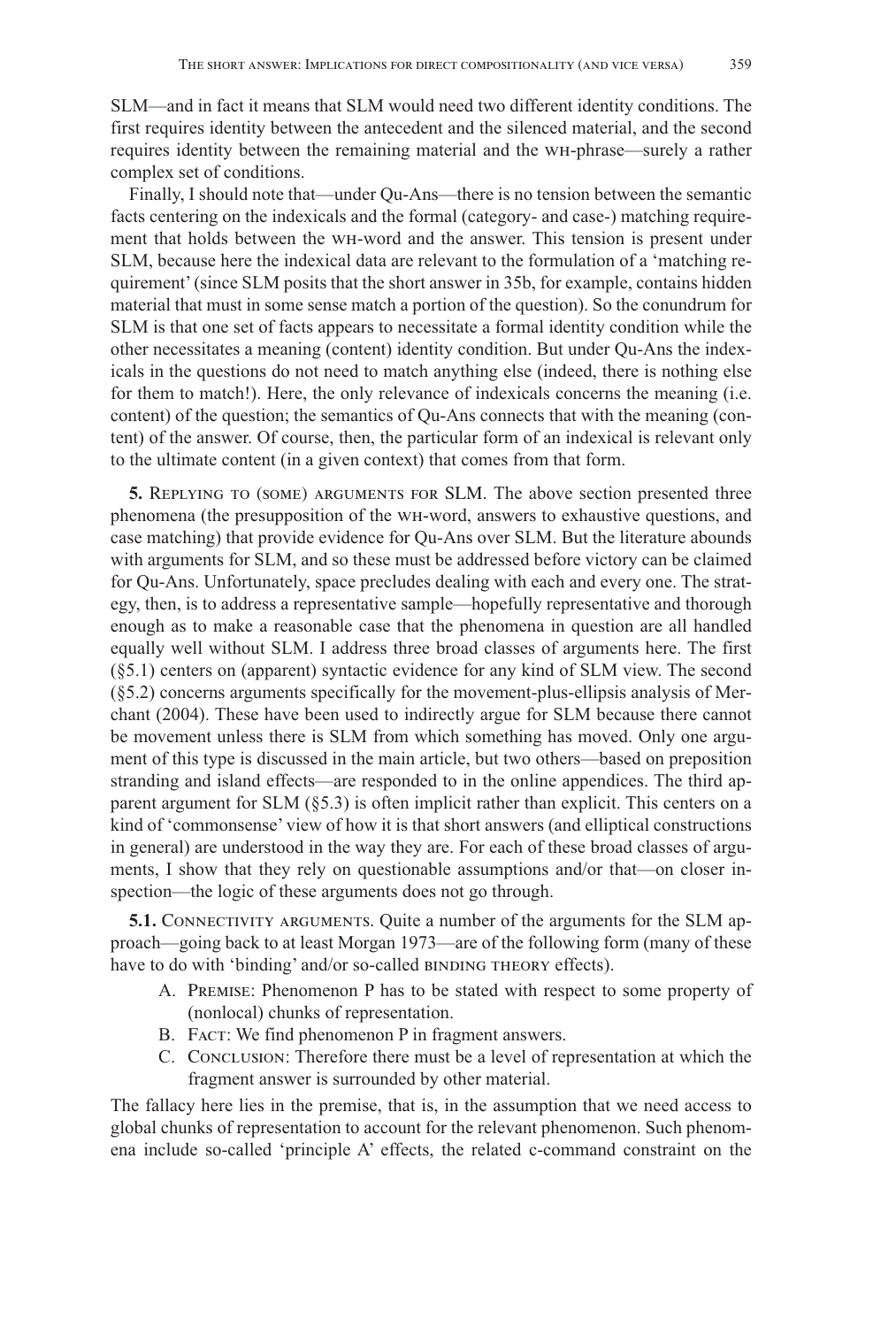binding of 'picture-noun reflexives' (which may or may not fall under principle A), principle B effects, principle C effects, and the standard mantra that 'binding requires c-command'. But, as noted earlier, under DC these kinds of constraints on representations could in any case not be stated, and so the premise in A would have to be incorrect. Of course, this is of little consolation to an advocate of DC if there really is good evidence for the premise in A—that is, if it is difficult or impossible to account for the relevant phenomena in some other way. But indeed, in almost all of the relevant cases there are simple DC alternatives—alternatives that do at least as well and in some cases arguably better than the representational constraint approach. <sup>24</sup> And in fact, if there is evidence against the SLM view of fragment answers (i.e. if C is incorrect), then this, combined with B, shows that the initial premise in A must be incorrect.

I pick a representative sample of connectivity arguments: those based on so-called principle A effects, on bound-variable connectivity, on the binding of picture-noun reflexives, and on the distribution of subject reflexives. I do not discuss principle B effects, but the interested reader can verify that the approach to such effects developed in Jacobson 2007 accounts for the relevant effects in ellipsis.

Reflexives. I begin with the distribution of reflexives. The argument for SLM is based on the assumption that 52b is good for the same reason that 52c is, and that 53b is bad for the same reason that 53c is, and that—crucially—the goodness of 52c and badness of 53c (in this context) can only be stated with reference to a full sentence. (Here and throughout I use indices merely as a way to indicate relevant readings without any commitment to the view that the grammar makes use of indices).

- $(52)$  a. Q: What did Mitt<sub>i</sub> do all night during the debate?
	- b. A: Praise himself<sub>i</sub>.
	- c. A: Mitt<sub>i</sub> praised himself<sub>i</sub>.
- (53) a. Q: What did Mitt<sub>i</sub> hope that Anne would do (on her campaign tour)?
	- b. A: \*Praise himself<sub>i</sub>.
	- c. A: \*Mitt<sub>i</sub> hoped that Anne would praise himself<sub>i</sub> (on her campaign tour).

The argument that the answer must covertly be the longer sentence stems from a very entrenched view of reflexives going back (although in a slightly different form) to at least Postal 1964 and slightly recast in the so-called binding theory (Chomsky 1981) under the rubric of principle A. The binding theory account holds that reflexives (and other NPs) come with an index, and that the grammar contains some constraint to the effect that a reflexive (at least one in object position) must be coindexed with a locally c-commanding NP. 25

But a constraint like this is in any case incompatible with DC, and in fact there also is no need to make the principle A assumption. There are accounts of reflexives—such as Keenan 1971, Partee & Bach 1981, Szabolcsi 1987, and Steedman 1996—that differ in

<sup>24</sup> This article answers the arguments based in principle A and the 'c-command condition on binding', but space precludes any discussion of principle C effects. Suffice it to say that there are accounts of so-called principle C effects that locate the effect in discourse principles (see e.g. Kuno 1975), and these require no reference to a coindexation constraint stated on some chunk of representation.

<sup>25</sup> The account given in Postal 1964 and assumed in some form in much of the early work in transformational grammar did not contain a constraint on representations per se. Rather, there was an obligatory rule, changing an ordinary NP (or pronoun) into a reflexive NP if it was in the same local domain (i.e. same S) as a previous coreferential NP. Since reflexive pronouns were not present at deep structure, this is the only place they were allowed. But although this did not use a filter on representations—as has become common—it nonetheless required reference to nonlocal chunks of representation (e.g. the domain containing a subject and an object).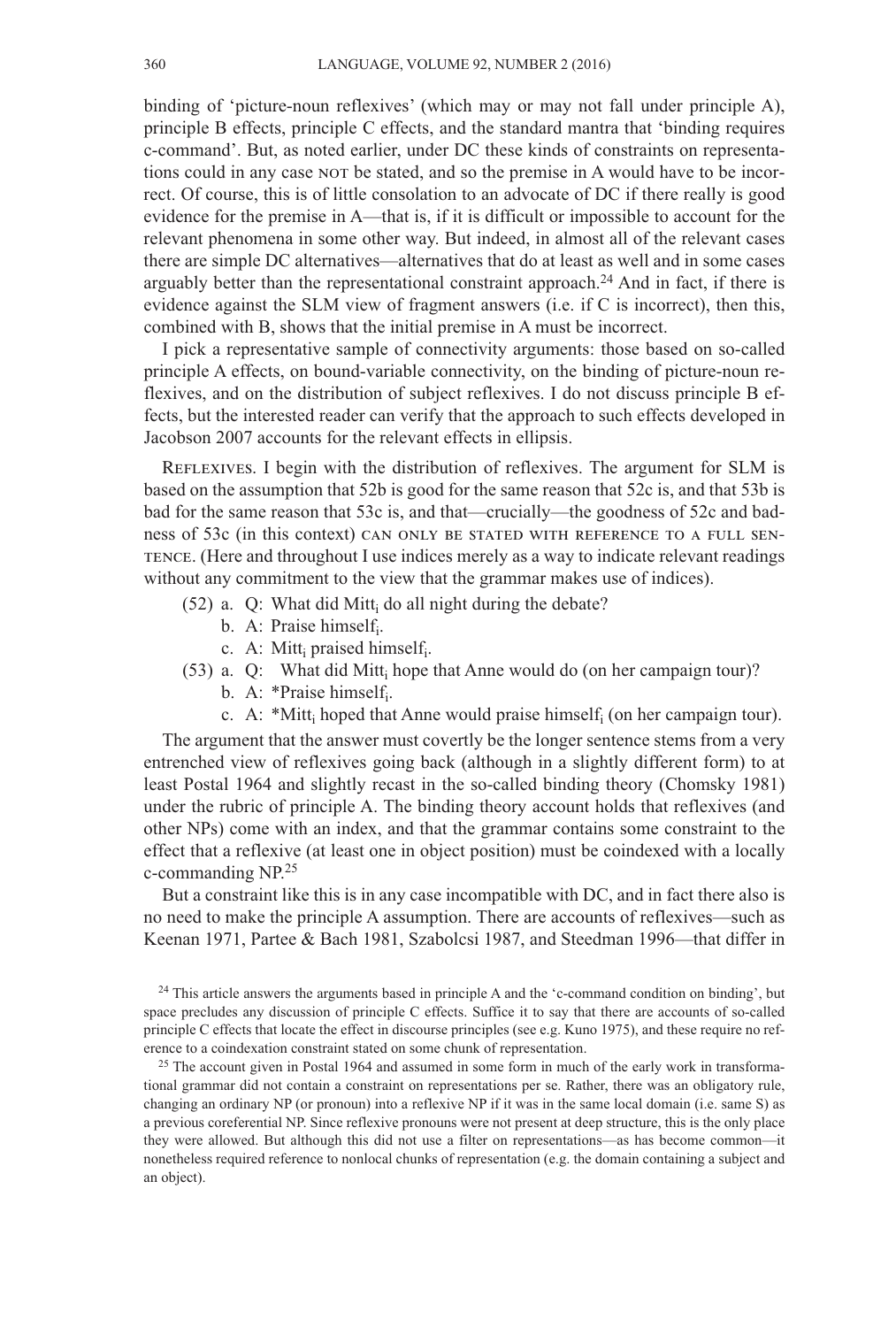detail but that all have the end result that the meaning of a VP like *praise himself* is  $\lambda x$ [[praise]](x)(x)] (i.e. the characteristic function of the set of self-praisers). From this, it follows that that 53c cannot have the reading indicated by the indices since (ignoring the auxiliary) [praise himself] ultimately takes the individual named by *Anne* as argument. And 53b will be bad (on the intended reading) for the same reason. [praise himself is an  $\langle e, t \rangle$  function denoting the set of self-praisers and, in the Qu-Ans analysis, this combines with the meaning of the question that is the function represented informally in 54.

## (54)  $\lambda P_{\langle e,t\rangle}$ [Mitt hoped that P(Anne)]

In the end, then, the Qu-Ans pair conveys that Mitt hopes for the proposition that Anne has the self-praising property: a perfectly good meaning (modulo the gender conflict if one assumes that Anne is female), but not the reading indicated by the indices in 53b. (Note that I assume here that gender is semantic, and so  $[praise himself]$  is actually the function characterizing the set of self-praisers but restricted to the domain of males. If it is syntactic, there are also ways to handle the gender mismatch via feature passing.)

Interlude: connectivity in specificational sentences. It is worth briefly pausing to note that the arguments like that given above (centering on principle A) for the SLM analysis of short answers have also been treated in detail in the related literature on connectivity effects in specificational sentences. Thus, as discussed extensively since at least as early as Higgins 1973, we find the same sorts of 'connectivity effects' in specificational sentences, including both those whose precopular constituent is a free relative (i.e. those traditionally referred to as 'pseudo-clefts') and those whose precopular constituent is a fully headed NP.

- (55) a. What Mitt<sub>i</sub> did (during the debate) was praise himself<sub>i</sub>.
	- b. \*What Mitt<sub>i</sub> thought Anne would do (on the campaign trail) is praise himself<sub>i</sub>.
- (56) a. The most obnoxious thing that Mitt<sub>i</sub> did (during the debate) was praise himself<sub>i</sub>.
	- b.  $*$ The most obnoxious thing that Mitt<sub>i</sub> thought Anne would do is praise himself<sub>i</sub>.

The reflexive facts have at times been taken to necessitate an SLM analysis of the postcopular constituent, according to which it is actually *Mitt praised himself* (or *himself* [*t Mitt praised*]). Ross (1985) and Schlenker (2003) explicitly liken specificational sentences to question/answer pairs, where the precopular constituent is a concealed question and the postcopular constituent is its answer. Further, they simply assume the SLM analysis of short answers, and so the existence of silent material in the postcopular constituent in specificational sentences merely reduces to the existence of such material in short answers. Hence we have simply come full circle. While it may well be that specificational sentences do bear a relationship to question-answer pairs, the question of whether the postcopular constituent in the former contains silent material reduces (possibly) to the question of how to analyze short answers in general. I therefore do not consider specificational sentences any further, except to note that there are already a number of papers showing that the apparent connectivity effects in specificational sentences do not require SLM, and some of these alternative analyses will form the basis of the subsequent discussion here of other connectivity effects (see e.g. Jacobson 1994, Sharvit 1999, and Heller 2002).

BOUND-VARIABLE CONNECTIVITY. There is a common adage in work on binding, which goes as follows: 'A pronoun must be c-commanded (at LF) by its binder'. I am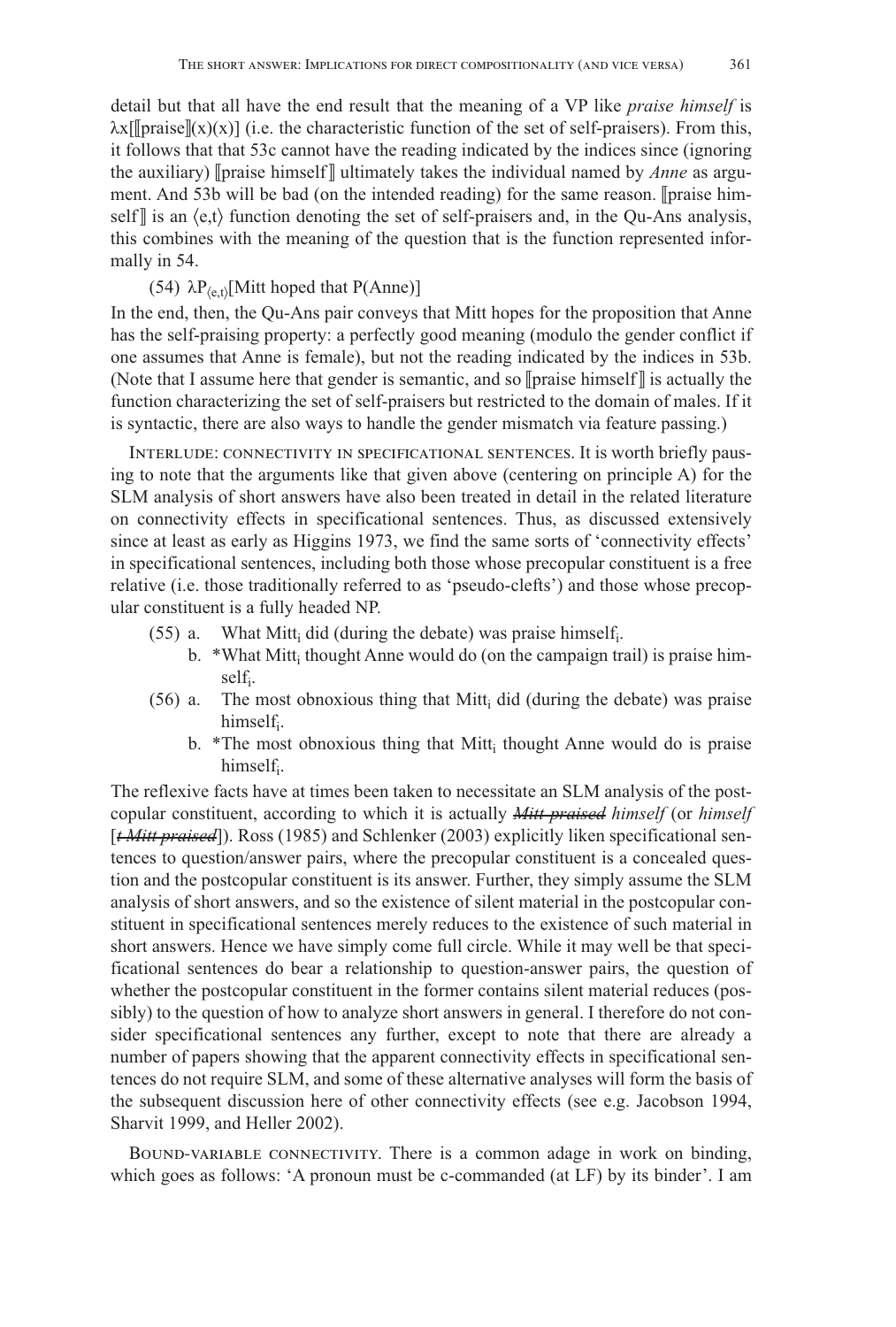calling this an 'adage' because often this is taken to be not a constraint in the grammar along the lines of, for example, principle A, but rather an observation about how the semantics works. The assumption is that 57 (on the reading indicated by the indices) is derived via an LF in which *every third grade boy* is 'raised' to give the LF in 58 (this particular way of notating the LF is essentially the notation in Heim  $\&$  Kratzer 1998).

- (57) Every third grade boy<sub>i</sub> called his<sub>i</sub> mother.
- (58) [every third grade boy]  $\left[ \Delta 8 \right]$  [<sub>S</sub> t<sub>8</sub> called his<sub>8</sub> mother]]

Continuing to exposit the common adage, this is based on a view of grammar that makes use of indices and variables: the idea isthat every expression has a semantic value relative to a way to assign values to the variables. Call each such way an assignment g; hence any g is a function from variable names to individuals. Then  $\llbracket \text{his}_8 \text{ mother} \rrbracket$  on any g is the individual who is the mother of  $g(8)$ ; [[call his<sub>8</sub> mother]] on g is the set of individuals who called the mother of g(8); and  $\llbracket$  t<sub>8</sub> called his<sub>8</sub> mother $\rrbracket$  on any g is the proposition that  $g(8)$  called the mother of  $g(8)$ . The technique for getting the 'bound' reading is built into the next step (call this the 'binding' step). Thus the value of the node labeled  $\Lambda$  in 58 is a constant function from the set of assignments to a function of type  $\langle e,t \rangle$ —each g is assigned the function λx[x called x's mother]—that is, the set of self's-mother-callers. (Were there another pronoun within the lowest S that was still unbound, the value of the LF expression headed by 8 would not be constant on all assignments, but would still vary.) Very briefly, the way that this value is computed is that an expression like  $\left[ \wedge 8 \text{ S} \right]$ on any g is a function from individuals x to the value of S on the assignment just like g except where 8 is assigned to x. This then combines with the meaning of the raised generalized quantifier; on any g the value of  $[8]$  [t<sub>8</sub> called his<sub>8</sub> mother] is taken as argument of [[every third grade boy]] on g.

This is indeed one possible theory of the compositional semantics and how it gives rise to the 'bound'reading. It makes use of indices in the syntax that correspond to variables in the semantics, it makes use of the notion of assignments (functions from the integers to individuals), and it makes use of a 'binding'step that is the step that gives the meaning of the expression labeled  $\Lambda$  in the above LF. And if indeed this were the only way to account for 'bound' readings, it would appear that the answer in 59b must contain additional material (which includes the subject *every third grade boy*, which would undergo QR) so as to be mapped to the LF in 58.

- (59) a. Q: Who did every third grade boy<sub>i</sub> call (on his first day of school)?
	- b. A: His<sub>i</sub> mother.

But the assumption that this is the only way to set up a semantics to account for 'bound' readings is simply incorrect. There are alternative proposals regarding binding that are at least as simple (arguably, simpler). I sketch just one here, the one developed in Jacobson 1994, 1999 (and other papers), which uses a variable-free semantics. This makes no use of assignments as part of the semantic machinery, no use of indices in the syntax, and is fully compatible with a DC architecture. (Note that this semantics was not designed for the case of short answers to questions, but it happens to extend effortlessly to this; considerable independent motivation for this view can be found in Jacobson 1994, 1999, 2000, among others.)

First, a pronoun such as *he* denotes the identity function on individuals—it is thus not of type e but of type 〈e,e〉. Now consider the composition of sentences like 60.

- (60) a. Every boy<sub>i</sub> thinks that he<sub>i</sub> lost.
	- b. Every third grade boy<sub>i</sub> called his<sub>i</sub> mother.

Looking at 60a, the meaning of *lost* in the lexicon is of type 〈e,t〉 and hence not the right type to directly combine with [[he]]. But there is a simple mapping from any function f of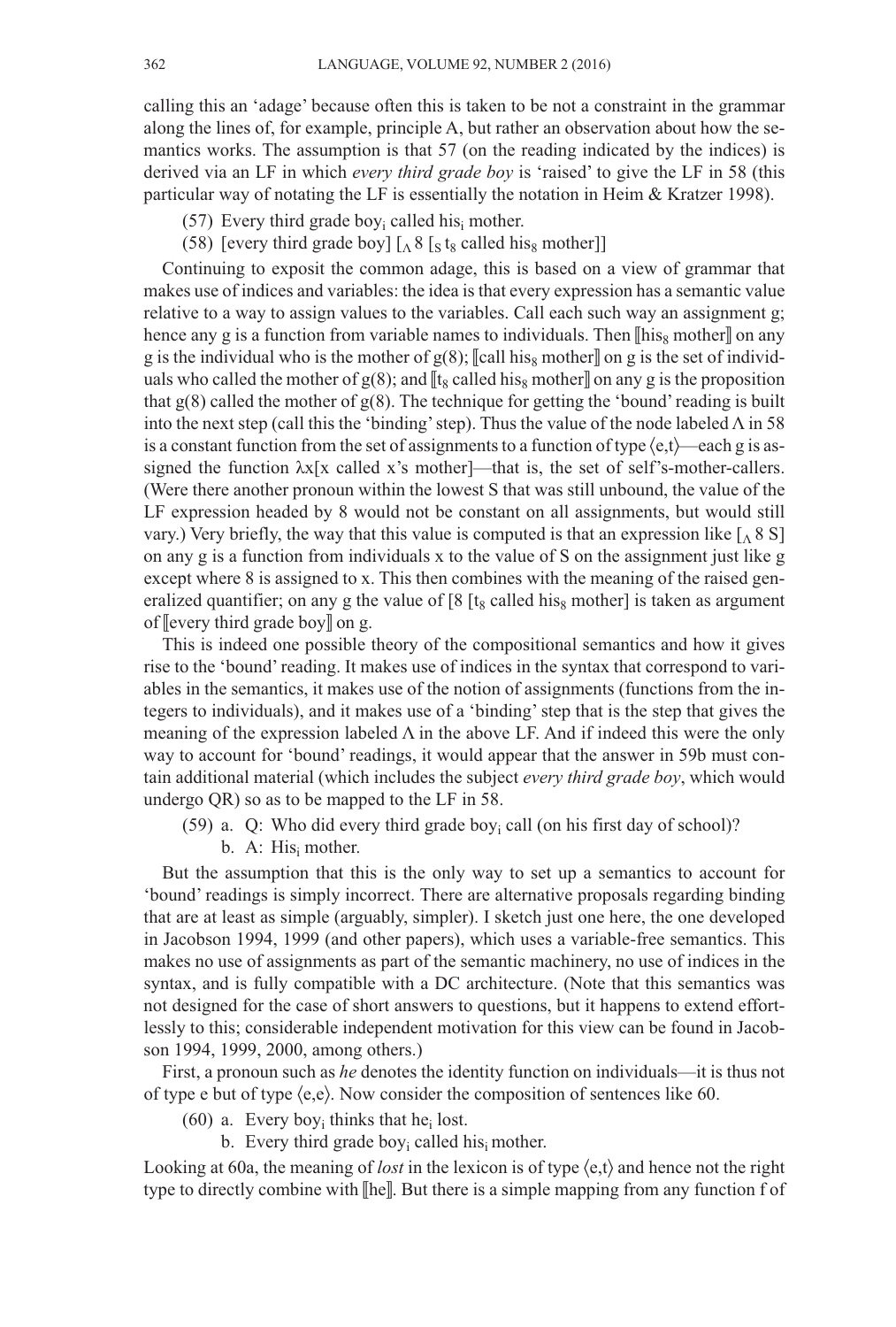type  $\langle a,b \rangle$  to a function of type  $\langle \langle c,a \rangle, \langle c,b \rangle \rangle$ , which is known in the categorial grammar literature as the 'Geach rule' or 'Division'; I notate the relevant operation as **g**. (This has unfortunate homonymy with the earlier (and standard) use of g as an assignment function. Here there are no assignment functions, and to make sure that the two uses of 'g' are kept distinct I use boldface **g** to indicate the 'Geach rule'.) In particular, for any function f of type  $\langle a,b \rangle$ ,  $g(f) = \lambda X_{\langle c,a \rangle}[\lambda C_c[f(X(C))]]$ . Informally, the input function f wants something in a set a to give something in b.  $g(f)$  takes an 'incomplete' a—that is, a function from c to a, and the result inherits the incompleteness. Thus Jacobson 1994, 1999 posits that the grammar contains a unary rule that maps  $\llbracket$ lost $\rrbracket$  of type  $\langle e, t \rangle$  to  $g(\llbracket \text{lost} \rrbracket)$  of type  $\langle \langle e,e \rangle, \langle e,t \rangle \rangle$ .  $g(\llbracket \text{lost} \rrbracket)$  takes a function f of type  $\langle e,e \rangle$  and an individual x and returns true if  $\llbracket \text{lost} \rrbracket$  maps f(x) to true. (In the system developed in the works cited above, the relevant unary rule also changes the syntactic category of the input and output item, but we ignore the syntactic details here.) When  $g(\text{float}])$  takes  $\text{[he]}$  (the identity function on individuals) as argument, the result is just the function [lost]. (This is ignoring the contribution of gender; if  $[\![he]\!]$  is the identity function on male individuals, then [he lost] is the lost-function defined only for males.)

Note then that any expression containing a pronoun that—informally speaking—is 'unbound' within that expression denotes a function from individuals to whatever is the type of meaning that corresponding 'closed' expressions have. Thus, *he lost* in 60a is a function of type 〈e,t〉. The full combinatorics for something like *his mother* in 60b require a digression into the semantics of genitives that would be too lengthy here; suffice it to say that in the 'standard' view with variables, [his mother] is an assignmentdependent individual (and *his* must have some index), while here it ends up being a function from individuals to individuals—in particular, the function mapping each individual into that person's mother.

The last key step is to provide an account of the 'bound'reading. Note that something extra is needed to get this in the account with variables as well. There, 'binding' is the result of the rule interpreting the node labeled  $\Lambda$  in 58, according to which the value of the embedded S—an assignment-dependent proposition—shifts to a constant function mapping each assignment to a function of type  $\langle e,t \rangle$ . In the variable-free system in Jacobson 1999, 'binding' is accomplished by a more local shift rule, which maps any function of type  $\langle a,(e,b) \rangle$  to one of type  $\langle \langle e,a \rangle, \langle e,b \rangle \rangle$  and, informally speaking, 'merges' the two e-positions together. This rule is called **z**. Thus for any f of type  $\langle a,\langle e,t\rangle\rangle$ ,  $\mathbf{z}(f) = \lambda X_{\langle e,a\rangle}[\lambda x_E[f(X(x)(x))]]$ . To illustrate, [[call]] is the ordinary two-place relation (a function of type  $\langle e, \langle e, t \rangle \rangle$ ) holding between two individuals.  $\mathbf{z}(\llbracket \text{call} \rrbracket)$  is thus a function of type  $\langle e,e \rangle, \langle e,t \rangle$  such that to **z**-call some function f (of type  $\langle e,e \rangle$ ) is to be an x who ordinary-calls  $f(x)$ . This then completes the analysis of 60b; [call] maps to **z**([[call]]) and so wants as object a function of type  $\langle$ e,e $\rangle$ . (Again this is also accompanied by a syntax that I do not develop here.) Since [[his mother]] is just such a function, the meaning of *call his mother* is the function λx[x called x's mother]—that is, the function characterizing the set of self's-mother-callers—and this combines with the subject (in this case, it is taken as argument of the generalized quantifier *every third grade boy*). Similar remarks hold for the 'binding' step in 60a. Here, [thought] undergoes **z** to give  $z([$ thought $]$ ), which is a function of type  $\langle e,t\rangle, \langle e,t\rangle$  and is such that to **z**-think some property P is to be an x who thinks that P holds of x. Thus, [[thought he lost]] is the function characterizing the set of x's who thought that x lost.

It is worth pointing out again that this account of binding was not designed to account specifically for the case of short answers, and Jacobson 1999, 2000, and so forth provide independent motivation for this view. But strikingly, it immediately extends under Qu-Ans to question-answer pairs like 59 with no additional assumptions or machinery.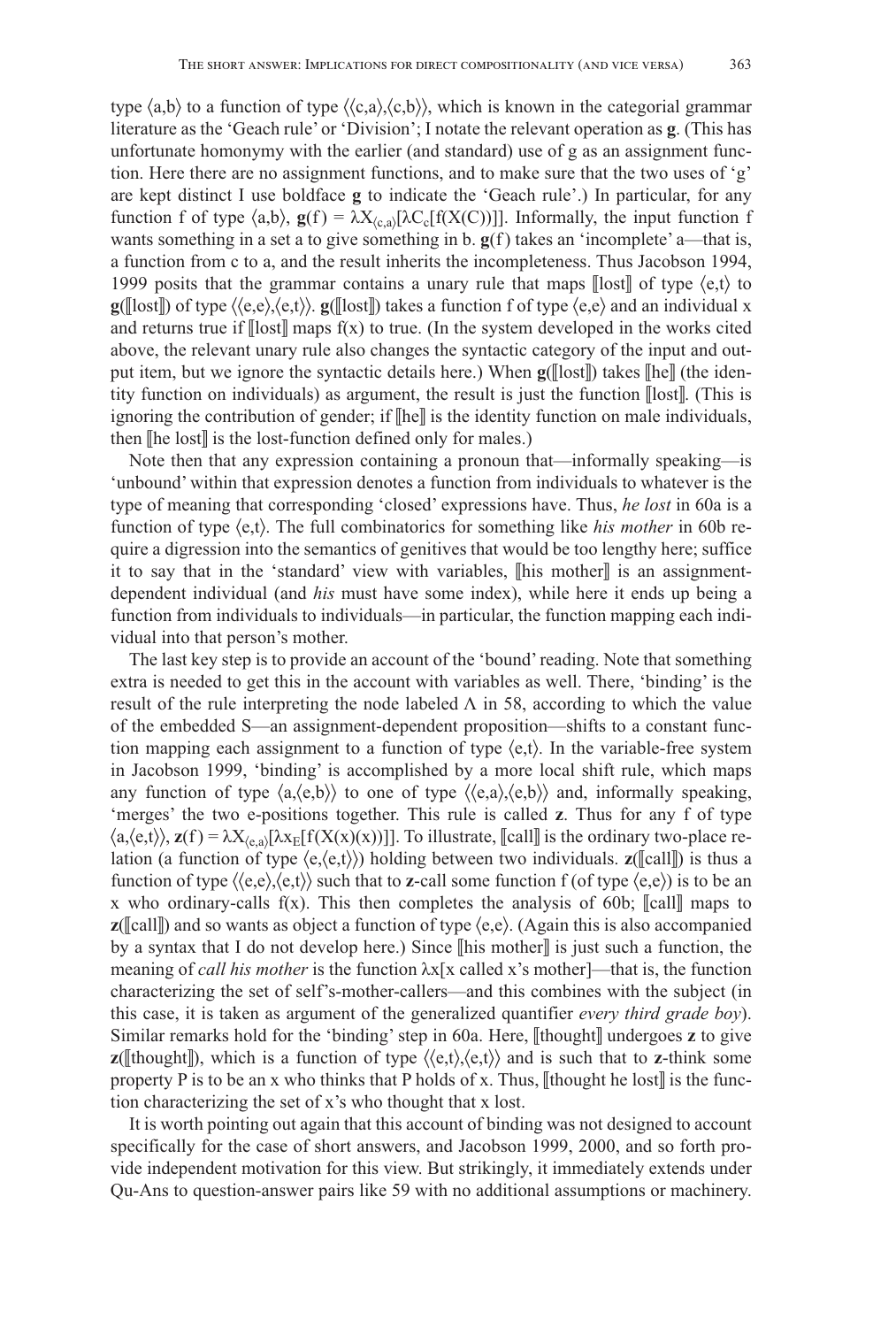(The parallel case of specificational sentences is discussed in Jacobson 1994, and the discussion here basically recapitulates the points there.) Note first that, under most analyses, 59a is not an ordinary question but a functional question, discussed originally in Groenendijk & Stokhof 1984 and in Engdahl 1986. Both of these analyses take the meaning of 59a not to be a question about an individual, but rather a question about a function of type 〈e,e〉. Informally, it can be paraphrased as *what is the function f (of type*  $\langle e, e \rangle$  such that every third grade boy is an x who called  $f(x)$ . In the accounts above this is accomplished by, roughly speaking, having the trace or gap following *call* translate as a 'complex variable'—a variable f over functions of type  $\langle e, e \rangle$  applied to an individual variable.

In the variable-free framework under consideration here, the final semantics is the same. Strikingly, though, nothing extra is needed in order to get this semantics. Put differently, the existence of functional readings for questions is automatic and requires no extra apparatus (such as the complex traces used in some accounts). Consider an ordinary question like the reading for 59a in which the expected answer is an individual such as *the queen*. Assume (roughly) the account of extraction in Steedman 1987 in which *every third grade boy call* contains no trace, but is put together by functioncomposing *every third grade boy* with *call*. Leaving aside the full details of the meaning of the wh*-*word, assume *who (did) every third grade boy call* has essentially the same meaning as *every third grade boy call*. (As discussed earlier, the meaning of the wh*-*word will constitute a restriction on the domain of the function denoted by the question; for the purposes of the present discussion, it is not crucial to spell out just how this happens.) The interesting point here is the fact that the functional reading is an automatic consequence of the system: the functional reading just involves composing **z**(call) with *every third grade boy*, and this gives as meaning λf[every third grade boy **z**-call f]. Again, we assume that combining this with *who* yields the same meaning.

Not only does the existence of the functional readings for questions fall out automatically under the variable-free view, but the meaning of the fragment answer does also. Under the usual view, 'binding' requires c-command; the answer in 59b to a functional question would have to be a full sentence roughly like 60b—hence the argument for SLM. But notice that in the variable-free view nothing like this is required. The expression *his mother* automatically denotes a function of type  $\langle e, e \rangle$ . It is thus of the right type (and category) to combine with the meaning of the question to give a Qu-Ans, and the semantics of the Qu-Ans comes out just right.

To summarize: the argument for SLM based on 'bound-variable connectivity' is rooted in a particular view of how binding takes place, which may not be correct. Indeed, if DC is correct, this view of binding cannot be. But it turns out that there is a straightforward alternative account that not only allows the short answer to contain no silent linguistic material, but also has the additional advantage that the functional reading of questions comes 'for free'. And, as noted above, considerable independent evidence for this analysis is detailed in Jacobson 1999, 2000, for example.

ADDITIONAL REFLEXIVES. It was noted above that reflexives in argument position in a VP (or an AP) can be treated in such a way that a VP like *praise himself* denotes the set of self-praisers. In that case, no SLM is needed to account for the dialogue in 52a–b. But this says nothing about other kinds of reflexives, such as the so-called picture-noun reflexives as in 61.

(61) John liked the picture of himself.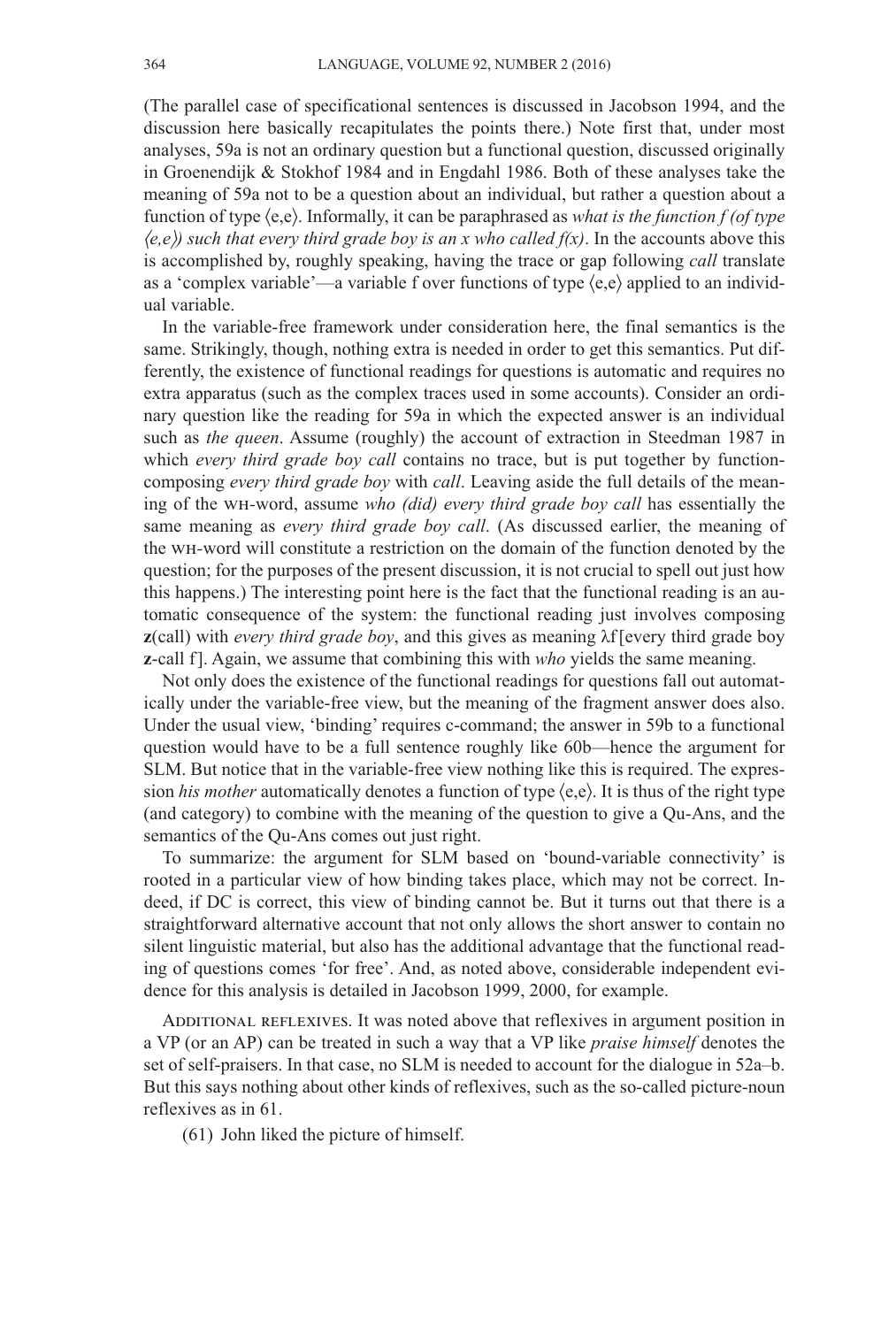It is often assumed that these must be c-commanded (perhaps locally) by some coindexed NP. And if so, then the following question-answer pair must contain hidden material in the answer in order to satisfy this requirement.

(62) Q: What did John try to hide?

A: The picture of himself that had appeared in the newspaper.

But by now, considerable evidence that there simply is no such constraint on these reflexives has been amassed. Rather, as first discussed in Kuno 1975, there is some 'point of view' constraint concerning their role in a discourse, rather than a constraint stateable on syntactic structures. For extensive discussion with relevant examples, see Zribi-Hertz 1989 and Pollard & Sag 1992. The dialogue in 62 thus provides no evidence for SLM.

Similar remarks hold for bare reflexive answers as in 63.

- (63) Q: Who did John vote for?
	- A: Himself.

For relevant discussion of the distribution of these in clefts see Pollard & Sag 1992; their remarks will carry over directly to the Qu-Ans case. Finally, Merchant (2004) notes that one must still account for the fact that bare reflexives are at best marginal as answers to questions where the wh-word is a subject. His particular examples are more complex than need be as they relate also to principle C effects (which, due to space limitations, are not discussed here). The basic pattern, however, can be shown by 64.

- $(64)$  Q: Who will punish him if he fails?
	- A: ?\*Himself.
	- A: \*Himself will punish him if he fails.

But this can be explained equally well via a case mismatch. *Who* is presumably NP[NOM], and it is reasonable to assume that *himself* (and other reflexive pronouns) inherently has an ACC feature on it. <sup>26</sup> Incidentally, it is well known that case mismatch is allowed (and required) for bare pronouns; thus only 65b and not 65c is a possible answer to 65a.

- $(65)$  a. Q: Who/\*whom won?
	- b. A: Him.
	- c. A: \*He.

<sup>26</sup> A referee questions this account by correctly noting that the same constraint holds for subject reciprocals, even though here there is no good reason to think these are necessarily case-marked [ACC]. Thus, just as (ib) is bad so is (ic), which might give rise to the suspicion that there really is a full connectivity effect going on here, necessitating SLM.

- (i) a. Q: Which candidates voted for Barack and Hillary?
	- b. A: \*Each other voted for Barack and Hillary.
	- c. A: \*Each other.

But a closer look reveals that (ic) is bad for independent reasons. The corresponding case (where the 'gap' is in object position) is possible only if the question is understood as a functional question (or, perhaps, a pairlist reading).

- i(ii) a. Q: Which candidates did Barack and Hillary vote for?
	- b. A: Barack and Hillary voted for each other.
	- c. A: Each other.

But it is well known that functional (and/or pair-list) readings are impossible in any case when the gap is in subject position. See May 1985 and Engdahl 1988 for discussion.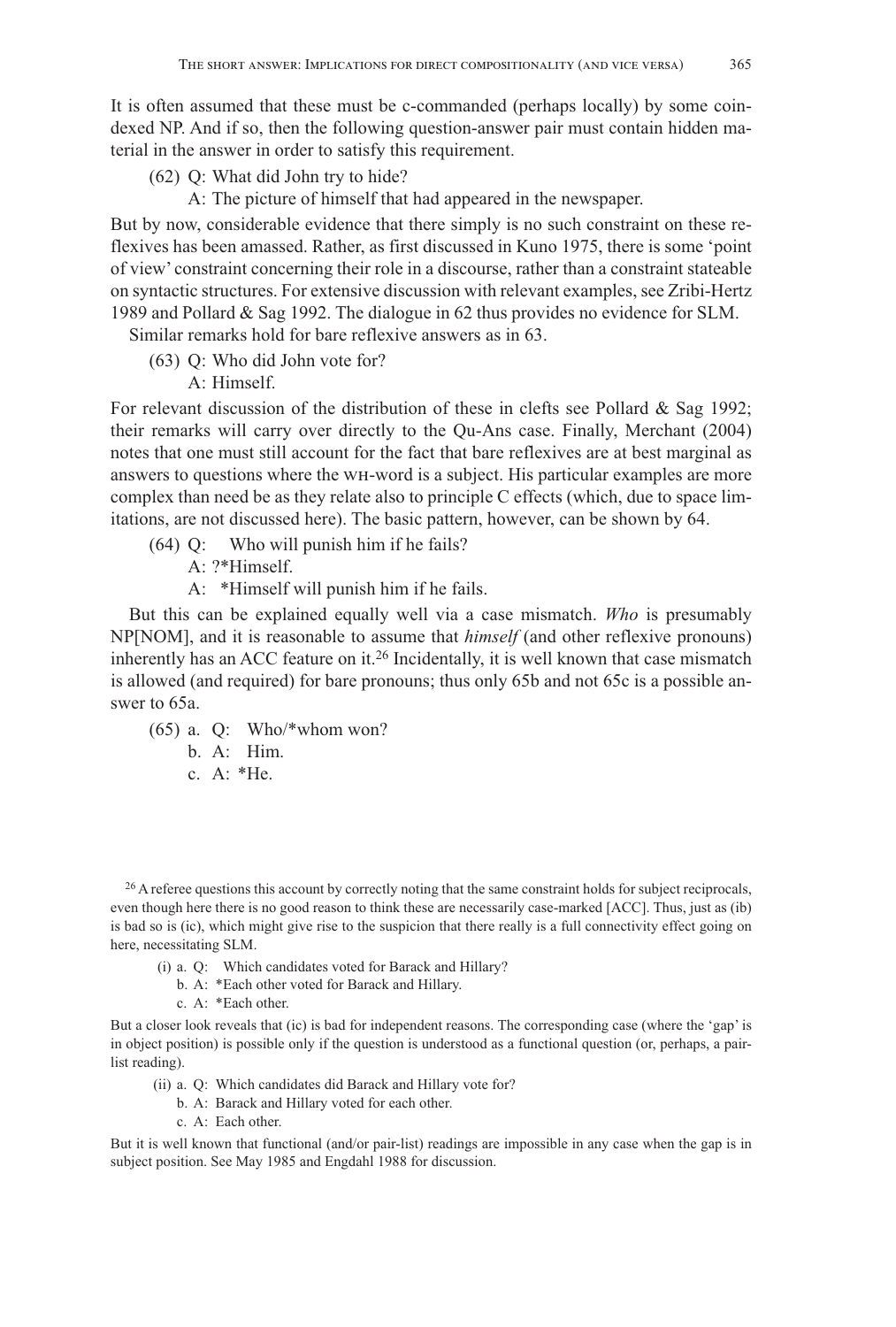By itself this fact is unaccounted for in both the SLM and the Qu-Ans accounts of case matching. As discussed in some detail in Ginzburg  $\&$  Sag 2000, there appears to be a second principle overriding the case-match apparatus requiring the strong form *him* and not *he* in a variety of environments in English, and in particular in any environments where these stand alone. (One cannot, for example, point to someone and say: *Look! He!* Rather, it must be: *Look! Him!*) But there is no reason to believe that this constraint requiring the use of a strong form would be relevant for the reflexive matching requirement, and thus no reason to believe that the impossibility of 64 is due to anything other than a violation of the matching requirement.

**5.2.** Arguments based on the presence of movement. A second group of arguments for SLM (discussed especially in Merchant 2004 but found elsewhere as well) center on the claim that the fragment answer must be derived by movement followed by deletion/silencing. In other words, they argue for the SLM account sketched in §3.1. If indeed there is evidence that the short answer has moved from somewhere to a fronted position, then of course there must be surrounding material out of which it has moved.

Nonconnectivity cases. One such argument centers on cases where the short answer actually shows a category mismatch with the position of the 'gap' in the WH-question and/or the category of the wh-word. Merchant notes that these are exactly the mismatches found in topicalization or other constructions involving a dislocation, and so these are unsurprising on the movement-plus-silencing SLM account.

To elaborate, let us step back and look at this from the point of view of both the Qu-Ans account and the SLM account. The Qu-Ans account faces a surprising instance of mismatch from rather simple cases that were already given in 21 and are repeated here.

- (21) a. What silly thing that Donald heard from Sarah did he actually believe?
	- b. That someone put two phony birth announcements in Hawaiian newspapers to conceal the birth of a baby in Kenya.

This question-answer pair is impeccable, which I did not comment on earlier, but is actually surprising under Qu-Ans. Assuming that NP and CP are distinct categories (an assumption to be revisited below), then there is a category mismatch here. The whexpression is obviously an NP—as witnessed by its internal structure containing a head noun *thing* and a relative clause—but the answer is a CP. Note though that this case is unproblematic under SLM, because SLM enforces no connection between the category of the wh-word and that of the answer. The necessary connection there is between the category of the short answer and the category that would be allowed in the position of the gap (i.e. the trace) following *believe* in the fuller structure in 66.

(66)  $\left[$ <sub>FP</sub>  $\left[$ <sub>CP</sub> That someone ... in Kenya] [Shh [<del>he actually believed  $\left[$ <sub>CP</sub>+</del>]]]] This particular case causes no problem, because *believe* allows both NP and CP complements. In 21a the trace in the wh-question is presumably an NP trace. But if one assumes that there is no formal matching required between the material *he actually believed t* in the question and in the answer, this mismatch is unproblematic. (It is worth noting that if formal matching were required, then this case would be problematic for SLM as well since the question contains an NP trace and the answer presumably contains a CP trace.)

However, there are more elaborate cases along these lines for which more needs to be said under either account. Thus consider the distribution of complements of prepositions first noted in Rosenbaum 1967. It appears that prepositions take NP but not CP complements (Rosenbaum's actual way of stating the generalization was a bit different).

(67) a. \*I am ashamed of that I copied a lab assignment in college.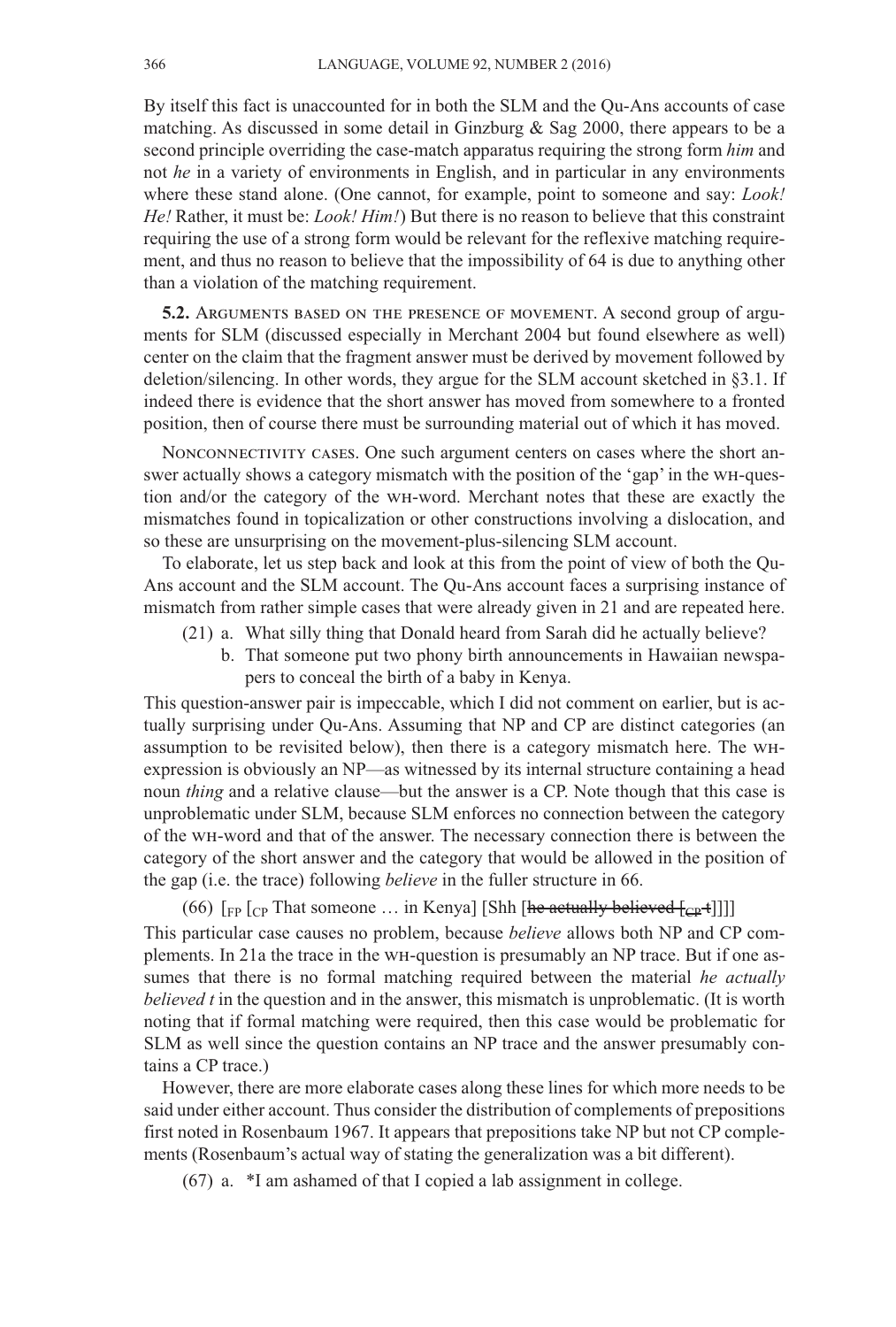b. I am ashamed of the fact that I copied a lab assignment in college.

Yet the following dialogue is impeccable.

- (68) a. Q: What horrible thing are you (the most) ashamed of?
	- b. A: That I copied a lab assignment in college.

Under Qu-Ans, the surprise is just the same as what we saw in 21: the categories of the fragment answer and of the wh-expression do not match. Under SLM (with semantic rather than formal identity), the surprise is not about matching per se. Rather, the 'surprise' revolves around the 'silent' portion of 68, which must be  $I$  *am ashamed of*  $\left\{I_{\text{NP}}t\right\}$ , where the trace must be NP and yet the moved material is CP.

But Merchant actually parlays this mismatch into an argument for SLM, because we know that indeed this kind of mismatch is allowed (or at least much improved) in other dislocated positions, as in topicalization.

(69) That I copied a lab assignment in college, I am (most) ashamed of.

Of course, it remains to be explained why such mismatches are allowed (we return to this below), but given that they are Merchant argues that the movement-plus-silencing account predicts mismatches of this sort.

Similar facts can be duplicated with a class of verbs discovered by Grimshaw (1982) that—for some speakers—surprisingly allow NP but not CP objects; a good example is *capture*. Here too (in the relevant dialect) NPs but not CPs are allowed in object position, but CPs are fine in both topicalized positions and short answers.

- (70) a. No theory has yet captured the fact that there are black holes.
	- b. \*No theory has yet captured that there are black holes.
	- c. That there are black holes no theory has yet captured.
	- d. Q: What amazing fact has no theory yet captured?
		- A: That there are black holes.

Another such case (which holds for more speakers) centers on the verb *dislike*. This verb, as opposed to *like*, is not happy with an infinitive VP (or S, depending on one's theory) complement. Again, though, the violation disappears in both topicalization and short answers.

- (71) a. I dislike the thought of losing at poker.
	- b. I \*dislike/like to lose at poker.
	- c. To lose at poker, I really dislike.
	- d. Q: What do you dislike (the most)?
		- A: To lose at poker.

Once again, if the short answer is derived by movement followed by deletion, the existence of these category mismatches is unsurprising. The mismatch between the whexpression and the answer is unproblematic because SLM enforces no matching requirement here; the mismatch between the position of the trace in the silenced portion and the category of the fronted material is unsurprising because the violation in general disappears under movement.

But the argument is flawed. The fact that two constructions B and A share certain properties with respect to some phenomenon P in no way shows that B comes from A. That conclusion follows only if there is reason to believe that the relevant generalization could only be stated with respect to properties that A has and that B superficially does not have. (Note that in Merchant's analysis an answer like 68b does not actually come from the sentence in 69, for the latter is not an FP. Not only are the discourse conditions different, but the head of FP is Shh, which necessarily suppresses the phonology of its sister. However, Merchant is not actually claiming that 68b comes from 69; his point is that the violation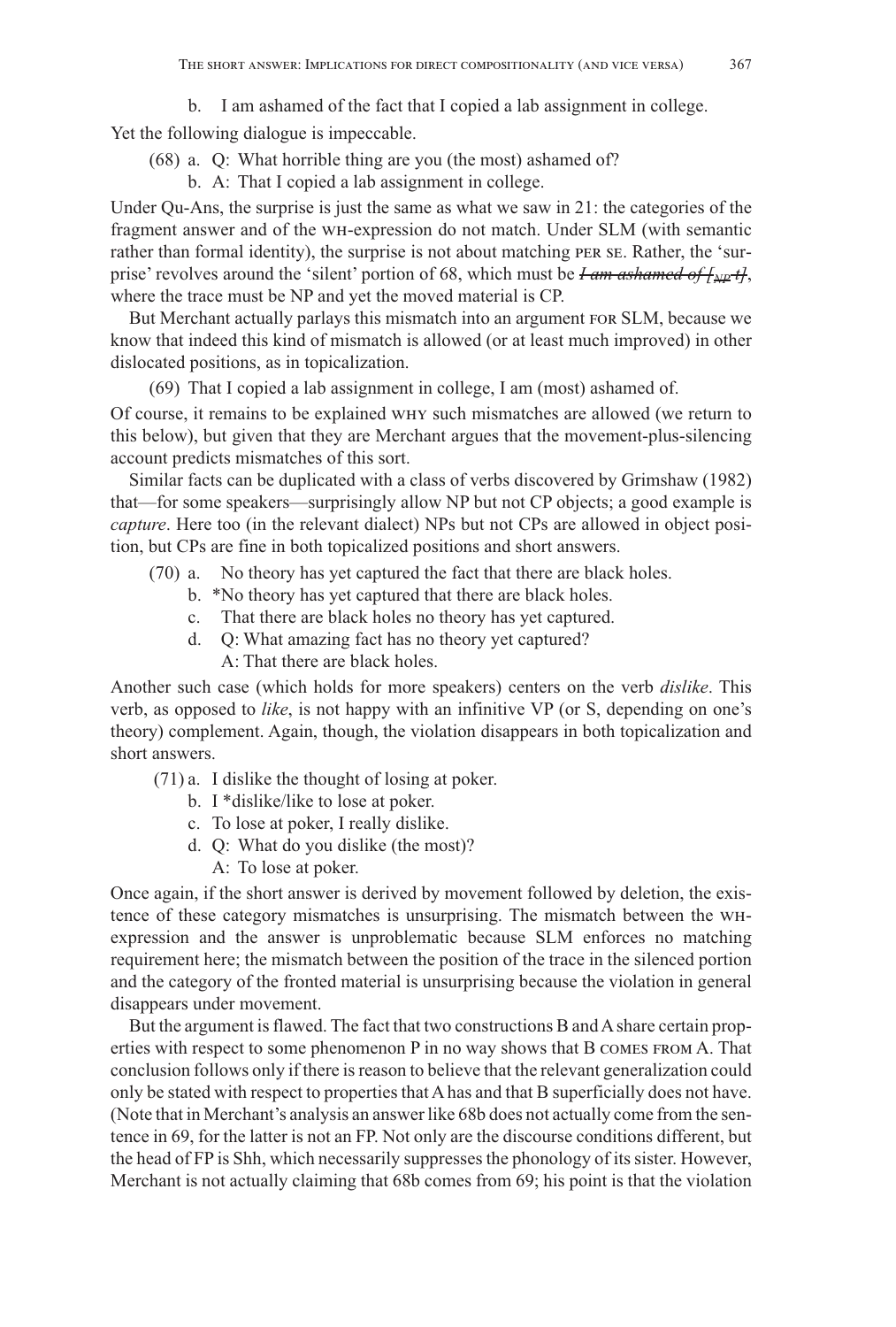disappears under 'dislocation' in general, and so as long as there is movement in an FP the facts follow.) Any theory thus needs an account of why the violation is found only in some places and not others, so there could well be a single explanation for the goodness of the short answer and the topicalized case without there being any derivational relation between these. Indeed, this is exactly the tack I take here.

Let us first reconsider just why it is usually assumed that NP and CP are different categories. For one thing (a fact already noted in Rosenbaum 1967, although using different language), CPs are allowed in environments where NPs are not. This includes the complement of a verb like *pray* and the complement of adjectives (and nouns).

- $(72)$  a. I pray that the election is not a disaster.
	- b. \*I pray the hoped-for outcome.
	- c. \*I pray something.
- $(73)$  a. I am really happy that he won.
	- b. \*I am really happy the fact/outcome/proposition that he won.
	- c. \*I am really happy something.

(The (c) sentences are included here to reassure ourselves that the problem is not semantic, since *something* is a very 'bleached' NP with little restrictions on what it can range over.) But Rosenbaum (despite his observation about prepositions) assumed that CPs could nonetheless occur wherever NPs can. That is, (modulo the situation with prepositions) if an environment allows for an NP it also allows for a CP, although not necessarily vice versa. So Rosenbaum accounted for this by proposing a phrase structure rule to the effect of NP  $\rightarrow$  CP. (This was not his actual rule, but this is a reasonable, more modern reconstruction of his rule.) Or, to put this in terms of the DC architecture sketched in §2, this idea can be resurrected in the form of a unary rule to the effect that any expression  $\alpha$  of category CP maps to one with the same meaning and phonology but with category NP. The empirical prediction, then, is that anywhere an NP can occur so can a CP (provided that it is an environment compatible with a proposition-denoting expression) but not vice versa. This could be extended to the case of infinitive VPs; imagine that there is a rule allowing them to shift category to NP.

Now of course this immediately runs counter to the facts directly above: we see that there are environments allowing NPs but not CPs (nor infinitive VPs). These include not only objects of prepositions, but also the complement position (for some speakers) of *capture* (and similarly for *dislike*). For the moment, though, let us set this fact aside. If CPs really are also NPs, then there is no mismatch between the gap position and the dislocated constituent in topicalization: both are NPs. And there is no mismatch between the short answer and the wh-expression in 21, 70d, and 71d—in all cases we are dealing with NPs. Problem solved, and the solution holds equally well for Qu-Ans as for SLM.

But of course we cannot just stop here, for this blatantly ignores the problem with prepositional objects and the object of *capture* and *dislike*: these allow NPs but do not permit CPs (and infinitive VPs in the case of *dislike*). But suppose we reframe the problem not as 'Why does the violation disappear where it does?' but as 'Why does the violation appear where it does?'. Then there is an obvious answer: the violation appears only under adjacency. Indeed, Rosenbaum noticed this with respect to the prepositions

<sup>27</sup> I thank Arnold Zwicky for first pointing this solution out to me regarding the *capture* class; Rosenbaum himself observed it for the preposition case.

<sup>&</sup>lt;sup>28</sup> There are two concerns about how to state this direct-compositionally. The first is how exactly to build in the adjacency requirement itself (although the interested reader can imagine various possibilities). The sec-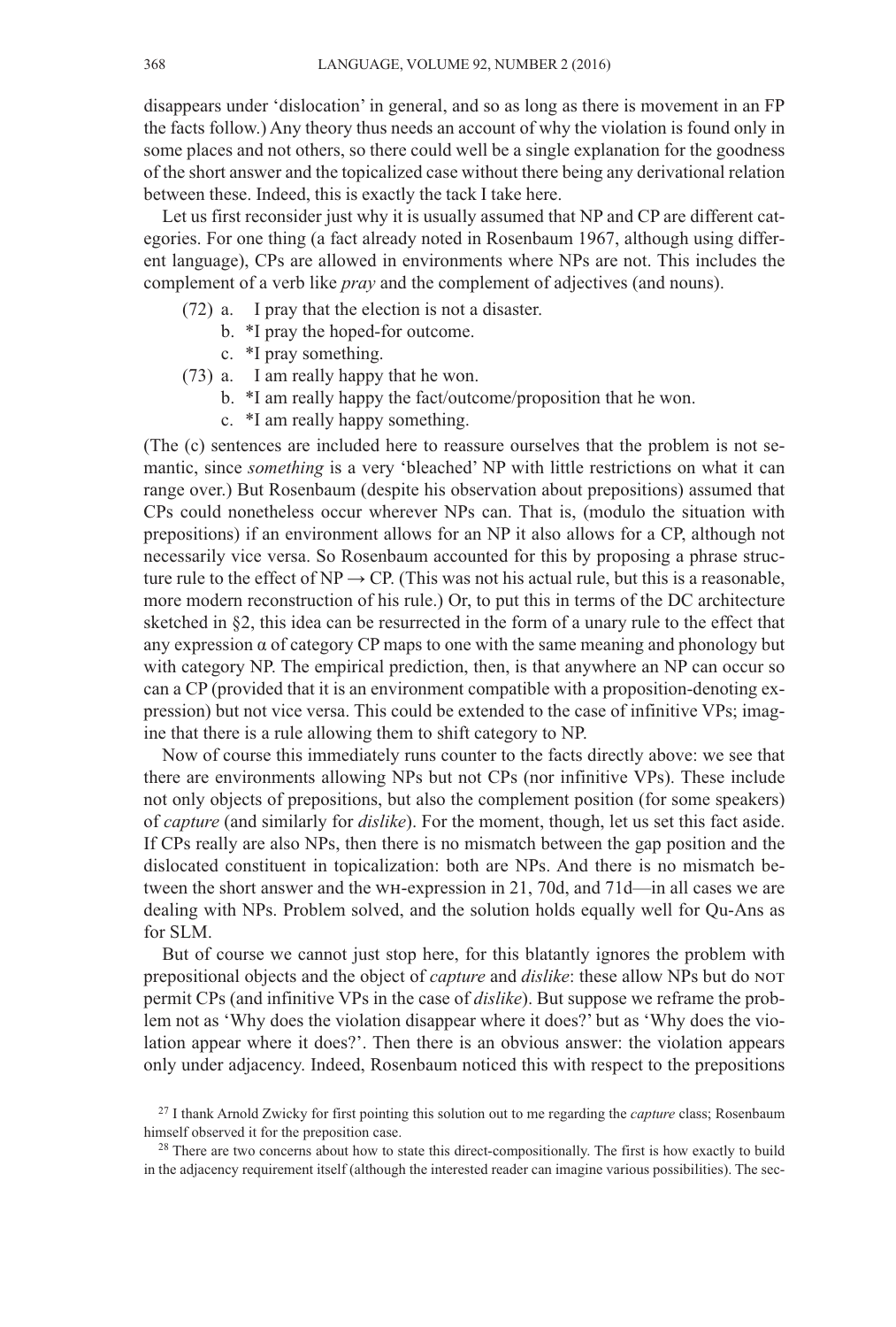and proposed an obligatory preposition-deletion rule if the preposition is adjacent to the CP. This cannot be the solution since it does not extend to the *capture* case, but the basic insight—that it has to do with adjacency rather than pure selection—seems to be absolutely correct.<sup>27</sup> To be sure, I have no account of just how to state this restriction in a DC framework, and so I leave a full account as a promissory note.<sup>28</sup> But there is indeed evidence that adjacency is what is relevant, for there are many ways to remove adjacency and remove the violation. As to the situation with CP complements of prepositions, consider the following striking contrasts.

- (74) a. \*I have always regretted and continue to be ashamed of that I copied a lab report in college.
	- b. I have always been ashamed of and continue to regret that I copied a lab report in college.

Under most theories of 'right node raising' constructions like this, the basic structures of 74a and 74b are the same; only the word order of the two conjoined parts differs. Similar facts regarding coordination can be constructed for *dislike* (the same pattern holds for *capture*; I leave it to the reader to verify).

(75) a. \*I used to absolutely hate but now only mildly dislike to lose at poker.

b. I now only mildly dislike but I used to absolutely hate to lose at poker.

Or take the following, where an adverb intervenes.

- (76) a. His theory captures—with great elegance and simplicity—that the universe contains black holes.
	- b. I violently dislike—with every fiber of my being—to lose at poker.

Thus the mismatch in topicalization is accounted for as well: the offending material is not adjacent to the verb. And, given a fairly obvious definition of 'adjacency', there is no adjacency in the Qu-Ans case either. The two therefore do not need to be subsumed as the same thing; the reason that there is no violation is just the same in both cases. Of course, we do need to note that the definition of 'adjacency' has to mean 'adjacency' within a sentence and not across sentences in a discourse (or across speakers). After all, the expression *that I copied a lab assignment in college* is literally 'adjacent'to a preposition in the Qu-Ans pair in 68. However, it does not seem the least bit far-fetched to assume that the proper formulation of this condition in the grammar will not extend to cases of 'adjacency' across sentences/speakers. The upshot, then, is that Qu-Ans has no problem with the apparent 'mismatch' of CP and NP. The 'CPs' in question really are NPs, so there is category matching in the Qu-Ans. It is only when the relevant 'NPs'immediately follow a preposition or a verb like *capture* that there is a problem. And since any theory needs an account of the apparent mismatch in topicalization of the category of the 'topicalized' expression and the category asked for by *capture* (or a preposition), the suggestions here are not extra machinery cooked up just to save Qu-Ans.

ond is that if we do accept the idea that expressions of category CP can map to NPs, then any attempt to state the requirement would appear to violate the locality restrictions inherent in DC. That is, an expression of category NP has no way to 'know' that it was licensed in virtue of the fact that an expression with the same phonology and meaning can be a CP. This problem, however, is easy to solve by simply assuming that these map to NP with some special feature (say NP [+CP]) and that the grammar will impose the adjacency requirement only on these kinds of NPs. Of course, one needs to also ensure that this very feature need not match on the wh*-*expression in a Qu and in an Ans in order to account for Qu-Ans pairs like 35. In general, it seems like not all features need to match, and a much more thorough investigation of categories and features is needed here to account for which ones really do need to match and which do not.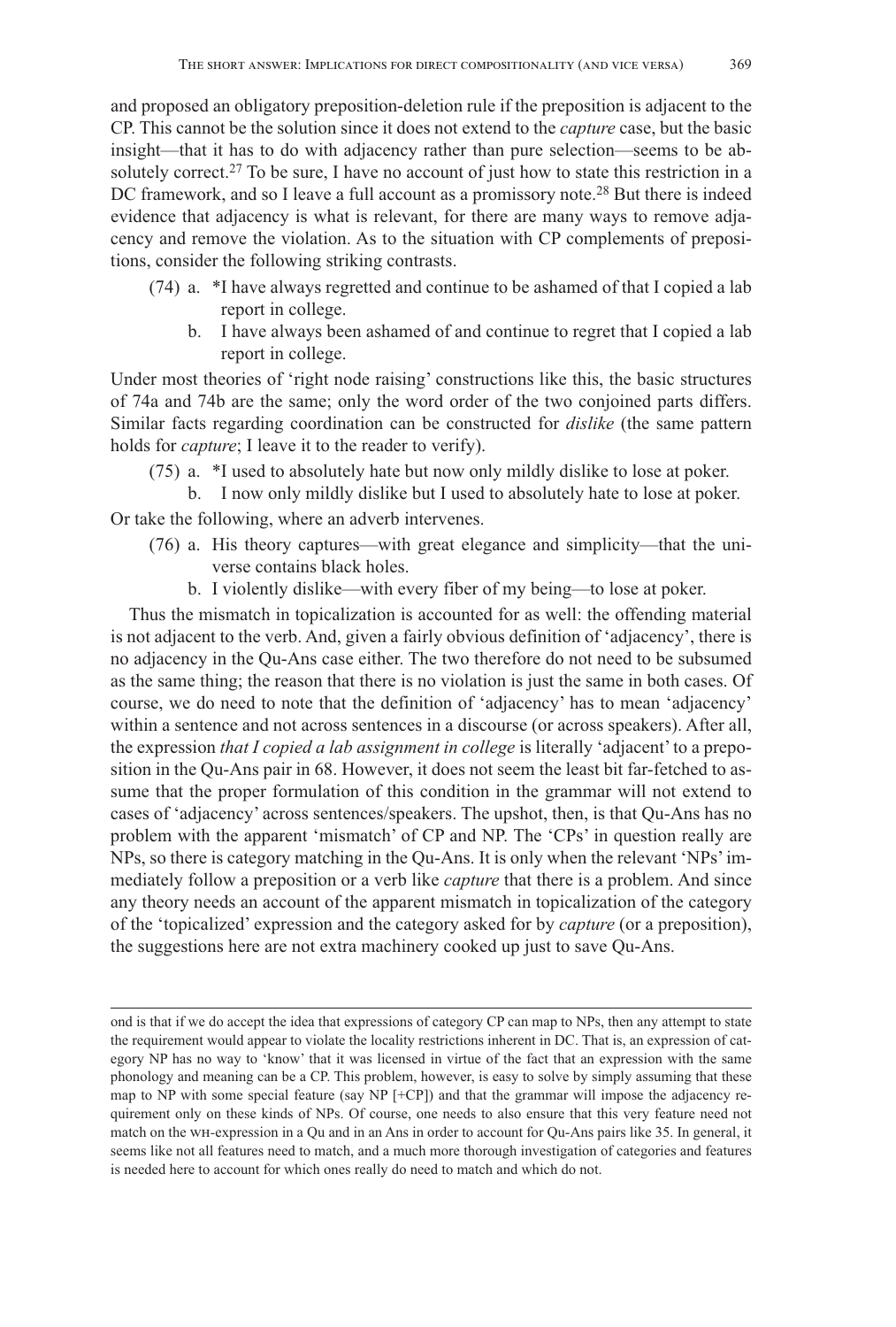Before leaving this, I can briefly mention that a related argument given in Merchant 2004 (see also Merchant et al. 2013) regarding the presence or absence of the complementizer *that* can be answered in exactly the same way. Thus Merchant notes a kind of anticonnectivity effect in that *that* can be absent in embedded CPs when they are in situ, but not when they are topicalized or short answers to questions.

- (77) Ted believes (that) the earth is getting cooler.
- (78) a. That the earth is getting cooler, Ted believes.
	- b. ?\*The earth is getting cooler, Ted believes.
- $(79)$  a. O: What does Ted believe?
	- b. A: That the earth is getting cooler.
	- c. A: ?\*The earth is getting cooler.

(I have notated these with ?\* as they seem degraded but not impossible. Actually, 78b is good if read with the prosody associated with a parenthetical interpretation of *Ted believes*; presumably this has a different analysis from the topicalized version.) But there is again no reason to think that because both 78b and 79c are bad it must be the case that the latter comes from the former. They can be bad for the same reason, and that reason could be that the *that* can be absent only under adjacency with the verb. (For relevant discussion, see Bošković & Lasnik 2003, although the terminology and proposal are slightly different.)

ADDITIONAL ARGUMENTS BASED ON MOVEMENT. Merchant 2004 gives two other arguments for the analysis of movement followed by ellipsis. One concerns the so-called 'P-stranding generalization' according to which there is a correlation between whether a language has obligatory pied-piping and the possible form of the fragment answers—a correlation that supposedly follows under the movement analysis. The second concerns apparent island effects. Space precludes detailed discussion of these two arguments here, but see the online appendices. Here I just briefly outline the gist of those appendices. First, the facts are actually far from clear; it is well known that there are apparent counterexamples to the P-stranding generalization, and the 'island' facts appear not to actually line up with islands in general. Second, and perhaps more important, SLM actually does not account for either of these domains even if the putative generalizations were correct. As to the P-stranding cases, the full set of facts displays some surprising mismatches that present an interesting challenge to both SLM and to Qu-Ans (actually, the Qu-Ans analysis does slightly better, but neither theory accounts for the full range of facts). The so-called island effects do not follow under SLM because there is no obvious overt question to supply the identical material; the argument here is based on fragment answers to implicit questions, not explicit ones. Just how to handle that is an interesting question for both theories. But since there is no actual spelled-out SLM account of these (nor is it clear how there could be), then even if the facts were as claimed they cannot provide evidence for SLM. And finally, SLM with a semantic identity condition additionally cannot account for the putative island generalization because nothing blocks the 'bad' cases from involving ellipsis of material containing a resumptive pronoun. All in all these domains are complex and not well understood, but—despite the fact that these are often cited as evidence for SLM—they do not provide any serious argument for this. Again I refer the reader to the details in the online appendices.

**5.3.** THE PROPOSITION COMES FOR FREE. OR DOES IT? A third apparent advantage of the SLM analysis is one that is not often explicitly discussed but that, I believe, is implicitly assumed in much of the work on this. And this is that in 1b, for example, the fact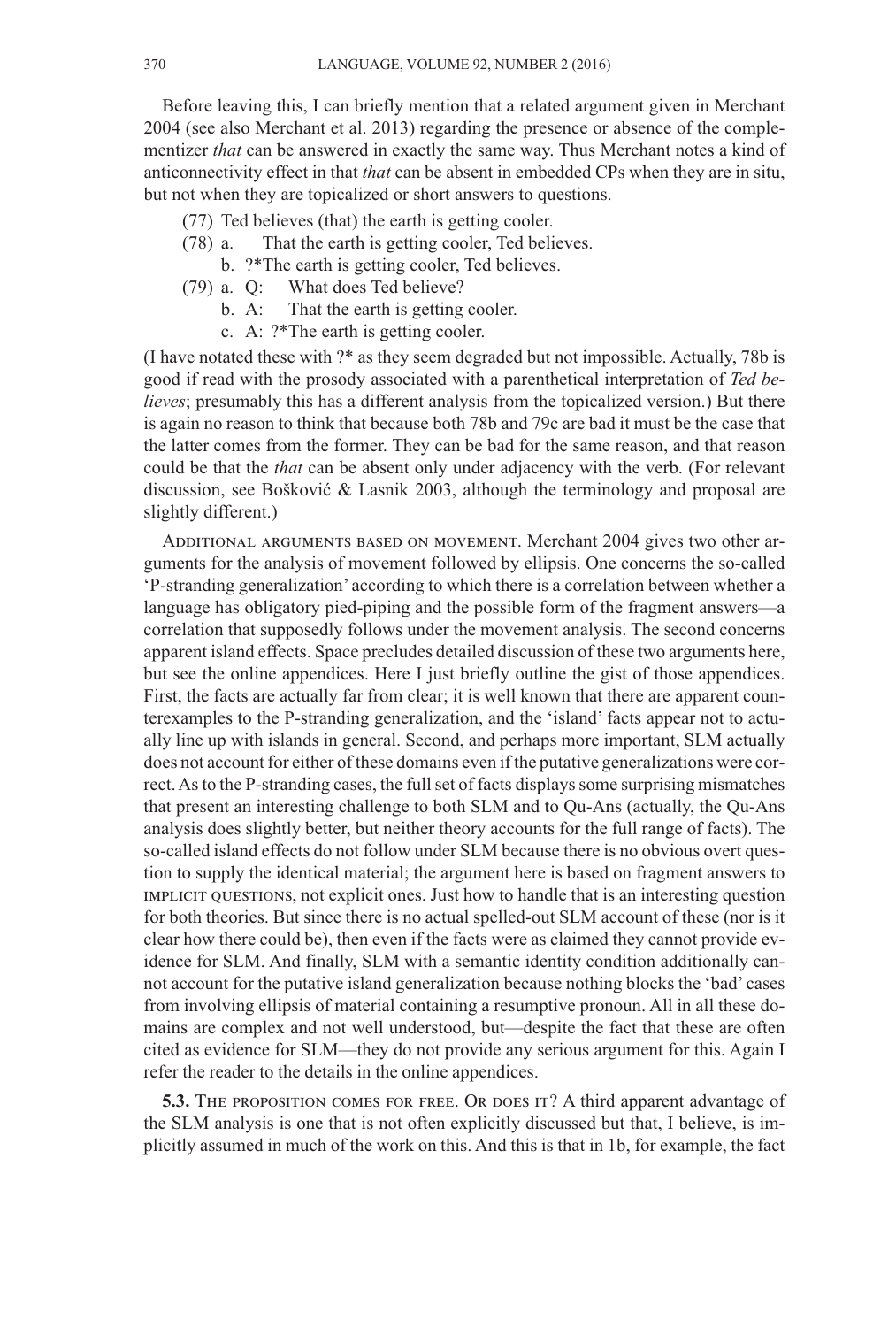that the answer is understood as conveying the proposition that Claribel left the party at midnight 'comes for free'. After all, according to SLM, that is exactly what 1b says. To elaborate, let us revisit the dialogue in 1 between our two speakers A and B.

- (1) a. A: Who left the party at midnight?
	- b. B: Claribel.

There is no doubt that anyone listening to this (including speaker A or our eavesdropper C) will conclude that B intends to convey the proposition that Claribel left the party at midnight. And this is automatic if 1b actually means 'Claribel left the party at midnight', which in turn follows if linguistically it actually has the form *Claribel left the party at midnight*. I suspect that the fact that 1b seems to have the relevant proposition as its meaning lies behind a good deal of the original intuition underlying SLM.

But does 1b really mean the same as *Claribel left the party at midnight*? Actually, we have no direct way of knowing. What is understood by this utterance obviously varies completely from dialogue to dialogue. This is quite different from the situation with respect to stable truth conditions of normal declarative sentences. Of course, particular conveyed meanings of a sentence can vary from dialogue to dialogue, but stable truth conditions do not.

So it is worth reminding ourselves of the actual empirical fact, which is only that from listening to B's response in the context of the dialogue in 1, one can conclude that B intends to convey the proposition *Claribel left the party at midnight*. Put differently, assuming that B is knowledgeable and honest, one can conclude that this proposition is true. This is what needs to be explained under any analysis. To say something stronger—for example, that the linguistic expression *Claribel* by itself in 1b maps to the proposition that Claribel left the party at midnight—is not an empirical fact. It is a theory-dependent claim.

So given the actual empirical fact that needs to be explained, SLM has no advantage. Both theories need an account of the fact that our eavesdropper (or any participant in the conversation) arrives at the conclusion that speaker B intends to convey the relevant proposition, and saying that 1b is 'really' *Claribel left the party at midnight* is of no help. After all, listeners have no direct access to the silent strikethroughs. Under the SLM analysis, we still have to answer the question of how it is that the listener computes the strikethrough material. In other words, how does the processor arrive at the meaning of material that it does not hear? This question (especially the analogous question in cases of VPE) has been extensively discussed in the processing literature (see e.g. Murphy 1985, Frazier & Clifton 2005, Snider & Runner 2011, and many others), and detailed discussion of those results is beyond the current scope. But the important point is that the SLM hypothesis has no more immediate account of how the answer is understood than does Qu-Ans; it merely shifts the question to one of how the listener infers what the silent material is. (Note too that the account of how it is that the conversational participants arrive at the understanding that they do is rather obvious under Qu-Ans as they can recognize this as a Qu-Ans pair, and the semantics of such pairs gives the relevant proposition.)

A few additional observations are in order regarding the hypothesis (which seems to be implicit in at least many works endorsing SLM) that processing of the answer 1b crucially involves constructing some sort of representation whereby 1b is the full sentence *Claribel left the party at midnight*, and where that representation isthen processed. There are two obvious ways to flesh this out. The first is that listeners literally supply a phonological string such as [left the party at midnight] that has already been heard, combine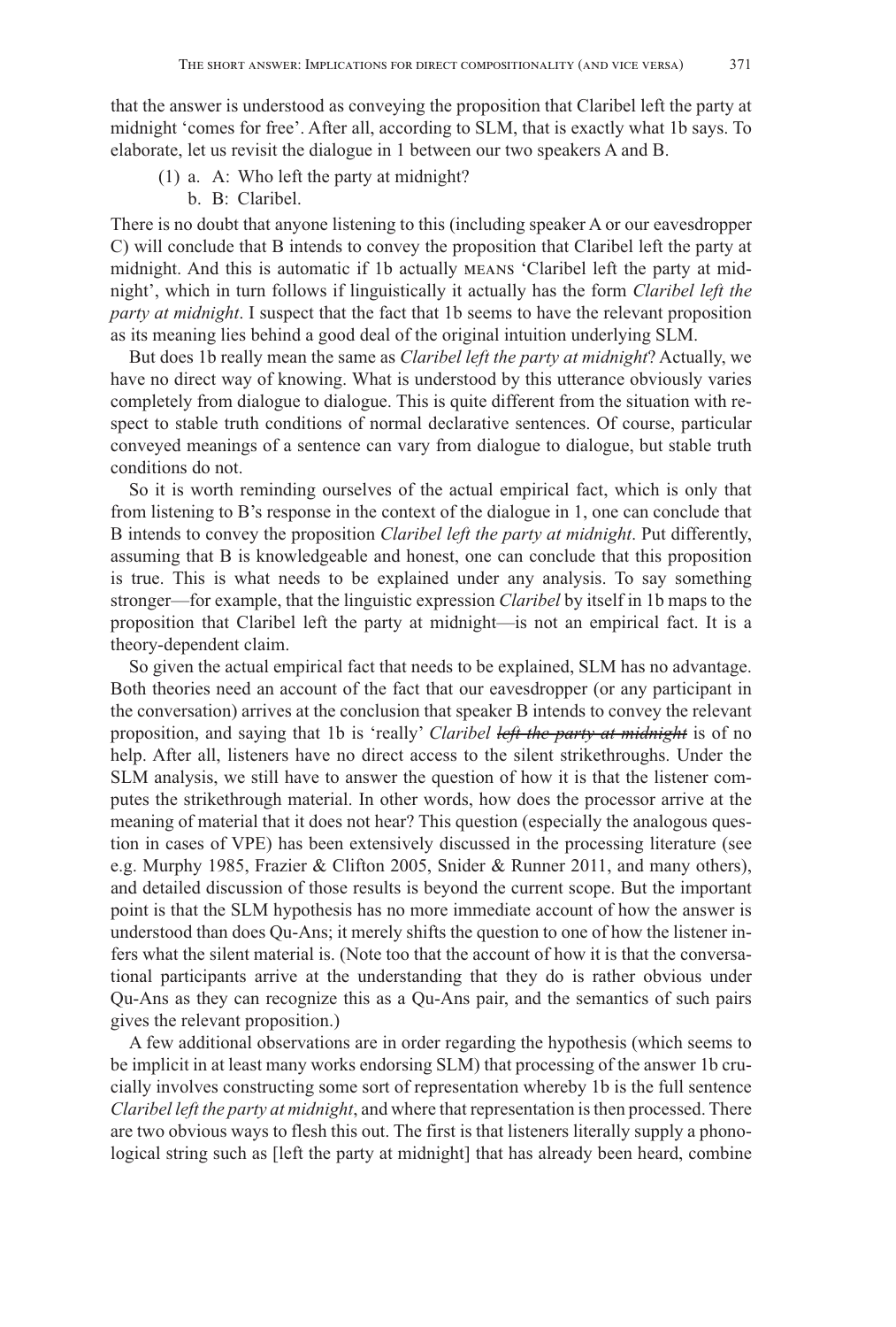this with [Claribel], and then process the result in exactly the way they would have had they directly heard the phonological material [Claribel left the party at midnight]. But first, it would be a somewhat surprising discovery that listeners recompute the meaning of a string like [left the party at midnight] when this has already been computed. Plausibility aside, we know that that cannot be right because of the indexical shifts: it is in-TERPRETED material (i.e. content) that is supplied and combined with the short answer. But then, the processing story is pretty much just like what the Qu-Ans analysis says: in arriving at the inference that Claribel left the party at midnight, two meanings are combined. (There is a difference between the two accounts: in SLM it isthe meaning of a subpart of the question *t left the party at midnight* that is crucial, whereas in Qu-Ans it is the meaning of the full question that combines with the meaning of the answer.) In sum, the way in which the dialogue in 1 is understood is completely orthogonal to the question of whether the grammar treats the answer as having a full sentence as its representation.

**6.** Short answers support direct compositionality. This section is short. Once again I repeat the logic behind many of the arguments for SLM.

- A. Premise: Phenomenon P has to be stated with respect to some property of (nonlocal) chunks of representation.
- B. FACT: We find phenomenon P in fragment answers.
- C. Conclusion: Therefore there must be a level of representation at which the fragment answer is surrounded by other material.

As noted several times, DC would lead us to believe that the premise in A is wrong in any case and that for each relevant phenomenon, we need to find alternative accounts that do not refer to nonlocal chunks of representation.

We can now turn the logic of these arguments on their head. For we have seen in §4 that there is evidence that the conclusion in C is incorrect; positing that the short answer is covertly a fuller sentence causes problems in accounting for the phenomena discussed there. I cannot claim to have definitely shown that no SLM analysis can work, but these facts certainly call into question the plausibility of SLM. And to the extent that there is evidence that the conclusion in C is wrong, then, since B is correct, we now know that A must be wrong too. In other words, the DC claim that each phenomenon needs to be accounted for by mechanisms that do not refer to chunks of representation is vindicated by the behavior of short answers to questions.

**7.** Conclusion. This article has tried to motivate the conclusion that each of the following four questions has a very short answer: (i) Is there good reason to believe that fragment answers to questions contain silent linguistic material? The short answer: 'No'. (ii) Is there evidence that short answers indeed do not contain linguistic material, but combine directly with the meaning of the question? The short answer: 'Yes'. (iii) Is the correct analysis of short answers compatible with direct compositionality? The short answer: 'Yes'. (iv) Does the correct analysis of short answers actually provide evidence for direct compositional analyses of phenomena such as reflexives, binding of pronouns, and so forth? The short answer: 'Yes'.

### REFERENCES

ANDERBOIS, SCOTT. 2014. The semantics of sluicing: Beyond truth conditions. *Language* 90.887–926. DOI: [10.1353/lan.2014.0110.](http://dx.doi.org/10.1353/lan.2014.0110)

BACH, EMMON. 1979. Control in Montague grammar. *Linguistic Inquiry* 10.515–31. Online: http://www.jstor.org/stable/4178132.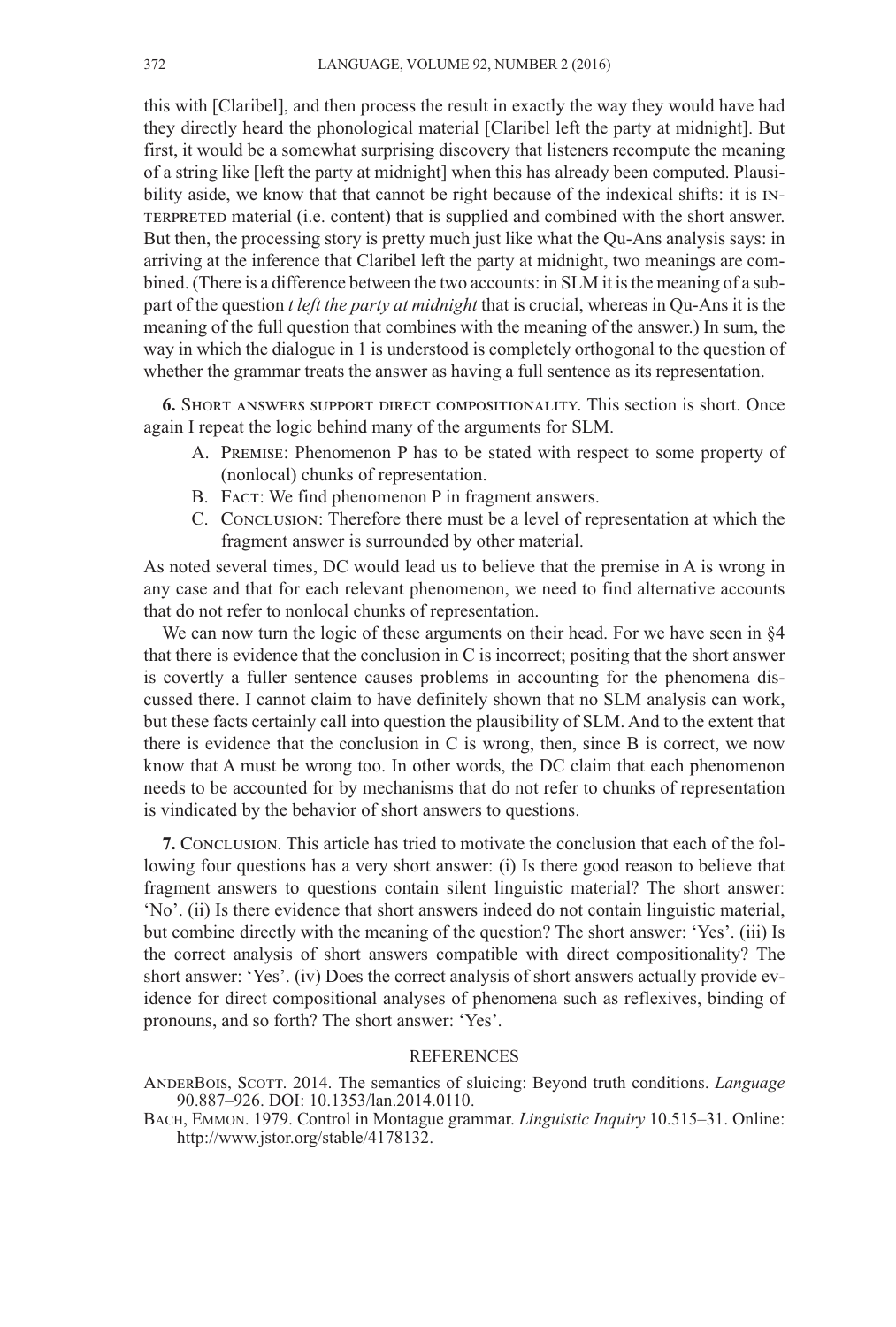- BECK, SIGRID, and HOTZE RULLMANN. 1999. A flexible approach to exhaustivity in questions. *Natural Language Semantics* 7.249–97. DOI: [10.1023/A:1008373224343.](http://dx.doi.org/10.1023/A:1008373224343)
- BOŠKOVIĆ, ŽELKO, and HOWARD LASNIK. 2003. On the distribution of null complementizers. *Linguistic Inquiry* 34.527–46. DOI: [10.1162/002438903322520142.](http://dx.doi.org/10.1162/002438903322520142)
- CHOMSKY, NOAM. 1981. *Lectures in government and binding*. Dordrecht: Foris.
- CULICOVER, PETER, and RAY JACKENDOFF. 2005. *Simpler syntax*. Oxford: Oxford University Press.
- DOWTY, DAVID. 1982. Grammatical relations and Montague grammar. *The nature of syntactic representation*, ed. by Pauline Jacobson and Geoffrey K. Pullum, 79–130. Dordrecht: Reidel.
- ENGDAHL, ELISABET. 1986. *Constituent questions: The syntax and semantics of questions with special reference to Swedish*. Dordrecht: Reidel.
- ENGDAHL, ELISABET. 1988. Relational interpretation. *Mental representations: The interface between language and reality*, ed. by Ruth Kempson, 63–82. Cambridge: Cambridge University Press.
- FIENGO, ROBERT, and ROBERT MAY. 1994. *Indices and identity*. Cambridge, MA: MIT Press.
- FRAZIER, LYN, and CHARLES CLIFTON, JR. 2005. The syntax-discourse divide: Processing ellipsis. *Syntax* 8.121–74. DOI: [10.1111/j.1467-9612.2005.00077.x.](http://dx.doi.org/10.1111/j.1467-9612.2005.00077.x)
- GAZDAR, GERALD; EWAN KLEIN; GEOFFREY K. PULLUM; and IVAN SAG. 1985. *Generalized phrase structure grammar*. Oxford: Blackwell, and Cambridge, MA: Harvard University Press.
- Ginzburg, Jonathan, and Ivan Sag. 2000. *Interrogative investigations: The form, meaning, and use of English interrogatives*. Stanford, CA: CSLI Publications.
- Grimshaw, Jane. 1982. Grammatical relations and subcategorization. *Subjects and other subjects: Proceedings of the Harvard conference on grammatical relations*, ed. by Annie Zaenen, 35–55. Bloomington: Indiana University Linguistics Club.
- Groenendijk, Jeroen, and Martin Stokhof. 1984. *Studies in the semantics of questions and the pragmatics of answers*. Amsterdam: University of Amsterdam dissertation.
- Groenendijk, Jeroen, and Martin Stokhof. 1989. Type shifting rules and the semantics of interrogatives. *Properties, types and meaning, vol. 2: Semantic issues*, ed. by Gennaro Chierchia, Barbara Partee, and Raymond Turner, 21–68. Dordrecht: Kluwer.
- Hamblin, C. L. 1973. Questions in Montague English. *Foundations of Language* 10.41–53. Online: http://www.jstor.org/stable/25000703.
- Hankamer, Jorge, and Ivan Sag. 1984. Toward a theory of anaphoric processing. *Linguistics and Philosophy* 7.325–45. DOI: [10.1007/BF00627709.](http://dx.doi.org/10.1007/BF00627709)
- Heim, Irene, and Angelika Kratzer. 1998. *Semantics in generative grammar*. Oxford: Blackwell.
- HELLER, DAPHNA. 2002. On the relation of connectivity and specificational pseudoclefts. *Natural Language Semantics* 10.243–84. DOI: [10.1023/A:1022152007523.](http://dx.doi.org/10.1023/A:1022152007523)
- Higgins, Roger. 1973. *The pseudo-cleft construction in English*. Cambridge, MA: MIT dissertation. [Reprinted, Bloomington: Indiana University Linguistics Club, 1976.]
- Jacobson, Pauline. 1994. Binding connectivity in copular sentences. *Proceedings of Semantics and Linguistic Theory (SALT)* 4.161–78. DOI: [10.3765/salt.v4i0.2456.](http://dx.doi.org/10.3765/salt.v4i0.2456)
- Jacobson, Pauline. 1999. Towards a variable-free semantics. *Linguistics and Philosophy* 22.117–85. DOI: [10.1023/A:1005464228727.](http://dx.doi.org/10.1023/A:1005464228727)
- Jacobson, Pauline. 2000. Paycheck pronouns, Bach-Peters sentences, and variable-free semantics. *Natural Language Semantics* 8.77–155. DOI: [10.1023/A:1026517717879.](http://dx.doi.org/10.1023/A:1026517717879)
- Jacobson, Pauline. 2003. Binding without pronouns (and pronouns without binding). *Resource-sensitivity, binding, and anaphora*, ed. by Geert-Jan Kruiff and Richard Oehrle, 57–93. Dordrecht: Kluwer.
- Jacobson, Pauline. 2007. Direct compositionality and variable-free semantics: The case of 'principle B' effects. *Direct compositionality*, ed. by Chris Barker and Pauline Jacobson, 191–236. Oxford: Oxford University Press.
- Jacobson, Pauline. 2009. The short answer. And what it answers. Paper presented at the 16th annual HPSG Conference, Göttingen, Germany.
- KAPLAN, DAVID. 1989. Demonstratives. *Themes from Kaplan*, ed. by Joseph Almog, John Perry, and Howard Wettstein, 481–563. Oxford: Oxford University Press.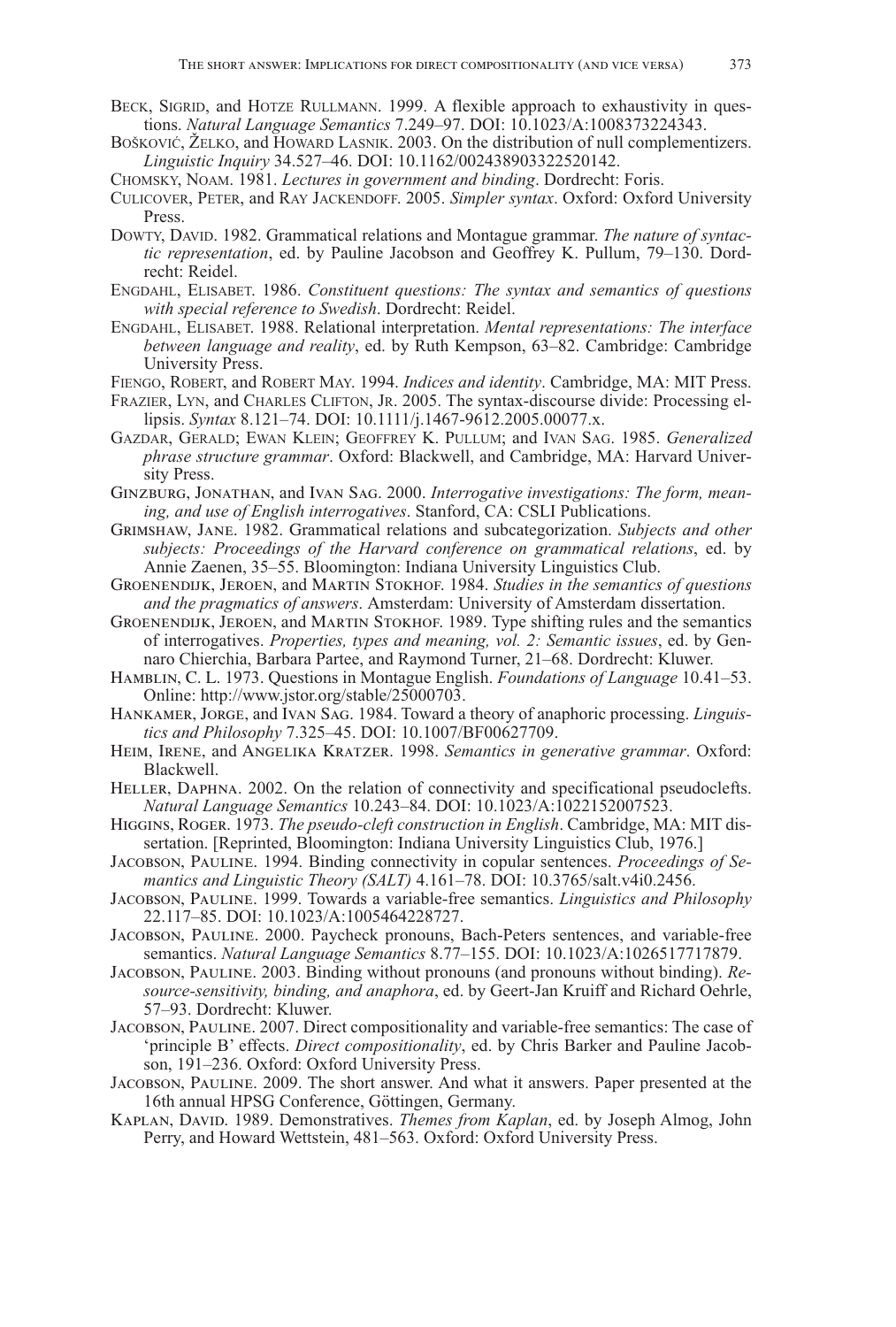- Karttunen, Lauri. 1977. Syntax and semantics of questions. *Linguistics and Philosophy* 1.3–44. DOI: [10.1007/BF00351935.](http://dx.doi.org/10.1007/BF00351935)
- KEENAN, EDWARD L. 1971. Names, quantifiers, and a solution to the sloppy identity problem. *Papers in Linguistics* 4.211–32. DOI: [10.1080/08351817109370257.](http://dx.doi.org/10.1080/08351817109370257)
- Krifka, Manfred. 2001. Quantifying into question acts. *Natural Language Semantics* 9.1–40. DOI: [10.1023/A:1017903702063.](http://dx.doi.org/10.1023/A:1017903702063)
- Kuno, Susumu. 1975. Three perspectives in the functional approach to syntax. *Chicago Linguistic Society (Parasession on functionalism)* 11.276–336.
- Lakoff, George. 1971. Presupposition and relative well-formedness. *Semantics: An interdisciplinary reader in philosophy, linguistics, and psychology*, ed. by Danny Steinberg and Leon Jakobovits, 329–40. Cambridge: Cambridge University Press.
- May, Robert. 1985. *Logical form: Its structure and derivation*. Cambridge, MA: MIT Press.
- Merchant, Jason. 2001. *The syntax of silence: Sluicing, islands, and the theory of ellipsis*. Oxford: Oxford University Press.
- Merchant, Jason. 2004. Fragments and ellipsis. *Linguistics and Philosophy* 27.661–738. DOI: [10.1007/s10988-005-7378-3.](http://dx.doi.org/10.1007/s10988-005-7378-3)
- Merchant, Jason; Lyn Frazier; Charles Clifton, Jr.; and Thomas Weskott. 2013. Fragment answers to questions: A case of inaudible syntax. *Brevity*, ed. by Laurence Goldstein, 21–35. Oxford: Oxford University Press.
- Montague, Richard. 1970. English as a formal language. *Linguaggi nella Società e nella Tecnica*, ed. by Bruno Visentini, 189–224. Milan: Edizioni di Comunità.
- Morgan, Jerry L. 1973. Sentence fragments and the notion 'sentence'. *Issues in linguistics: Papers in honor of Henry and Renée Kahane*, ed. by Braj Kachru, Robert Lees, Yakov Malkiel, Angelina Pietrangeli, and Sol Saporta, 719–51. Urbana: University of Illinois Press.
- Murphy, Gregory L. 1985. Processes of understanding anaphora. *Journal of Memory and Language* 24.290–303. DOI: [10.1016/0749-596X\(85\)90029-4.](http://dx.doi.org/10.1016/0749-596X(85)90029-4)
- Partee, Barbara, and Emmon Bach. 1981. Quantification, pronouns, and VP anaphora. *Formal methods in the study of language: Proceedings of the 8th Amsterdam Colloquium*, ed. by Jeroen Groenendijk, Theo M. V. Jannsen, and Martin Stokhof, 445–81. Amsterdam: University of Amsterdam Mathematical Center.
- POLLARD, CARL, and IVAN A. SAG. 1992. Anaphors in English and the scope of binding theory. *Linguistic Inquiry* 23.261–303. Online: http://www.jstor.org/stable/4178768.
- Pollard, Carl, and Ivan A. Sag. 1994. *Head driven phrase structure grammar*. Stanford, CA: CSLI Publications, and Chicago: University of Chicago Press.
- Postal, Paul. 1964. Underlying and superficial linguistic structure. *Harvard Educational Review* 34.246–66. DOI: [10.17763/haer.34.2.jxp438774xp522k7.](http://dx.doi.org/10.17763/haer.34.2.jxp438774xp522k7)
- Rooth, Mats. 1985. *Association with focus*. Amherst: University of Massachusetts dissertation.
- Rooth, Mats. 1992. Ellipsis redundancy and reduction redundancy. *Proceedings of the Stuttgart ellipsis workshop*, ed. by Steven Berman and Arild Hestvik. Heidelberg: IBM.
- Rosenbaum, Peter. 1967. *The grammar of English predicate complement constructions*. Cambridge, MA: MIT Press.
- Ross, JOHN ROBERT. 1985. The source of pseudocleft sentences. Handout from New York University colloquium talk.
- Sag, Ivan. 1976. *Deletion and logical form*. Cambridge, MA: MIT dissertation.
- Sag, Ivan, and Joanna Nykiel. 2011. Remarks on sluicing. *Proceedings of the 18th International Conference on Head-Driven Phrase Structure Grammar (HPSG 2011)*, 188– 208. Online: http://cslipublications.stanford.edu/HPSG/2011/sag-nykiel.pdf.
- Schlenker, Philippe. 2003. Clausal equations (a note on the connectivity problem). *Natural Language Semantics* 21.157–214. DOI: [10.1023/A:1021843427276.](http://dx.doi.org/10.1023/A:1021843427276)
- SCHULZ, KATRIN, and ROBERT VAN ROOIJ. 2006. Pragmatic meaning and non-monotonic reasoning: The case of exhaustive interpretation. *Linguistics and Philosophy* 29.205– 50. DOI: [10.1007/s10988-005-3760-4.](http://dx.doi.org/10.1007/s10988-005-3760-4)
- SHARVIT, YAEL. 1999. Connectivity in specificational sentences. *Natural Language Semantics* 7.299–339. DOI: [10.1023/A:1008390623435.](http://dx.doi.org/10.1023/A:1008390623435)
- SNIDER, NEAL, and JEFFREY T. RUNNER. 2011. Phonological structure if reactivated in VP ellipsis: Evidence from eye movements. Paper presented at the annual meeting of the Linguistic Society of America, Pittsburgh, PA.